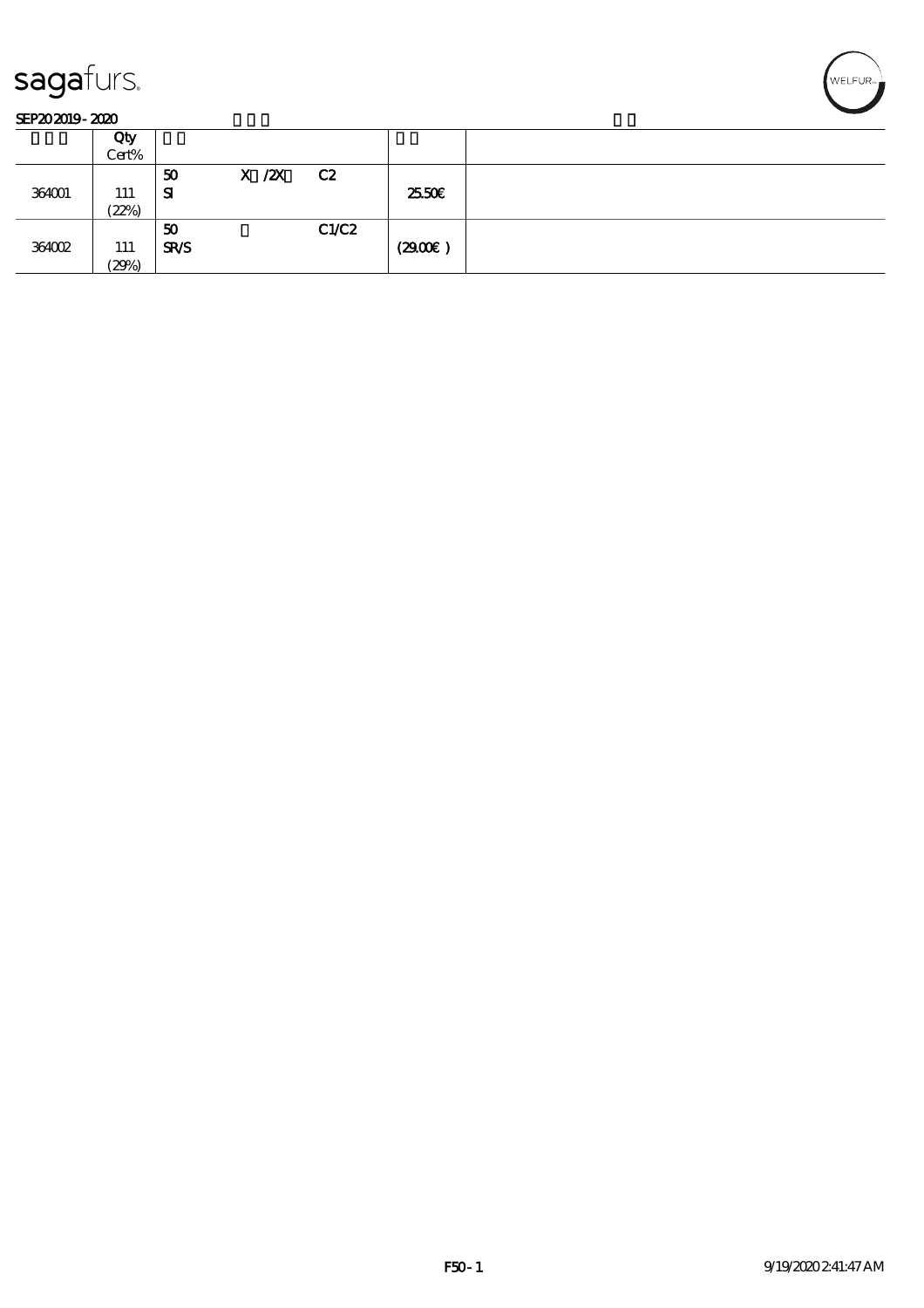#### SEP202019-2020

|                    | Qty<br>Cert% |                            |                           |                |                      |  |
|--------------------|--------------|----------------------------|---------------------------|----------------|----------------------|--|
|                    |              |                            |                           |                |                      |  |
| 364041             | 114<br>(45%) | 40<br>${\bf s}$            | $2X$ $N$                  | C1/C2          | (220E)               |  |
| 364042             | 72           | 40<br>${\bf S}$            | $\mathbf X$               | C1/C2          | (220E)               |  |
|                    | (38%)        |                            |                           |                |                      |  |
|                    |              | $\boldsymbol{\Lambda}$     |                           | C1/C2          |                      |  |
| 364043             | 112<br>(54%) | ${\bf s}$                  |                           |                | $(2350\varepsilon)$  |  |
|                    |              | 40                         | $\mathbf{X}$ /            | C3             |                      |  |
| 364044             | 127<br>(43%) | $\mathbf{S}$               |                           |                | (1950)               |  |
| * * * * * * * *    | * * * * * *  | 5040                       |                           | C1/C2          |                      |  |
|                    |              |                            |                           |                |                      |  |
| * 364045<br>$\ast$ | 225          | ${\bf s}$                  |                           |                | $(2550\varepsilon)$  |  |
|                    | (44%)        |                            |                           |                |                      |  |
| $\ast$             | 45           |                            |                           |                | $\ast$               |  |
| $* 364046$         | (44%)        |                            | 270Skins                  |                | $(2550\varepsilon)*$ |  |
| * * * * * * * *    | * * * * * *  |                            |                           |                | * * * * * * *        |  |
|                    |              | 5040                       |                           | C3             |                      |  |
| 364047             | 84           | ${\bf s}$                  |                           |                | $(2400\varepsilon)$  |  |
|                    | (35%)        |                            |                           |                |                      |  |
|                    |              |                            |                           |                |                      |  |
|                    |              | 5040                       |                           | C1/C2          |                      |  |
| 364048             | 135          | ${\bf s}$                  |                           |                | (2550)               |  |
|                    | (52%)        |                            |                           |                |                      |  |
|                    |              | 5040                       |                           | C3             |                      |  |
| 364049             | 79           | ${\bf s}$                  |                           |                | (2350)               |  |
|                    | (35%)        |                            |                           |                |                      |  |
|                    |              | 50 <sup>/40</sup>          | $\mathbf X$               | C1/C2          |                      |  |
| 364050             | 135          | ${\bf s}$                  |                           |                | (250E)               |  |
|                    |              |                            |                           |                |                      |  |
|                    | (51%)        |                            |                           |                |                      |  |
|                    |              | 5040                       | $\boldsymbol{\mathsf{X}}$ | C3             |                      |  |
| 364051             | 75           | ${\bf S}$                  |                           |                | (240E)               |  |
|                    | (38%)        |                            |                           |                |                      |  |
|                    |              | 5040                       | $\boldsymbol{\mathsf{z}}$ | C1/C2          |                      |  |
| 364052             | 72           | ${\bf s}$                  |                           |                | $(2400\varepsilon)$  |  |
|                    | (69%)        |                            |                           |                |                      |  |
|                    |              | 5040                       | ${\bf x}$                 | C1/C2          |                      |  |
| 364053             | 80           | ${\bf s}$                  |                           |                | (2250)               |  |
|                    |              |                            |                           |                |                      |  |
|                    | (23%)        |                            |                           |                |                      |  |
|                    |              | 5040                       | $X \, X$                  | C <sub>3</sub> |                      |  |
| 364054             | 73           | ${\bf s}$                  |                           |                | $(2050\varepsilon)$  |  |
|                    | (19%)        |                            |                           |                |                      |  |
|                    |              | 5040                       | X /                       | C2             |                      |  |
| 364055             | 43           | $\mathbf{B}$               | WB1                       |                | (2050)               |  |
|                    | (18%)        |                            |                           |                |                      |  |
|                    |              | 5040                       |                           | C2             |                      |  |
| 364056             | 189          | $\, {\bf I} \! {\bf B} \,$ | WB1                       |                | $(2350\varepsilon)$  |  |
|                    |              |                            |                           |                |                      |  |
|                    | (20%)        |                            |                           |                |                      |  |
|                    |              | 5040                       | $\boldsymbol{X}$          | C2             |                      |  |
| 364057             | 214          | $\mathbf{B}$               | WB1                       |                | (230E)               |  |
|                    | (29%)        |                            |                           |                |                      |  |
|                    |              | 5040                       | 2X / 3X                   | C2             |                      |  |
| 364058             | 37           | $\mathbf{B}$               | WB1                       |                | (200E)               |  |
|                    | (16%)        |                            |                           |                |                      |  |
|                    |              | 5040                       | $\mathcal{L}$             | C2             |                      |  |
| 364059             | 76           | $\mathbf{B}$               | WB <sub>2</sub>           |                | (220)                |  |
|                    |              |                            |                           |                |                      |  |
|                    | (15%)        |                            |                           |                |                      |  |
|                    |              | 5040                       | $\mathcal{L}$             | C2             |                      |  |
| 364060             | 76           | $\, {\bf I} \! {\bf B} \,$ | FIG1                      |                | (2300)               |  |
|                    | (44%)        |                            |                           |                |                      |  |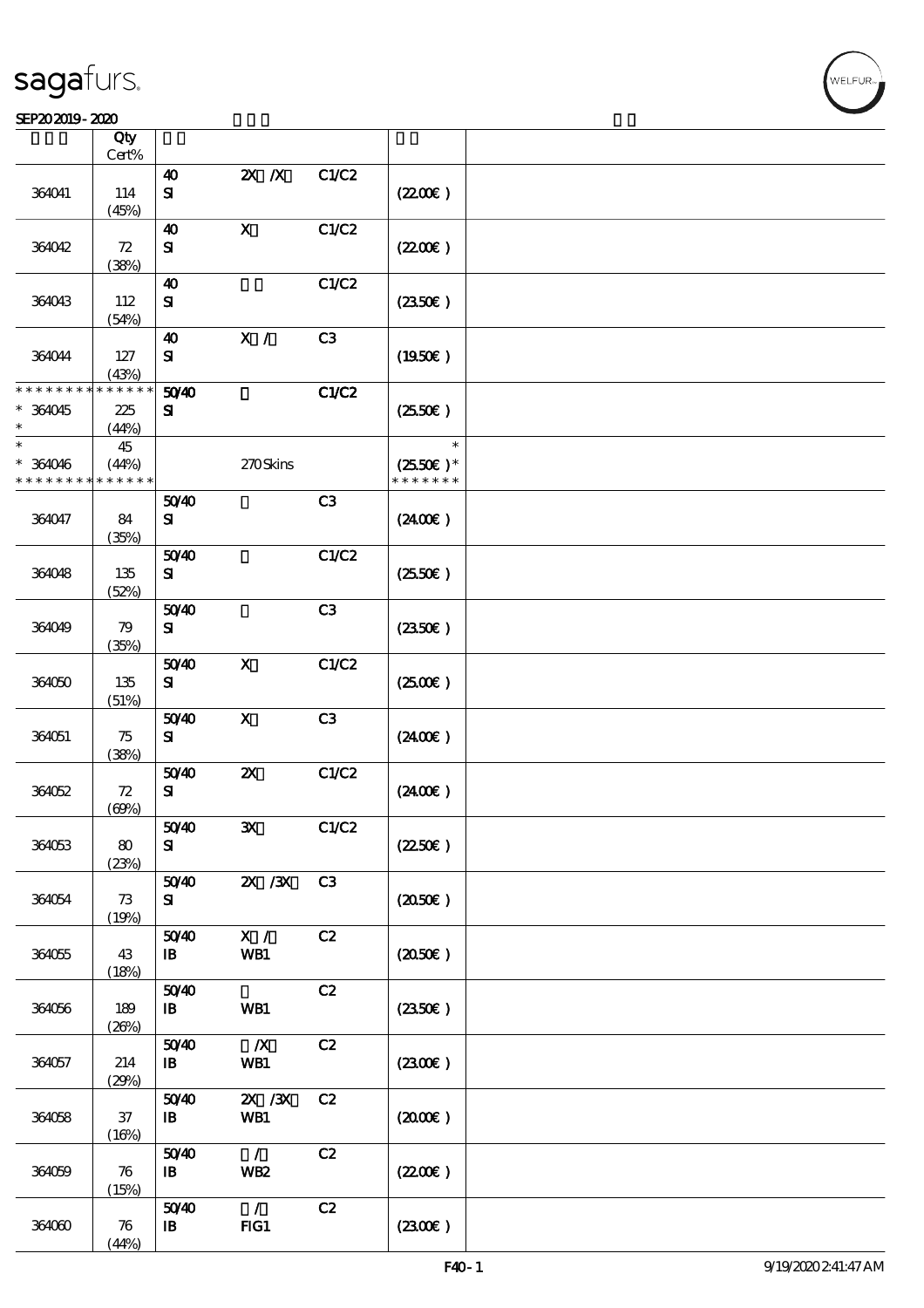$\top$ 

#### $S$ EP202019 - 2020  $S$

|        | Qty<br>$Cert\%$  |                                       |                                                                                      |       |                     |  |
|--------|------------------|---------------------------------------|--------------------------------------------------------------------------------------|-------|---------------------|--|
| 364061 | $95\,$<br>(32%)  | 5040<br>$\mathbf{B}$                  | FG1                                                                                  | C2    | (2400)              |  |
| 364062 | 129<br>(27%)     | 5040<br>$\, {\bf I} \! {\bf B} \,$    | $X$ / $ZX$<br>$HG1$                                                                  | C2    | (220E)              |  |
| 364063 | 23<br>(20%)      | 5040<br>$\mathbf{B}$                  | $\mathbf{x}$<br>$HG1$                                                                | C2    | (21.00)             |  |
| 364064 | 144<br>(38%)     | $\boldsymbol{\omega}$<br>$\mathbf{B}$ | $X$ / $ZX$                                                                           | C2    | (2250)              |  |
| 364065 | $106\,$<br>(33%) | 5040<br>П                             |                                                                                      | C2    | (2350)              |  |
| 364066 | 54<br>(22%)      | 5040<br>IA                            | X /<br>WB1                                                                           | C2    | (2300)              |  |
| 364067 | 149<br>(20%)     | 5040<br>IA                            | WB1                                                                                  | C2    | $(2450\epsilon)$    |  |
| 364068 | 176<br>(20%)     | 5040<br>$I$ A                         | $\boldsymbol{X}$<br>WB1                                                              | C2    | 2350E               |  |
| 364069 | 47<br>(19%)      | 5040<br>IA                            | 2X / 3X<br>WB1                                                                       | C2    | (21.00)             |  |
| 364070 | $53\,$<br>(35%)  | 5040<br>IA                            | $X \, /ZX$<br>SPT1                                                                   | C1/C2 | (225E)              |  |
| 364071 | 86<br>(32%)      | 5040<br>IA                            | FIG1                                                                                 | C1/C2 | $(2450\epsilon)$    |  |
| 364072 | 197<br>(42%)     | 5040<br>IA                            | $\boldsymbol{\mathrm{X}}$ / $\boldsymbol{\mathrm{Z}}\boldsymbol{\mathrm{X}}$<br>FIG1 | C1/C2 | 2250E               |  |
| 364073 | 75<br>(18%)      | 5040<br>IA                            | $\mathbf{x}$<br>$HG1$                                                                | C1/C2 | (21.00)             |  |
| 364074 | 85<br>(40%)      | 5040<br><b>SR/S</b>                   | $\boldsymbol{\alpha}$                                                                | C1/C2 | 2500€               |  |
| 364075 | 34<br>(32%)      | 5040<br><b>SR/S</b>                   | $\boldsymbol{\mathsf{z}}$                                                            | C3    | <b>22.50E</b>       |  |
| 364076 | 215<br>(46%)     | $\boldsymbol{\omega}$<br><b>SR/S</b>  |                                                                                      | C1/C2 | 2400€               |  |
| 364077 | 164<br>(43%)     | $\boldsymbol{\omega}$<br>SR/S         |                                                                                      | C1/C2 | $(2500\varepsilon)$ |  |
| 364078 | 73<br>(35%)      | $\boldsymbol{\omega}$<br><b>SR/S</b>  |                                                                                      | C3    | (2400)              |  |
| 364079 | 192<br>(31%)     | 5040<br><b>SR/S</b>                   |                                                                                      | C1/C2 | (27.50)             |  |
| 364080 | 131<br>(54%)     | 5040<br><b>SR/S</b>                   |                                                                                      | C3    | æœ                  |  |

 $\overline{\mathbf{r}}$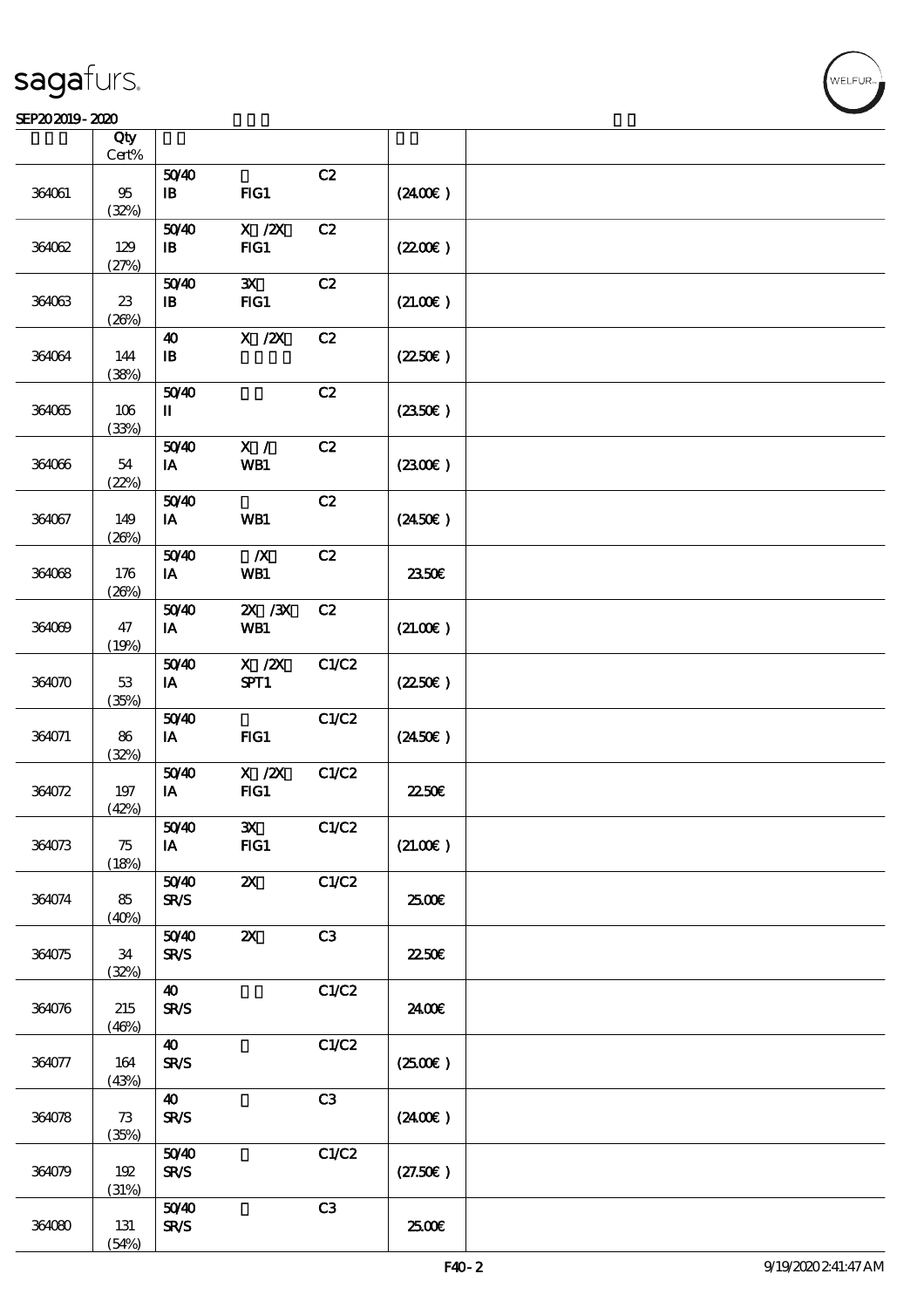

|                             | Qty         |                    |                           |                |                     |  |
|-----------------------------|-------------|--------------------|---------------------------|----------------|---------------------|--|
|                             | Cert%       |                    |                           |                |                     |  |
| * * * * * * * * * * * * * * |             | 50 <sup>2</sup> 40 | $\boldsymbol{\mathsf{Z}}$ | <b>C1/C2</b>   |                     |  |
| $* 364081$                  | 185         | <b>SR/S</b>        |                           |                | $(2500\varepsilon)$ |  |
| $\ast$                      | (77%)       |                    |                           |                |                     |  |
| $\ast$                      | 130         |                    |                           |                | $\ast$              |  |
| $* 364082$                  | (77%)       |                    | 315Skins                  |                | $(2500E)*$          |  |
| * * * * * * * * * * * * * * |             |                    |                           |                | * * * * * * *       |  |
|                             |             | 5040               | $\boldsymbol{\mathsf{z}}$ | C <sub>3</sub> |                     |  |
| 364083                      | 76          | <b>SR/S</b>        |                           |                | (230E)              |  |
|                             | (60%)       |                    |                           |                |                     |  |
| * * * * * * * *             | * * * * * * | 50 <sup>/40</sup>  | $\mathbf{x}$              | <b>C1/C2</b>   |                     |  |
| $*$ 364084                  | 185         | <b>SR/S</b>        |                           |                | $(2400\varepsilon)$ |  |
| $\ast$                      | (20%)       |                    |                           |                |                     |  |
| $\ast$                      | 73          |                    |                           |                | $\ast$              |  |
| $* 364085$                  | (27%)       |                    | 258Skins                  |                | $(2400E)*$          |  |
| * * * * * * * *             | * * * * * * |                    |                           |                | * * * * * * *       |  |
|                             |             | 5040               | $\mathbf{x}$              | C <sub>3</sub> |                     |  |
| 364086                      | 105         | <b>SR/S</b>        |                           |                | (21.50)             |  |
|                             | (19%)       |                    |                           |                |                     |  |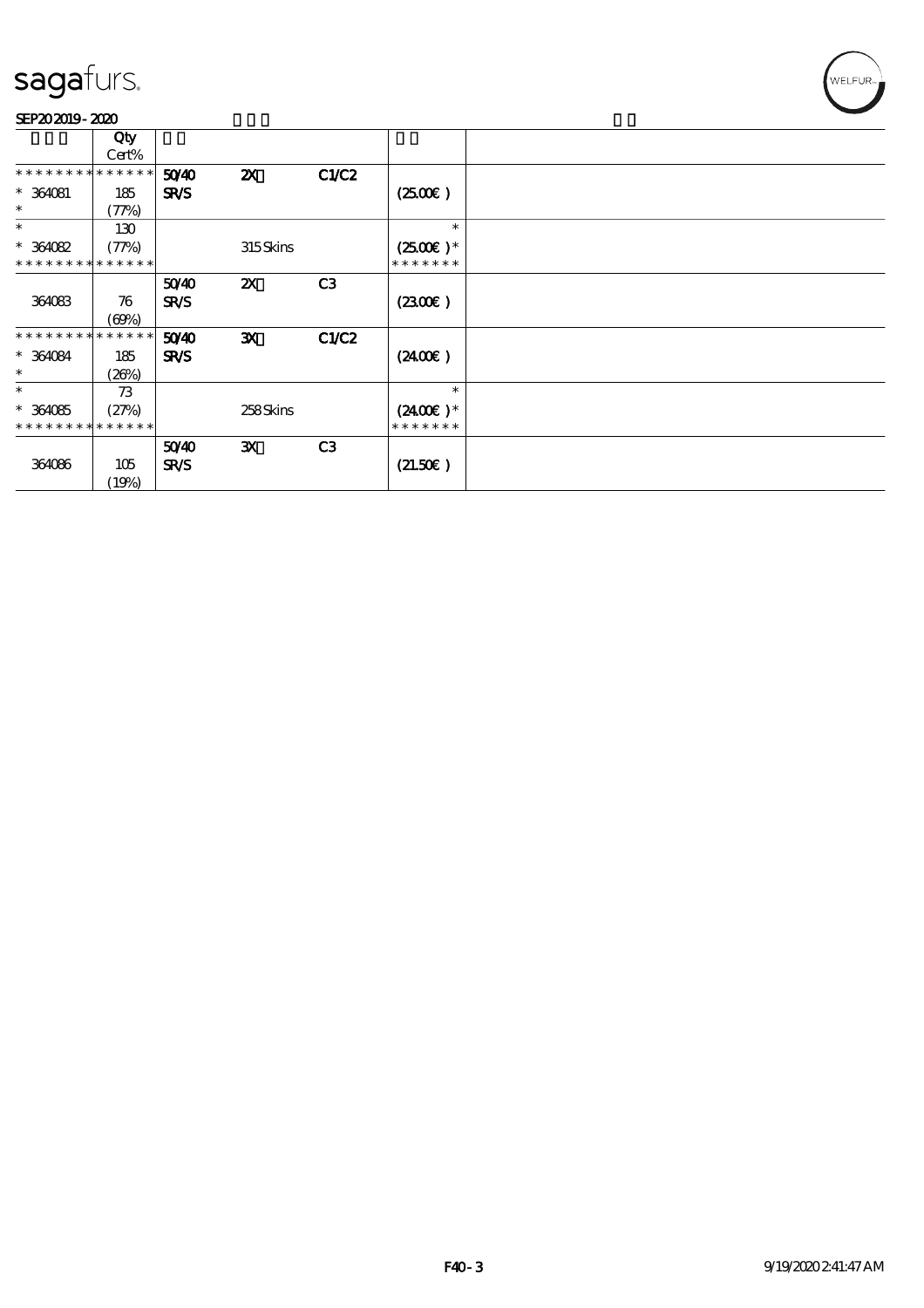#### $SEP202019 - 2020$

|                               | Qty<br>Cert%         |                                          |                           |       |                              |  |
|-------------------------------|----------------------|------------------------------------------|---------------------------|-------|------------------------------|--|
|                               |                      | 40'30                                    | $\mathbf{x}$              | C1/C2 |                              |  |
| 364121                        | $35\,$<br>(22%)      | ${\bf s}$                                |                           |       | 17.50€                       |  |
| 364122                        | 59                   | 40'30<br>${\bf s}$                       | $\boldsymbol{\mathsf{z}}$ | C1/C2 | (1850)                       |  |
|                               | (44%)                |                                          |                           |       |                              |  |
| 364123                        | 84                   | $\boldsymbol{\mathfrak{D}}$<br>${\bf s}$ | $\boldsymbol{\mathrm{X}}$ | C1/C2 | $(1800\epsilon)$             |  |
|                               | (41%)                |                                          |                           |       |                              |  |
|                               |                      | $\boldsymbol{\mathfrak{D}}$              |                           | C1/C2 |                              |  |
| 364124                        | 264<br>(61%)         | ${\bf s}$                                |                           |       | (200E)                       |  |
|                               |                      | $\boldsymbol{\mathfrak{D}}$              |                           | C3    |                              |  |
| 364125                        | 108<br>(55%)         | ${\bf s}$                                |                           |       | (1850)                       |  |
| * * * * * * * *               | * * * * *            | $\boldsymbol{\mathfrak{D}}$              |                           | C1    |                              |  |
| * 364126<br>$\ast$            | 245<br>(57%)         | ${\bf s}$                                |                           |       | 21.50E                       |  |
| $\ast$                        | 112                  |                                          |                           |       | $\ast$                       |  |
| $*$ 364127<br>* * * * * * * * | (81%)<br>* * * * * * |                                          | 357Skins                  |       | $21.00$ $*$<br>* * * * * * * |  |
| * * * * * * * *               | * * * * * *          | $\boldsymbol{\mathfrak{D}}$              |                           | C1/C2 |                              |  |
| $*$ 364128                    | 225                  | ${\bf s}$                                |                           |       | 21.00E                       |  |
| *                             | (56%)                |                                          |                           |       |                              |  |
| $\ast$                        |                      |                                          |                           |       | $\ast$                       |  |
|                               | 51                   |                                          |                           |       |                              |  |
| $*$ 364129<br>* * * * * * * * | (64%)<br>* * * * * * |                                          | 276Skins                  |       | 2050E *<br>* * * * * * *     |  |
| * * * * * * * *               | * * * * * *          |                                          |                           |       |                              |  |
|                               |                      | $\boldsymbol{\mathfrak{D}}$              |                           | C2    |                              |  |
| $*$ 364130                    | 245                  | ${\bf s}$                                |                           |       | æœ                           |  |
| $\ast$                        | (46%)                |                                          |                           |       |                              |  |
| $\ast$                        | 142                  |                                          |                           |       | $\ast$                       |  |
| $*$ 364131                    | (83%)                |                                          | 387Skins                  |       | 1950E *<br>* * * * * * *     |  |
| * * * * * * * *               | * * * * * *          |                                          |                           |       |                              |  |
|                               |                      | $\boldsymbol{\mathfrak{D}}$              |                           | C1/C2 |                              |  |
| 364132                        | 161                  | ${\bf s}$                                |                           |       | (21.00)                      |  |
|                               | (45%)                |                                          |                           |       |                              |  |
|                               |                      | $\boldsymbol{\mathfrak{D}}$              |                           | C3    |                              |  |
| 364133                        | 241<br>(61%)         | ${\bf S}$                                |                           |       | (1950)                       |  |
|                               |                      | $\boldsymbol{\mathfrak{D}}$              | $\boldsymbol{\mathsf{X}}$ | C1/C2 |                              |  |
| 364134                        | 230                  | ${\bf s}$                                |                           |       | (21.00)                      |  |
|                               | (60%)                |                                          |                           |       |                              |  |
|                               |                      | $\boldsymbol{\mathfrak{D}}$              | $\mathbf X$               | C3    |                              |  |
| 364135                        | 194                  | ${\bf s}$                                |                           |       | (1850)                       |  |
|                               | (47%)                |                                          |                           |       |                              |  |
|                               |                      | $\boldsymbol{\mathfrak{D}}$              | $\boldsymbol{\mathsf{z}}$ | C1/C2 |                              |  |
| 364136                        | 259                  | ${\bf S}$                                |                           |       | (1850)                       |  |
|                               | (67%)                |                                          |                           |       |                              |  |
|                               |                      | $\boldsymbol{\mathfrak{D}}$              | $\boldsymbol{\mathsf{X}}$ | C3    |                              |  |
| 364137                        | 151                  | ${\bf s}$                                |                           |       | <b>160€</b>                  |  |
|                               |                      |                                          |                           |       |                              |  |
|                               | (46%)                |                                          |                           | C1/C2 |                              |  |
|                               |                      | $\boldsymbol{\mathfrak{D}}$              | $\mathbf{x}$              |       |                              |  |
| 364138                        | 117                  | ${\bf s}$                                |                           |       | (17.00)                      |  |
|                               | (27%)                |                                          |                           |       |                              |  |
|                               |                      | $\boldsymbol{\mathfrak{D}}$              | $\mathbf{x}$              | C3    |                              |  |
| 364139                        | 122                  | ${\bf s}$                                |                           |       | (1550E)                      |  |
|                               | (31%)                |                                          |                           |       |                              |  |
|                               |                      | $\boldsymbol{\mathfrak{D}}$              | $\mathbf{X}$ /            | C2    |                              |  |
| 364140                        | 159                  | $\, {\bf I} \! {\bf B} \,$               | WB1                       |       | (17.50)                      |  |
|                               | (37%)                |                                          |                           |       |                              |  |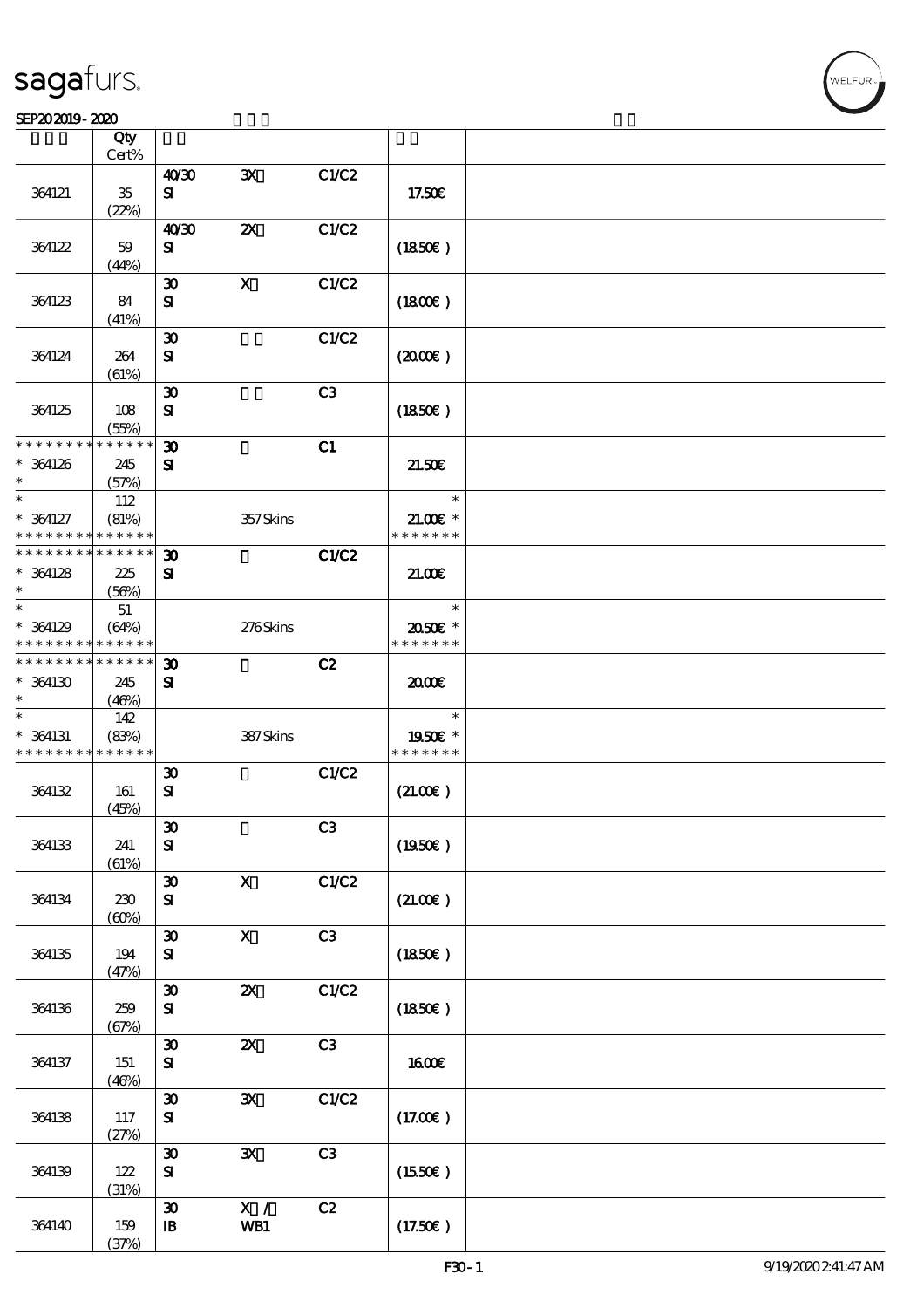#### SEP202019-2020

|        | Qty<br>$\mbox{Cert}\%$         |                                                           |                                       |       |                     |  |
|--------|--------------------------------|-----------------------------------------------------------|---------------------------------------|-------|---------------------|--|
| 364141 | $271\,$<br>(41%)               | $\boldsymbol{\mathfrak{D}}$<br>${\bf I\!B}$               | WB1                                   | C2    | (1900)              |  |
| 364142 | $225\,$<br>(35%)               | $\boldsymbol{\mathfrak{D}}$<br>$\, {\bf I} \! {\bf B} \,$ | WB1                                   | C2    | (1900E)             |  |
| 364143 | 169<br>(36%)                   | $\boldsymbol{\mathfrak{D}}$<br>${\bf I\!B}$               | $\boldsymbol{\mathsf{X}}$<br>WB1      | C2    | (1900)              |  |
| 364144 | 181<br>(36%)                   | $\boldsymbol{\mathfrak{D}}$<br>$\, {\bf B}$               | ZX / XX<br>WB1                        | C2    | (1550E)             |  |
| 364145 | 114<br>(42%)                   | $\boldsymbol{\mathfrak{D}}$<br>$\, {\bf I} \! {\bf B} \,$ | $\mathcal{L}$<br><b>WB2</b>           | C2    | (17.50)             |  |
| 364146 | 111<br>(43%)                   | $\boldsymbol{\mathfrak{D}}$<br>${\bf I\!B}$               | X /<br>FG1                            | C2    | <b>160€</b>         |  |
| 364147 | $164\,$<br>(38%)               | 40'30<br>$\, {\bf I} \! {\bf B} \,$                       | $\mathcal{L}$                         | C2    | (21.50)             |  |
| 364148 | 158<br>(41%)                   | 40'30<br>$\, {\bf I} \! {\bf B} \,$                       | $\boldsymbol{X}$                      | C2    | (1950E)             |  |
| 364149 | 192<br>(43%)                   | $\boldsymbol{\mathfrak{D}}$<br>$\, {\bf I} \! {\bf B} \,$ | $X$ / $ZX$                            | C2    | (1850)              |  |
| 364150 | 59<br>(18%)                    | 40'30<br>${\bf I\!B}$                                     | $ZX$ $ZX$                             | C2    | (17.50)             |  |
| 364151 | $\boldsymbol{\omega}$<br>(45%) | $\boldsymbol{\mathfrak{D}}$<br>$\mathbf I$                | X /                                   | C2    | (1800)              |  |
| 364152 | 201<br>(50%)                   | $\boldsymbol{\mathfrak{D}}$<br>$\mathbf{I}$               | $\sqrt{2}$                            | C2    | $(2000\varepsilon)$ |  |
| 364153 | $182\,$<br>(40%)               | $\boldsymbol{\mathfrak{D}}$<br>П                          | $\boldsymbol{\mathrm{X}}$ / <b>ZX</b> | C2    | (1900E)             |  |
| 364154 | 121<br>(30%)                   | $\boldsymbol{\mathfrak{D}}$<br>IA                         | X /<br>WB1                            | C2    | 1950E               |  |
| 364155 | 200<br>(33%)                   | $\boldsymbol{\mathfrak{D}}$<br>IA                         | WB1                                   | C2    | (21.00)             |  |
| 364156 | 166<br>(33%)                   | $\boldsymbol{\mathfrak{D}}$<br>IA                         | WB1                                   | C2    | (21.00)             |  |
| 364157 | 136<br>(36%)                   | $\pmb{\mathfrak{D}}$<br>IA                                | $\mathbf{X}$<br>WB1                   | C2    | (2050)              |  |
| 364158 | 141<br>(33%)                   | $\boldsymbol{\mathfrak{D}}$<br>IA                         | 2X / 3X<br>WB1                        | C2    | (17.50)             |  |
| 364159 | 110<br>(38%)                   | $\boldsymbol{\mathfrak{D}}$<br>IA                         | X /<br>SPT1                           | C1/C2 | 21.00E              |  |
| 364160 | 215<br>(44%)                   | $\boldsymbol{\mathfrak{D}}$<br>$\,$ IA                    | SPT1                                  | C1/C2 | 21.006              |  |

**NELFUR**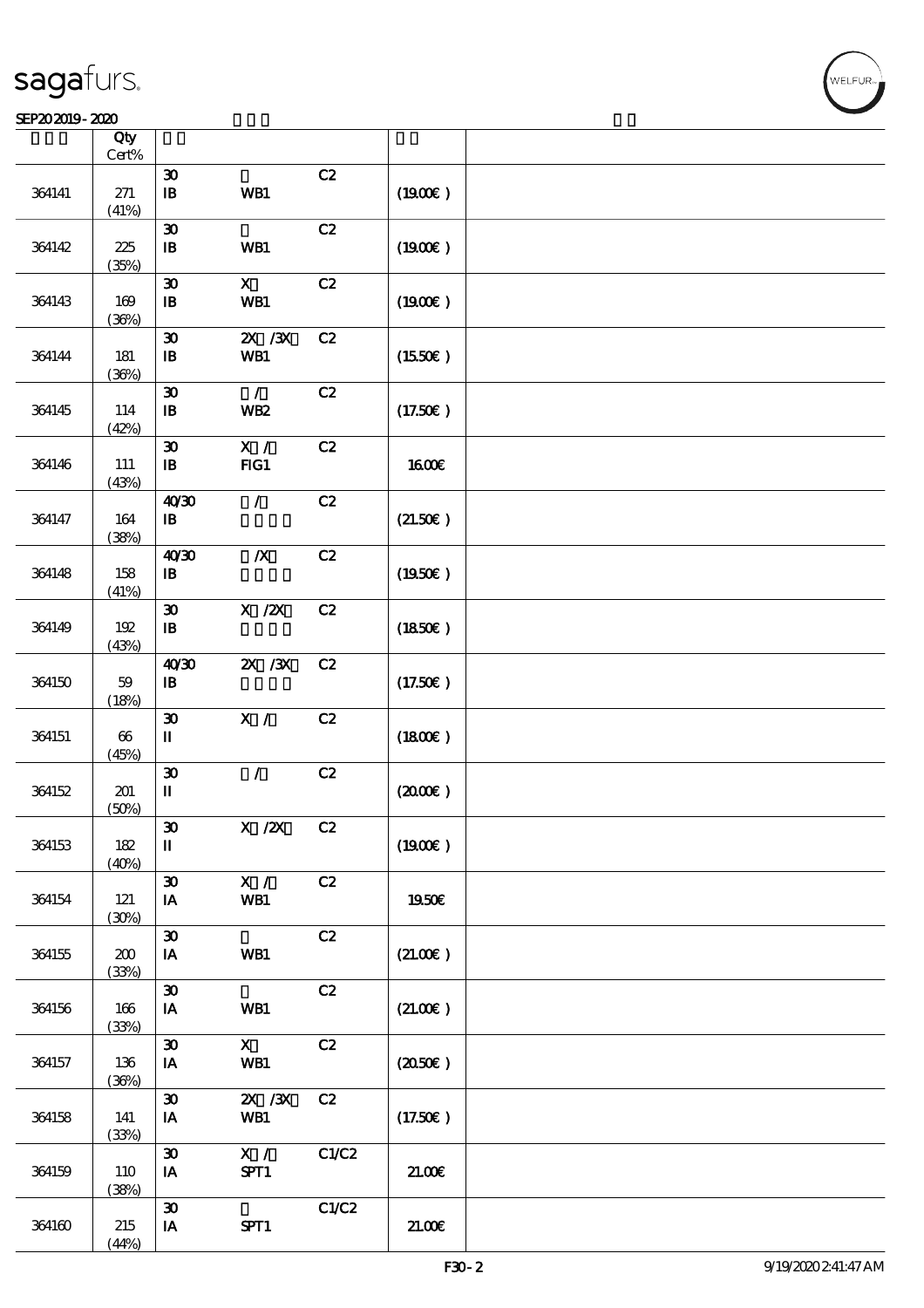#### $S$ EP202019 - 2020  $S$

|                               | Qty<br>$\mbox{Cert}\%$ |                             |                           |       |                      |  |
|-------------------------------|------------------------|-----------------------------|---------------------------|-------|----------------------|--|
|                               |                        |                             |                           |       |                      |  |
|                               |                        | $\boldsymbol{\mathfrak{D}}$ |                           | C1/C2 |                      |  |
| 364161                        | 172                    | IA                          | SPT1                      |       | 2050€                |  |
|                               | (49%)                  |                             |                           |       |                      |  |
|                               |                        | $\boldsymbol{\mathfrak{D}}$ | $\mathbf X$               | C1/C2 |                      |  |
| 364162                        | 59                     | $I$ A                       | SPT1                      |       | 1950€                |  |
|                               | (64%)                  |                             |                           |       |                      |  |
|                               |                        | $\boldsymbol{\mathfrak{D}}$ | X /                       | C1/C2 |                      |  |
| 364163                        | $\boldsymbol{\omega}$  | IA                          | $HG1$                     |       | 1850E                |  |
|                               |                        |                             |                           |       |                      |  |
|                               | (46%)                  |                             |                           |       |                      |  |
|                               |                        | $\boldsymbol{\mathfrak{D}}$ |                           | C1/C2 |                      |  |
| 364164                        | 212                    | IA                          | FG1                       |       | (21.00)              |  |
|                               | (50%)                  |                             |                           |       |                      |  |
|                               |                        | $\pmb{\mathfrak{D}}$        |                           | C1/C2 |                      |  |
| 364165                        | 212                    | IA                          | $HG1$                     |       | (21.00)              |  |
|                               | (47%)                  |                             |                           |       |                      |  |
|                               |                        | $\boldsymbol{\mathfrak{D}}$ | $\mathbf{X}$              | C1/C2 |                      |  |
| 364166                        | 140                    | IA                          | FG1                       |       | (200E)               |  |
|                               |                        |                             |                           |       |                      |  |
|                               | (47%)                  |                             |                           |       |                      |  |
|                               |                        | $\boldsymbol{\mathfrak{D}}$ | $X \, X$                  | C1/C2 |                      |  |
| 364167                        | $99$                   | IA                          | FG1                       |       | 17.00€               |  |
|                               | (30%)                  |                             |                           |       |                      |  |
|                               |                        | 40'30                       | $\mathcal{L}$             | C2    |                      |  |
| 364168                        | 202                    | IA                          |                           |       | (2300)               |  |
|                               | (33%)                  |                             |                           |       |                      |  |
|                               |                        | 40'30                       | $\boldsymbol{X}$          | C2    |                      |  |
| 364169                        | 90                     | IA                          |                           |       | (21.00)              |  |
|                               |                        |                             |                           |       |                      |  |
|                               | (40%)                  |                             |                           |       |                      |  |
|                               |                        | 40'30                       | $X \, X$                  | C2    |                      |  |
| 364170                        | $\boldsymbol{\Theta}$  | IA                          |                           |       | (1900)               |  |
|                               | (37%)                  |                             |                           |       |                      |  |
|                               |                        | 40'30                       | $\mathbf{x}$              | C1/C2 |                      |  |
| 364171                        | $99\,$                 | <b>SR/S</b>                 |                           |       | 1900E                |  |
|                               | (42%)                  |                             |                           |       |                      |  |
|                               |                        | $\boldsymbol{\mathfrak{D}}$ | $\boldsymbol{\mathsf{z}}$ | C1/C2 |                      |  |
| 364172                        | 139                    | <b>SR/S</b>                 |                           |       | 1900E                |  |
|                               | (30%)                  |                             |                           |       |                      |  |
| * * * * * * * * * * * * * * * |                        | $\boldsymbol{\mathfrak{D}}$ |                           | C1/C2 |                      |  |
| $* 364173$                    | 225                    | <b>SR/S</b>                 |                           |       | (2300)               |  |
| $\ast$                        |                        |                             |                           |       |                      |  |
|                               | (47%)                  |                             |                           |       |                      |  |
| $\ast$                        | 83                     |                             |                           |       | $\ast$               |  |
| $* 364174$                    | (57%)                  |                             | 308Skins                  |       | $(2300)$ *           |  |
| * * * * * * * *               | * * * * * *            |                             |                           |       | * * * * * * *        |  |
|                               |                        | $\boldsymbol{\mathfrak{D}}$ |                           | C1/C2 |                      |  |
| 364175                        | 216                    | <b>SR/S</b>                 |                           |       | 2250E                |  |
|                               | (52%)                  |                             |                           |       |                      |  |
| * * * * * * * *               | * * * * * *            | $\boldsymbol{\mathfrak{D}}$ |                           | C2    |                      |  |
| $* 364176$                    | 225                    | <b>SR/S</b>                 |                           |       | (220E)               |  |
| $\ast$                        |                        |                             |                           |       |                      |  |
| $\ast$                        | (74%)                  |                             |                           |       | $\ast$               |  |
|                               | 154                    |                             |                           |       |                      |  |
| $* 364177$                    | (50%)                  |                             | 379Skins                  |       | $(2200\varepsilon)*$ |  |
| * * * * * * * *               | * * * * * *            |                             |                           |       | * * * * * * *        |  |
|                               |                        | $\boldsymbol{\mathfrak{D}}$ |                           | C3    |                      |  |
| 364178                        | 107                    | <b>SR/S</b>                 |                           |       | 2050€                |  |
|                               | (61%)                  |                             |                           |       |                      |  |
|                               |                        | $\boldsymbol{\mathfrak{D}}$ | $\mathbf x$               | C1/C2 |                      |  |
| 364179                        | 45                     | <b>SR/S</b>                 |                           |       | 2250E                |  |
|                               | (77%)                  |                             |                           |       |                      |  |
|                               |                        | $\boldsymbol{\mathfrak{D}}$ | $\boldsymbol{\mathsf{z}}$ | C1/C2 |                      |  |
| 364180                        | 166                    | <b>SR/S</b>                 |                           |       | 1950€                |  |
|                               |                        |                             |                           |       |                      |  |
|                               | (93%)                  |                             |                           |       |                      |  |

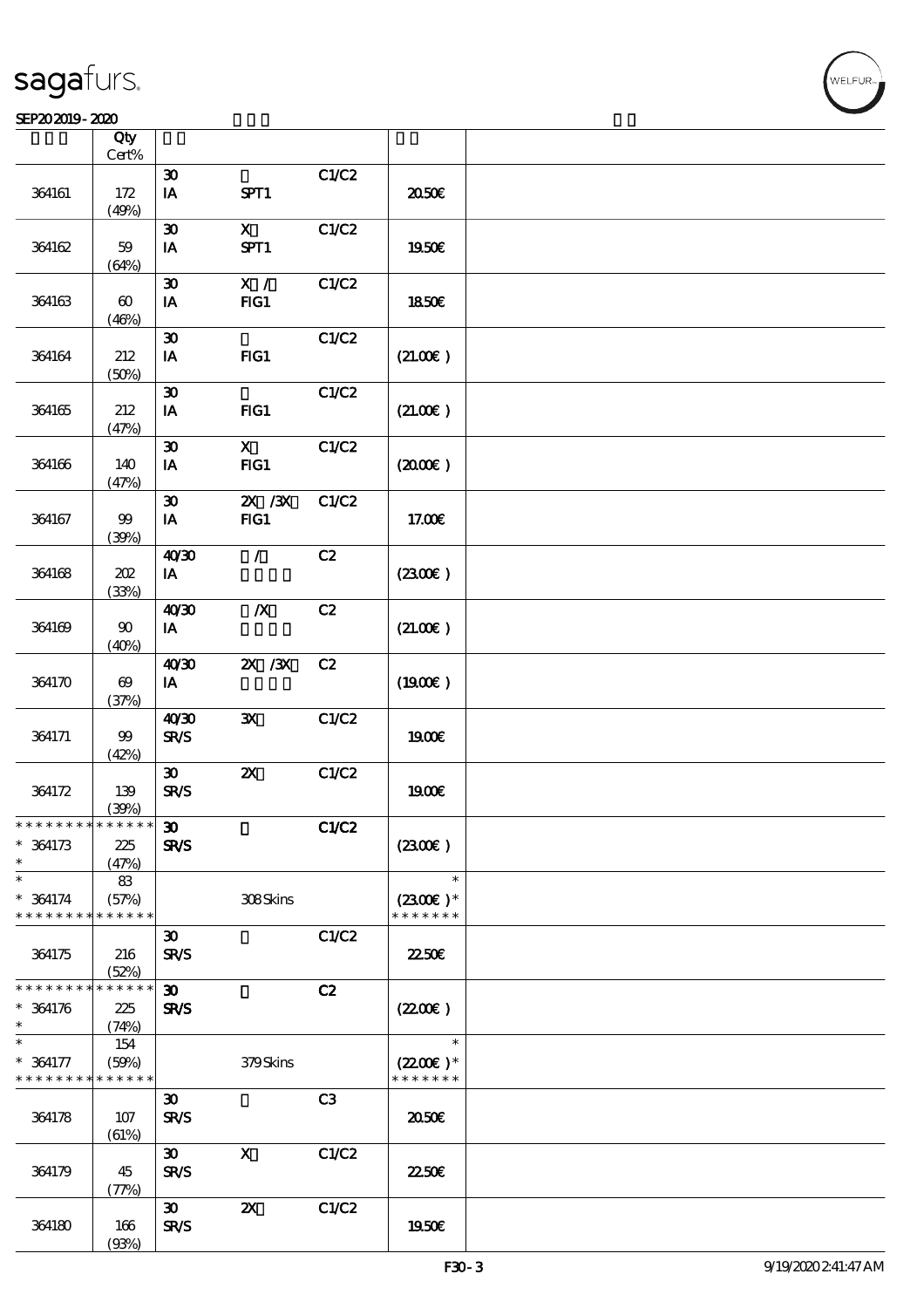#### SEP202019-2020

| --------                      |              |                             |              |                |            |  |
|-------------------------------|--------------|-----------------------------|--------------|----------------|------------|--|
|                               | Qty<br>Cert% |                             |              |                |            |  |
| * * * * * * * * * * * * * * * |              | $\boldsymbol{\mathfrak{D}}$ | $\mathbf{x}$ | CLC2           |            |  |
| $*$ 364181                    | 225          | SR/S                        |              |                | (1850)     |  |
| $\ast$                        | (33%)        |                             |              |                |            |  |
| $\ast$                        | 130          |                             |              |                | $\ast$     |  |
| $* 364182$                    | (37%)        |                             | 355Skins     |                | $(1850)$ * |  |
| * * * * * * * * * * * * * * * |              |                             |              |                | *******    |  |
|                               |              | $\boldsymbol{\mathfrak{D}}$ | $\mathbf{x}$ | C <sub>3</sub> |            |  |
| 364183                        | 208          | SR/S                        |              |                | (1600)     |  |
|                               | (33%)        |                             |              |                |            |  |

WELFUR<sub>"</sub><br>NELFUR<sub>"</sub>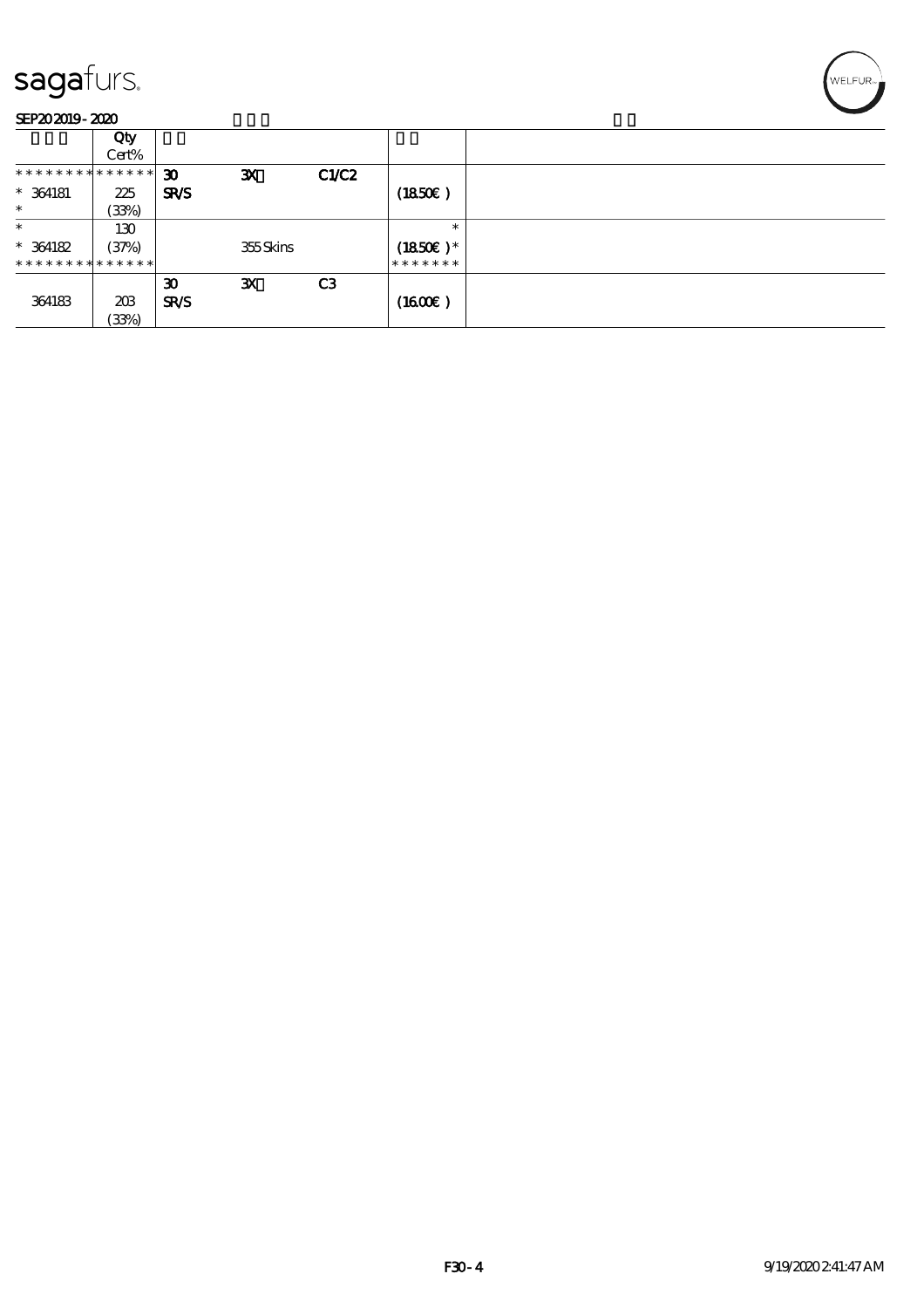#### SEP202019-2020

|                               | Qty<br>Cert%         |                                         |                           |                |                              |  |
|-------------------------------|----------------------|-----------------------------------------|---------------------------|----------------|------------------------------|--|
|                               |                      |                                         |                           |                |                              |  |
| 364221                        | 120                  | $\boldsymbol{\mathsf{20}}$<br>${\bf s}$ | $\mathbf X$               | C1/C2          | $(1500\varepsilon)$          |  |
|                               | (40%)                |                                         |                           |                |                              |  |
|                               |                      | $\boldsymbol{\mathsf{20}}$              |                           | C1/C2          |                              |  |
| 364222                        | 290<br>(56%)         | ${\bf S}$                               |                           |                | (17.00)                      |  |
|                               |                      | $\boldsymbol{\mathbf{z}}$               | X /                       | C3             |                              |  |
| 364223                        | 257                  | ${\bf S\!I}$                            |                           |                | (1350E)                      |  |
|                               | (38%)                |                                         |                           |                |                              |  |
| * * * * * * * *               | * * * * * *          | $\boldsymbol{\mathbf{z}}$               |                           | C1/C2          |                              |  |
| $* 364224$                    | 285                  | ${\bf s}$                               |                           |                | 17.50€                       |  |
| $\ast$                        | (43%)                |                                         |                           |                |                              |  |
| $\ast$                        |                      |                                         |                           |                | $\ast$                       |  |
| $*364225$<br>$\ast$           | 260                  |                                         | $\boldsymbol{2}$          |                | 17.00 £*                     |  |
| $\ast$                        | (50%)<br>168         |                                         |                           |                | $\ast$<br>$\ast$             |  |
| $* 364226$                    | (76%)                |                                         | 713Skins                  |                | 17.00 $\epsilon$ *           |  |
| * * * * * * * *               | * * * * * *          |                                         |                           |                | * * * * * * *                |  |
|                               |                      | $\boldsymbol{\mathsf{20}}$              |                           | C3             |                              |  |
| 364227                        | 186                  | $\mathbf{S}$                            |                           |                | <b>1600€</b>                 |  |
|                               | (45%)                |                                         |                           |                |                              |  |
| * * * * * * * *               | * * * * * *          | $\boldsymbol{\mathbf{z}}$               |                           | C1/C2          |                              |  |
| $* 364228$                    | 285                  | ${\bf s}$                               |                           |                | (17.50)                      |  |
| $\ast$<br>$\ast$              | (51%)                |                                         |                           |                | $\ast$                       |  |
|                               | 240                  |                                         |                           |                |                              |  |
| $* 364229$<br>* * * * * * * * | (58%)<br>* * * * * * |                                         | 525 Skins                 |                | $(17.50)$ *<br>* * * * * * * |  |
|                               |                      | $\boldsymbol{\mathsf{20}}$              |                           | C <sub>3</sub> |                              |  |
| 364230                        | 204                  | ${\bf S}$                               |                           |                | <b>1600€</b>                 |  |
|                               | (39%)                |                                         |                           |                |                              |  |
|                               |                      | $\boldsymbol{\mathbf{z}}$               | $\boldsymbol{\mathsf{X}}$ | C1/C2          |                              |  |
| 364231                        | 226                  | ${\bf s}$                               |                           |                | (17.00)                      |  |
|                               | (68%)                |                                         |                           |                |                              |  |
|                               |                      | $\boldsymbol{\mathsf{20}}$              | $\mathbf X$               | C3             |                              |  |
| 364232                        | 150                  | ${\bf s}$                               |                           |                | <b>1600€</b>                 |  |
|                               | (48%)                | $\boldsymbol{\mathsf{20}}$              | $\pmb{\mathsf{Z\!X}}$     | C1/C2          |                              |  |
| 364233                        | 286                  | ${\bf S}$                               |                           |                | $(1400\varepsilon)$          |  |
|                               | (56%)                |                                         |                           |                |                              |  |
|                               |                      | $\boldsymbol{\mathbf{z}}$               | $\boldsymbol{\mathsf{z}}$ | C3             |                              |  |
| 364234                        | 123                  | ${\bf s}$                               |                           |                | 1350E                        |  |
|                               | (23%)                |                                         |                           |                |                              |  |
|                               |                      | $\boldsymbol{\mathbf{z}}$               | $\mathbf{x}$              | C1/C2          |                              |  |
| 364235                        | 276                  | ${\bf s}$                               |                           |                | $(1400\varepsilon)$          |  |
|                               | (41%)                | $\boldsymbol{\mathfrak{D}}$             | X /                       | C2             |                              |  |
| 364236                        | 127                  | $\mathbf{B}$                            | WB1                       |                | (1450E)                      |  |
|                               | (43%)                |                                         |                           |                |                              |  |
|                               |                      | $\boldsymbol{\mathbf{z}}$               |                           | C2             |                              |  |
| 364237                        | 265                  | $\, {\bf I} \! {\bf B} \,$              | WB1                       |                | 1500€                        |  |
|                               | (36%)                |                                         |                           |                |                              |  |
|                               |                      | $\boldsymbol{\mathsf{20}}$              | $\boldsymbol{X}$          | C2             |                              |  |
| 364238                        | 257                  | $\mathbf{B}$                            | WB1                       |                | 1500€                        |  |
|                               | (43%)                | $\boldsymbol{\mathbf{z}}$               | $X \, X$                  | C2             |                              |  |
| 364239                        | $109$                | $\, {\bf I} \! {\bf B} \,$              | WB1                       |                | $(1400\varepsilon)$          |  |
|                               | (30%)                |                                         |                           |                |                              |  |
|                               |                      | $\boldsymbol{\mathbf{z}}$               | $X$ $N$                   | C2             |                              |  |
| 364240                        | $52\,$               | ${\bf I\!B}$                            | FG1                       |                | (1300)                       |  |
|                               | (36%)                |                                         |                           |                |                              |  |

.<br>NELFUR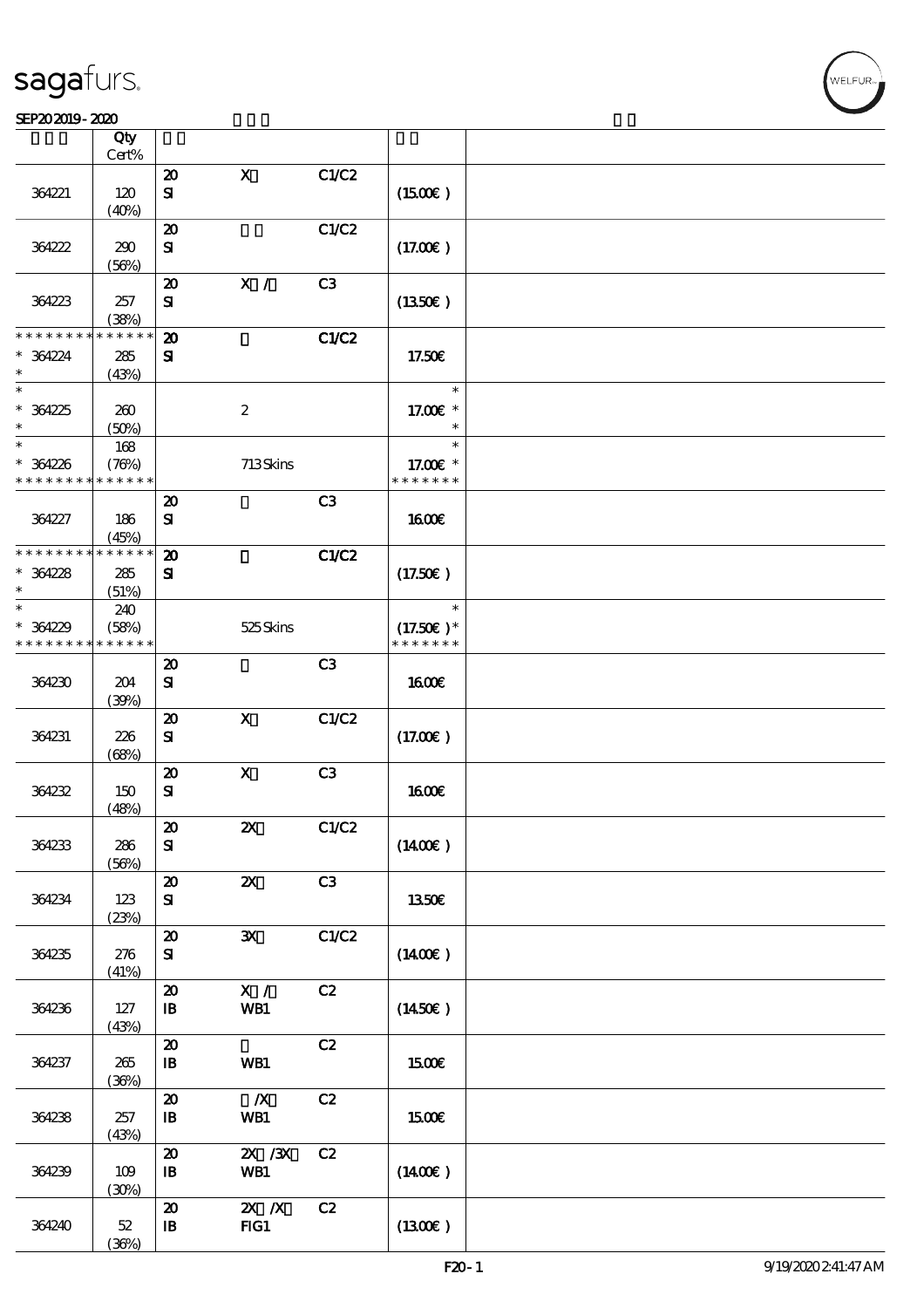#### SEP202019-2020

|                                         | Qty<br>$Cert\%$             |                                                           |                                                                                                |       |                                       |  |
|-----------------------------------------|-----------------------------|-----------------------------------------------------------|------------------------------------------------------------------------------------------------|-------|---------------------------------------|--|
|                                         |                             | $\boldsymbol{\mathfrak{D}}$                               | $\mathcal{L}$                                                                                  | C2    |                                       |  |
| 364241                                  | 83<br>(40%)                 | $\, {\bf I} \! {\bf B} \,$                                | FG1                                                                                            |       | (1550E)                               |  |
| 364242                                  | 266                         | $\boldsymbol{\mathsf{20}}$<br>$\, {\bf I} \! {\bf B} \,$  | $\boldsymbol{X}$<br>$HG1$                                                                      | C2    | <b>1500€</b>                          |  |
|                                         | (54%)                       |                                                           |                                                                                                |       |                                       |  |
| 364243                                  | 85<br>(45%)                 | $\boldsymbol{\mathbf{z}}$<br>$\, {\bf I} \! {\bf B} \,$   | $X$ / $X$<br>$HG1$                                                                             | C2    | (1300E)                               |  |
| * * * * * * * *<br>$* 364244$<br>$\ast$ | * * * * * *<br>285<br>(44%) | $\boldsymbol{\mathfrak{D}}$<br>$\, {\bf I} \! {\bf B} \,$ | $\mathcal{L}$                                                                                  | C2    | (1600E)                               |  |
| $\ast$<br>$* 364245$<br>* * * * * * * * | 129<br>(58%)<br>* * * * * * |                                                           | 414Skins                                                                                       |       | $\ast$<br>$(1600E)*$<br>* * * * * * * |  |
| 364246                                  | 129<br>(30%)                | $\boldsymbol{\mathfrak{D}}$<br>${\bf I\!B}$               | $X$ / $ZX$                                                                                     | C2    | (1500E)                               |  |
| 364247                                  | 283<br>(43%)                | $\boldsymbol{\mathsf{20}}$<br>$\mathbf I$                 | $\mathcal{L}$                                                                                  | C2    | $(1500\varepsilon)$                   |  |
| 364248                                  | 200<br>(34%)                | $\boldsymbol{\mathbf{z}}$<br>$\mathbf I$                  | $\boldsymbol{X}$                                                                               | C2    | (1600)                                |  |
| 364249                                  | 111<br>(30%)                | $\boldsymbol{\mathbf{z}}$<br>IA                           | X /<br>WB1                                                                                     | C2    | (1550E)                               |  |
| 364250                                  | 133<br>(28%)                | $\boldsymbol{\mathfrak{D}}$<br>IA                         | WB1                                                                                            | C2    | (1800)                                |  |
| 364251                                  | 173<br>(42%)                | $\boldsymbol{\mathbf{z}}$<br>IA                           | $\boldsymbol{X}$<br>WB1                                                                        | C2    | 17.00E                                |  |
| 364252                                  | $55\,$<br>(29%)             | $\boldsymbol{\mathsf{20}}$<br>$\mathbf{I} \mathbf{A}$     | $ZX$ $ZX$<br>WB1                                                                               | C2    | (1450E)                               |  |
| 364253                                  | 80<br>(50%)                 | $\boldsymbol{\mathsf{20}}$<br>IA                          | $X \, X$<br>SPT1                                                                               | C1/C2 | 1650E                                 |  |
| 364254                                  | 91<br>(30%)                 | $\boldsymbol{\mathfrak{D}}$<br>IA                         | $\mathcal{L}$<br>SPT1                                                                          | C1/C2 | 1800E                                 |  |
| 364255                                  | 83<br>(38%)                 | $\boldsymbol{\mathsf{20}}$<br>IA                          | $\boldsymbol{X}$<br>SPT1                                                                       | C1/C2 | <b>1850€</b>                          |  |
| 364256                                  | 57<br>(52%)                 | $\boldsymbol{\mathsf{20}}$<br>IA                          | $X$ $X$<br>FG1                                                                                 | C1/C2 | <b>160€</b>                           |  |
| 364257                                  | 137<br>(60%)                | $\boldsymbol{\mathfrak{D}}$<br>IA                         | $X \, X$<br>FG1                                                                                | C1/C2 | $(1400\varepsilon)$                   |  |
| 364258                                  | 164<br>(43%)                | $\boldsymbol{\mathsf{20}}$<br>IA                          | $\boldsymbol{\mathrm{X}}$ / <b><math>\boldsymbol{\mathrm{Z}}\boldsymbol{\mathrm{X}}</math></b> | C2    | $(1600\varepsilon)$                   |  |
| 364259                                  | 225<br>(38%)                | $\boldsymbol{\mathfrak{D}}$<br><b>SR/S</b>                | $\mathbf{X}$ /                                                                                 | C3    | 1650€                                 |  |
| * * * * * * *                           | * * * * * *                 | $\boldsymbol{\mathsf{20}}$                                |                                                                                                | C1/C2 |                                       |  |
| $* 364260$<br>$\ast$                    | 265<br>(55%)                | SR/S                                                      |                                                                                                |       | 2000                                  |  |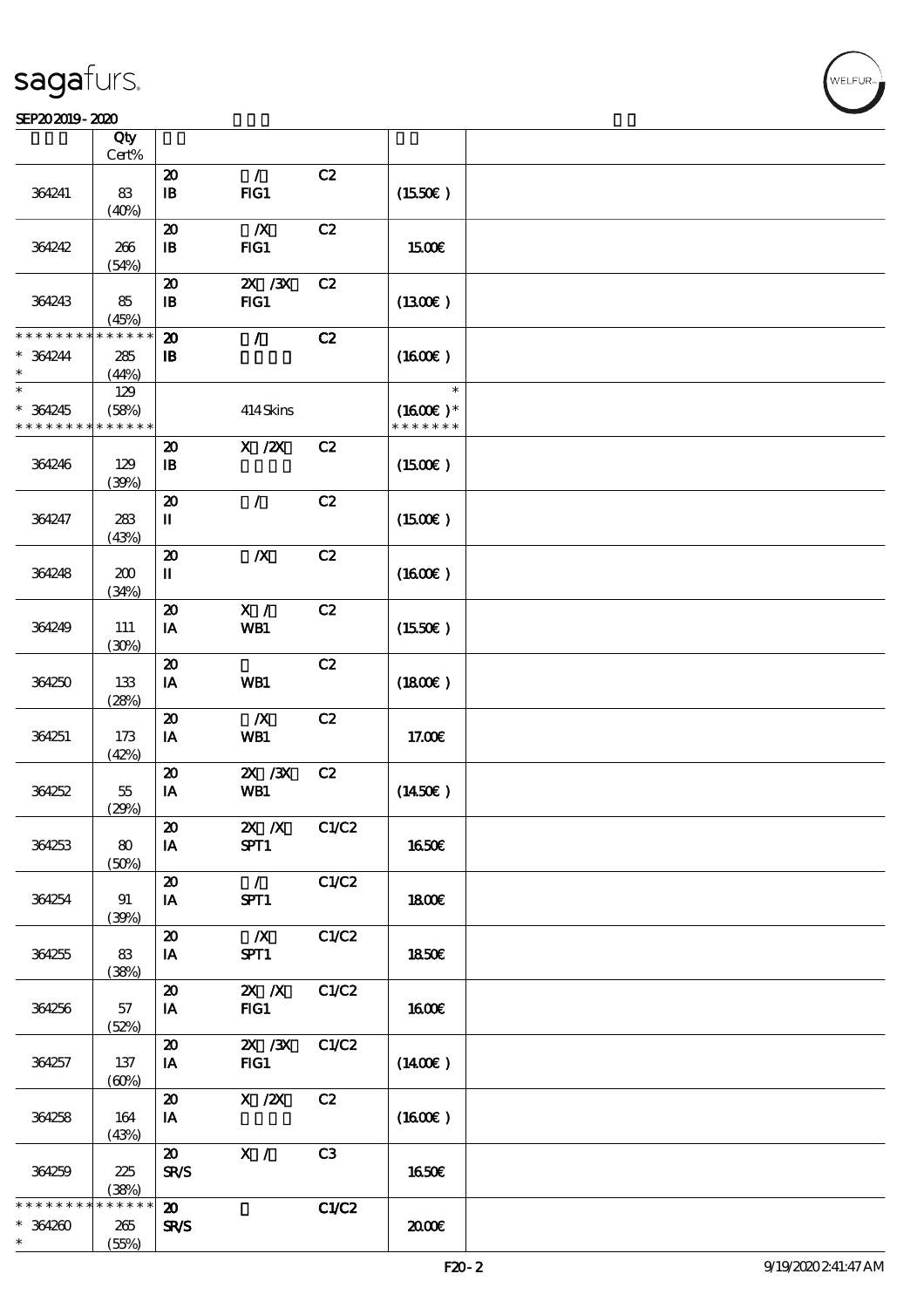#### SEP202019-2020

|                 | Qty                                      |                             |                           |                |                     |  |
|-----------------|------------------------------------------|-----------------------------|---------------------------|----------------|---------------------|--|
|                 | Cert%                                    |                             |                           |                |                     |  |
| $\ast$          | 182                                      | $\boldsymbol{\mathfrak{D}}$ |                           | C1/C2          | $\ast$              |  |
| $* 364261$      | (54%)                                    | <b>SR/S</b>                 |                           |                | 2000E*              |  |
| * * * * * * * * | * * * * * *                              |                             |                           |                | * * * * * * *       |  |
|                 |                                          | $\boldsymbol{\mathfrak{D}}$ |                           | C <sub>3</sub> |                     |  |
| 364262          | 139                                      | <b>SR/S</b>                 |                           |                | (17.00)             |  |
|                 | (55%)                                    |                             |                           |                |                     |  |
| * * * * * * * * | * * * * * *                              | $\boldsymbol{\mathbf{z}}$   |                           | C1/C2          |                     |  |
| $* 364263$      | 265                                      | SR/S                        |                           |                | (200E)              |  |
| $\ast$          | (60%)                                    |                             |                           |                |                     |  |
| $\ast$          | ${\bf 38}$                               |                             |                           |                | $\ast$              |  |
| $* 364264$      | (52%)                                    |                             | 308Skins                  |                | $(2000)$ *          |  |
| * * * * * * * * | * * * * * *                              |                             |                           |                | * * * * * * *       |  |
|                 |                                          | $\boldsymbol{\mathfrak{D}}$ |                           | C <sub>3</sub> |                     |  |
| 364265          | 129                                      | <b>SR/S</b>                 |                           |                | 1800E               |  |
|                 | (54%)                                    |                             |                           |                |                     |  |
|                 |                                          | $\boldsymbol{\mathfrak{D}}$ | $\mathbf x$               | C1/C2          |                     |  |
| 364266          | 218                                      | <b>SR/S</b>                 |                           |                | 1900E               |  |
|                 | (65%)                                    |                             |                           |                |                     |  |
| * * * * * * *   | * * * * * *                              | $\boldsymbol{\mathfrak{D}}$ | $\boldsymbol{\mathsf{z}}$ | <b>C1/C2</b>   |                     |  |
| $* 364267$      | 245                                      | SR/S                        |                           |                | 17.00€              |  |
| $\ast$          | (82%)                                    |                             |                           |                |                     |  |
| $\ast$          | 45                                       |                             |                           |                | $\ast$              |  |
| $* 364268$      | (77%)                                    |                             | 290Skins                  |                | 1650€ *             |  |
| * * * * * * * * | * * * * * *                              |                             |                           |                | * * * * * * *       |  |
| * * * * * * * * | * * * * * *                              | $\boldsymbol{\mathfrak{D}}$ | $\mathbf{x}$              | <b>C1/C2</b>   |                     |  |
| $* 364209$      | 265                                      | SR/S                        |                           |                | $(1550\epsilon)$    |  |
| $\ast$          | (51%)                                    |                             |                           |                |                     |  |
| $\ast$          |                                          |                             |                           |                | $\ast$              |  |
| $* 364270$      | 230                                      |                             | $\boldsymbol{2}$          |                | $(1550E)*$          |  |
|                 | $\left(\frac{\text{O}}{\text{O}}\right)$ |                             |                           |                | $\ast$              |  |
| $\ast$          | 67                                       |                             |                           |                | $\ast$              |  |
| $* 364271$      | (41%)                                    |                             | 562Skins                  |                | $(1550E)*$          |  |
| * * * * * * * * | * * * * * *                              |                             |                           |                | * * * * * * *       |  |
|                 |                                          | $\boldsymbol{\mathfrak{D}}$ | $\mathbf{x}$              | C <sub>3</sub> |                     |  |
| 364272          | 164                                      | <b>SR/S</b>                 |                           |                | $(1400\varepsilon)$ |  |
|                 | (45%)                                    |                             |                           |                |                     |  |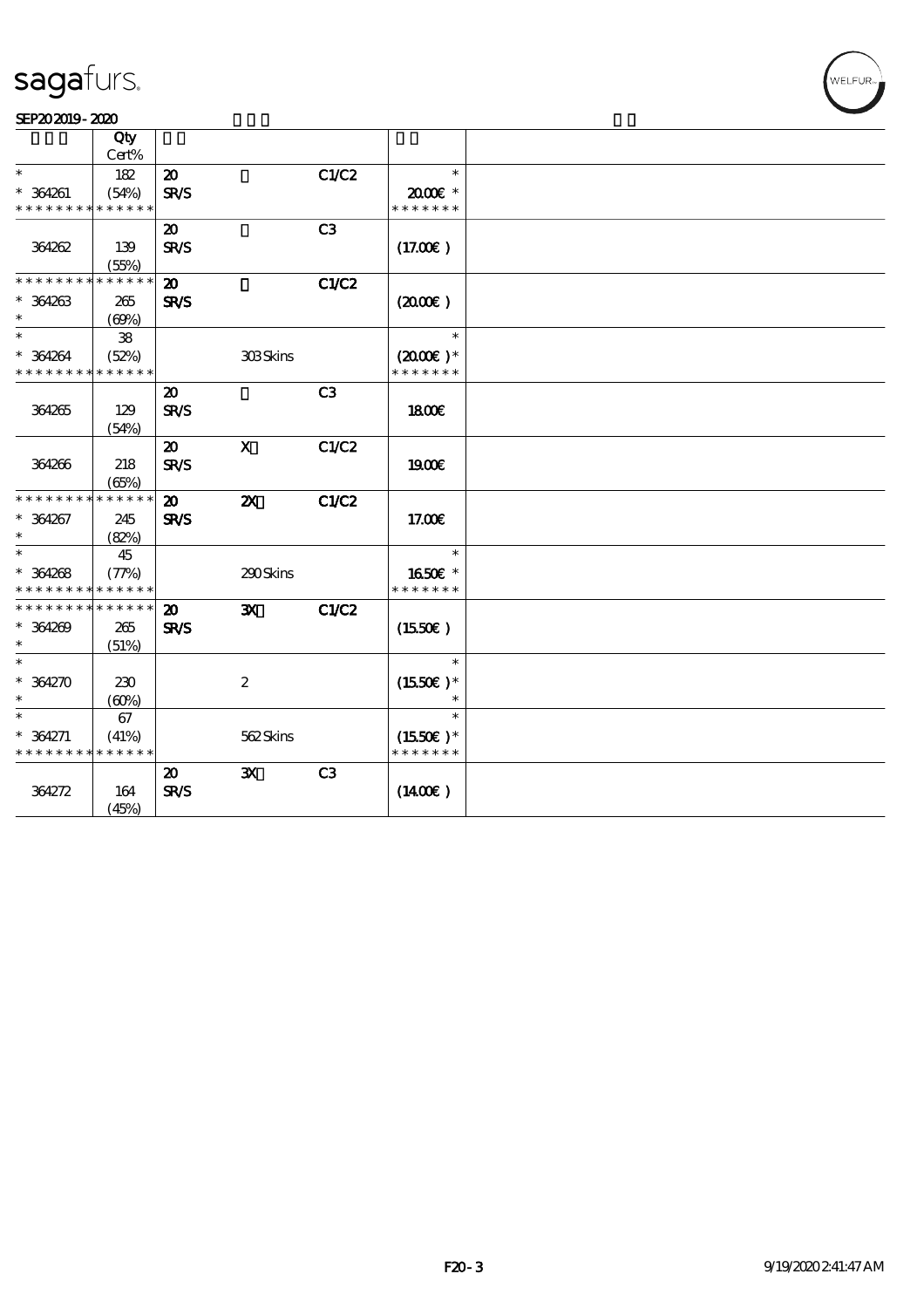#### $SEP202019 - 2020$

|        | Qty<br>$\mbox{Cert}\%$ |                                                      |                           |       |                     |  |
|--------|------------------------|------------------------------------------------------|---------------------------|-------|---------------------|--|
| 364301 | 110<br>(34%)           | 200<br>$\mathbf{S}$                                  | $\boldsymbol{\mathsf{z}}$ | C1/C2 | (1300)              |  |
| 364302 | 140<br>(42%)           | $\mathbf{o}$<br>${\bf S}$                            | $\overline{\mathbf{x}}$ / | C1/C2 | $(1400\varepsilon)$ |  |
| 364303 | $106$<br>(19%)         | $\mathbf O$<br>${\bf S\!I}$                          | X /                       | C3    | $(1200\varepsilon)$ |  |
| 364304 | 156<br>(50%)           | $\mathbf 0$<br>$\mathbf{S}$                          |                           | C1/C2 | $(1600\varepsilon)$ |  |
| 364305 | 161<br>(28%)           | $\mathbf{o}$<br>${\bf S}$                            |                           | C3    | 1400€               |  |
| 364306 | 153<br>(56%)           | $\mathbf{o}$<br>${\bf S\!I}$                         |                           | C1/C2 | (1600)              |  |
| 364307 | $166\,$<br>(34%)       | $\mathbf{o}$<br>$\mathbf{S}$                         |                           | C3    | 1400€               |  |
| 364308 | $97\,$<br>(49%)        | $\mathbf 0$<br>${\bf S}$                             | $\boldsymbol{\mathrm{X}}$ | C1/C2 | 1450€               |  |
| 364309 | 84<br>(32%)            | $\mathbf{o}$<br>${\bf S\!I}$                         | $\mathbf X$               | C3    | 1400E               |  |
| 364310 | 75<br>(48%)            | $\mathbf O$<br>$\mathbf{S}$                          | $\boldsymbol{\mathsf{z}}$ | C1/C2 | (1350)              |  |
| 364311 | 53<br>(20%)            | $\mathbf O$<br>${\bf S}$                             | $\boldsymbol{\mathsf{z}}$ | C3    | (11.00)             |  |
| 364312 | $97\,$<br>(40%)        | $\mathbf O$<br>$\mathbf{S}$                          | ${\bf X}$                 | C1/C2 | (1200)              |  |
| 364313 | 107<br>(28%)           | $\mathbf 0$<br>${\bf s}$                             | $\mathbf{x}$              | C3    | (950)               |  |
| 364314 | 174<br>(35%)           | $\mathbf{o}$<br>$\, {\bf B}$                         | WB1                       | C2    | $(1400\varepsilon)$ |  |
| 364315 | 75<br>(37%)            | $\mathbf{o}$<br>$\, {\bf B}$                         | WB <sub>2</sub>           | C2    | (1300)              |  |
| 364316 | 173<br>(46%)           | $\mathbf{O}$<br>$\, {\bf I} \! {\bf B} \,$           | $HG1$                     | C2    | $(1400\varepsilon)$ |  |
| 364317 | 108<br>(37%)           | 200<br>$\, {\bf I} \! {\bf B} \,$                    | $\mathcal{L}$             | C2    | (1500E)             |  |
| 364318 | 179<br>(38%)           | 200<br>${\bf I\!B}$                                  | $\boldsymbol{X}$          | C2    | (1550)              |  |
| 364319 | 200<br>(27%)           | $\mathbf O$<br>$\rm I\hspace{-.1em}I\hspace{-.1em}I$ |                           | C2    | $(1400\varepsilon)$ |  |
| 364320 | 108<br>(37%)           | $\mathbf O$<br>$\,$ IA                               | WB1                       | C2    | (1300)              |  |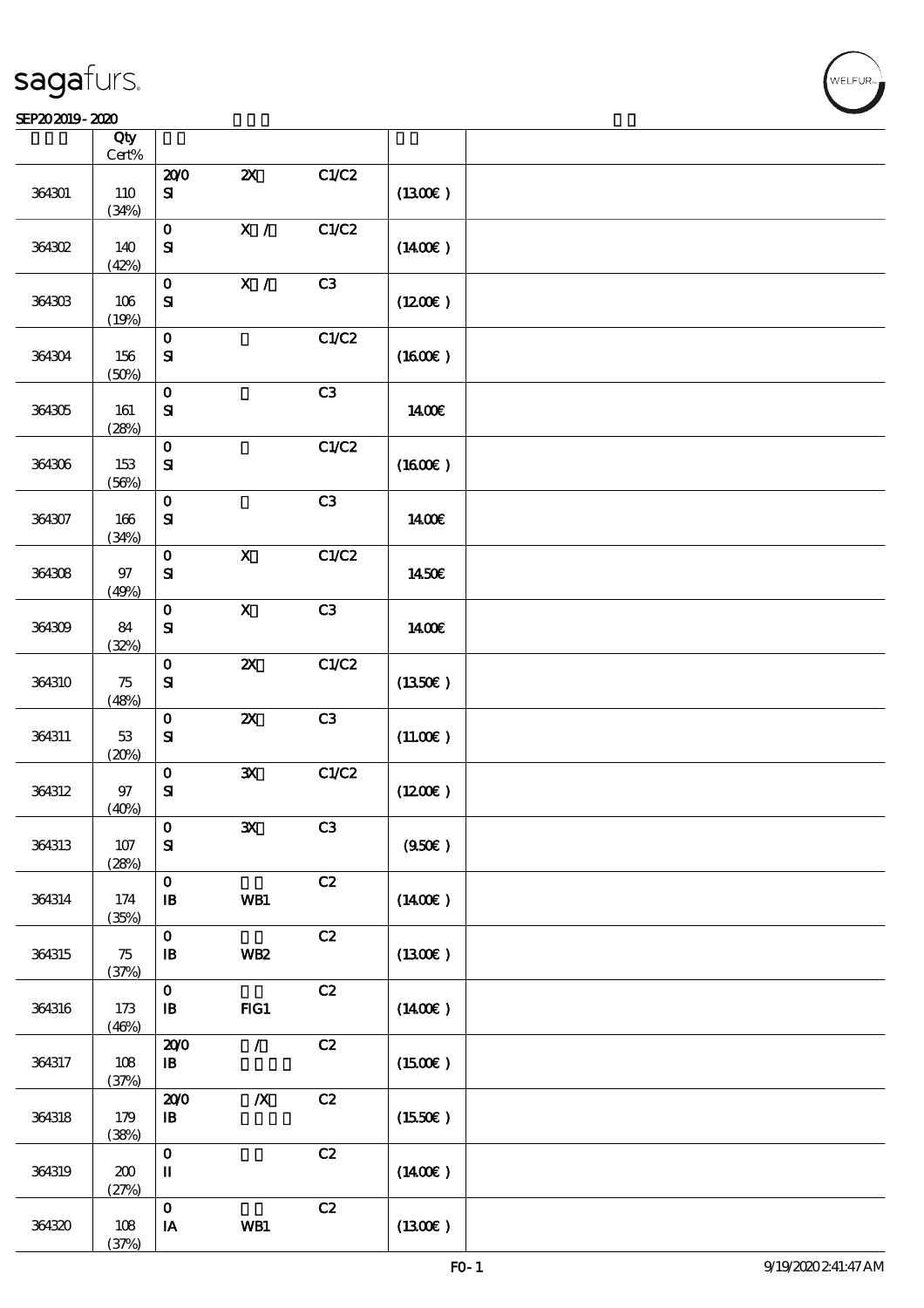#### SEP202019-2020

|        | Qty<br>$Cert\%$ |                             |                           |       |                     |  |
|--------|-----------------|-----------------------------|---------------------------|-------|---------------------|--|
| 364321 | 142<br>(41%)    | $\mathbf{O}$<br>IA          | $\mathcal{L}$<br>SPT1     | C1/C2 | 1500€               |  |
| 364322 | 78<br>(35%)     | $\mathbf{O}$<br>$I$ A       | $\mathcal{L}$<br>$HG1$    | C1/C2 | 1450€               |  |
| 364323 | 159<br>(57%)    | $\mathbf{O}$<br>IA          | $\boldsymbol{X}$<br>$HG1$ | C1/C2 | $(1450\epsilon)$    |  |
| 364324 | 120<br>(35%)    | 200<br>IA                   | $\sqrt{2}$                | C2    | (1650)              |  |
| 364325 | 111<br>(45%)    | 200<br>IA                   | $\boldsymbol{X}$          | C2    | (1650E)             |  |
| 364326 | 81<br>(41%)     | 200<br><b>SR/S</b>          | $\mathbf{x}$              | C1/C2 | 1500€               |  |
| 364327 | 240<br>(30%)    | 200<br><b>SR/S</b>          | $\boldsymbol{\mathsf{z}}$ | C1/C2 | 1450€               |  |
| 364328 | 201<br>(33%)    | $\mathbf{O}$<br><b>SR/S</b> | X /                       | C1/C2 | (1550E)             |  |
| 364329 | 78<br>(28%)     | $\mathbf{O}$<br><b>SR/S</b> | $\mathbf{X}$ /            | C3    | (1350E)             |  |
| 364330 | 251<br>(40%)    | $\mathbf{0}$<br><b>SR/S</b> |                           | C1/C2 | (1800)              |  |
| 364331 | $93\,$<br>(38%) | $\mathbf{O}$<br><b>SR/S</b> |                           | C3    | (1550E)             |  |
| 364332 | 149<br>(54%)    | $\mathbf{O}$<br><b>SR/S</b> |                           | C1/C2 | (1800)              |  |
| 364333 | 87<br>(48%)     | $\mathbf{0}$<br><b>SR/S</b> |                           | C3    | (1550E)             |  |
| 364334 | 100<br>(65%)    | $\mathbf{O}$<br><b>SR/S</b> | $\boldsymbol{X}$          | C1/C2 | (17.00)             |  |
| 364335 | 62<br>(66%)     | $\mathbf{O}$<br>SR/S        | $\mathbf x$               | C3    | $(1500\varepsilon)$ |  |
| 364336 | $97\,$<br>(76%) | $\mathbf{O}$<br><b>SR/S</b> | $\boldsymbol{\mathsf{z}}$ | C1/C2 | 1500€               |  |
| 364337 | 195<br>(50%)    | $\mathbf{O}$<br><b>SR/S</b> | $\mathbf{x}$              | C1/C2 | $(1400\varepsilon)$ |  |
| 364338 | $121$<br>(41%)  | $\mathbf{O}$<br>SRS         | ${\bf X}$                 | C3    | (11.00)             |  |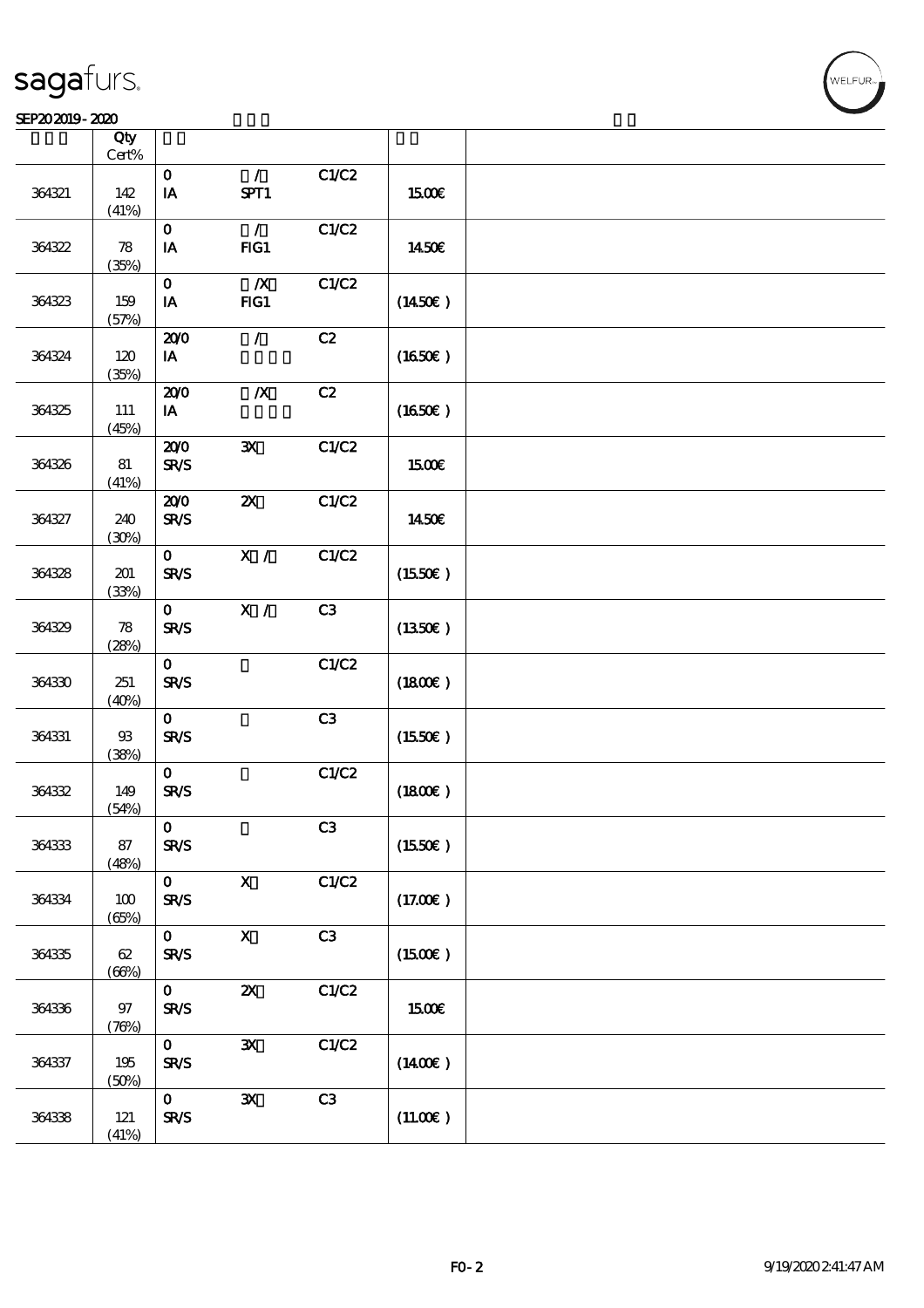#### SEP202019-2020

|        | Qty   |              |                  |       |                     |  |
|--------|-------|--------------|------------------|-------|---------------------|--|
|        | Cert% |              |                  |       |                     |  |
|        |       | $\mathbf 1$  | $\prime$         | C1/C2 |                     |  |
| 364361 | 305   | ${\bf s}$    |                  |       | (1300E)             |  |
|        | (36%) |              |                  |       |                     |  |
|        |       | $\mathbf{1}$ | $\boldsymbol{X}$ | C1/C2 |                     |  |
| 364362 | 109   | ${\bf s}$    |                  |       | (1350)              |  |
|        | (30%) |              |                  |       |                     |  |
|        |       | $\mathbf{1}$ |                  | C2    |                     |  |
| 364363 | 65    | $\mathbf{B}$ | FG1              |       | (1200E)             |  |
|        | (33%) |              |                  |       |                     |  |
|        |       | $\mathbf{1}$ |                  | C2    |                     |  |
| 364364 | 144   | $\mathbf{B}$ |                  |       | (1200)              |  |
|        | (38%) |              |                  |       |                     |  |
|        |       | 1            | $\prime$         | C1/C2 |                     |  |
| 364365 | 249   | <b>SAGA</b>  |                  |       | $(1400\varepsilon)$ |  |
|        | (31%) |              |                  |       |                     |  |
|        |       | 1            | $\boldsymbol{X}$ | C1/C2 |                     |  |
| 364366 | 86    | <b>SAGA</b>  |                  |       | $(1400\varepsilon)$ |  |
|        | (55%) |              |                  |       |                     |  |

WELFUR<sub>™</sub>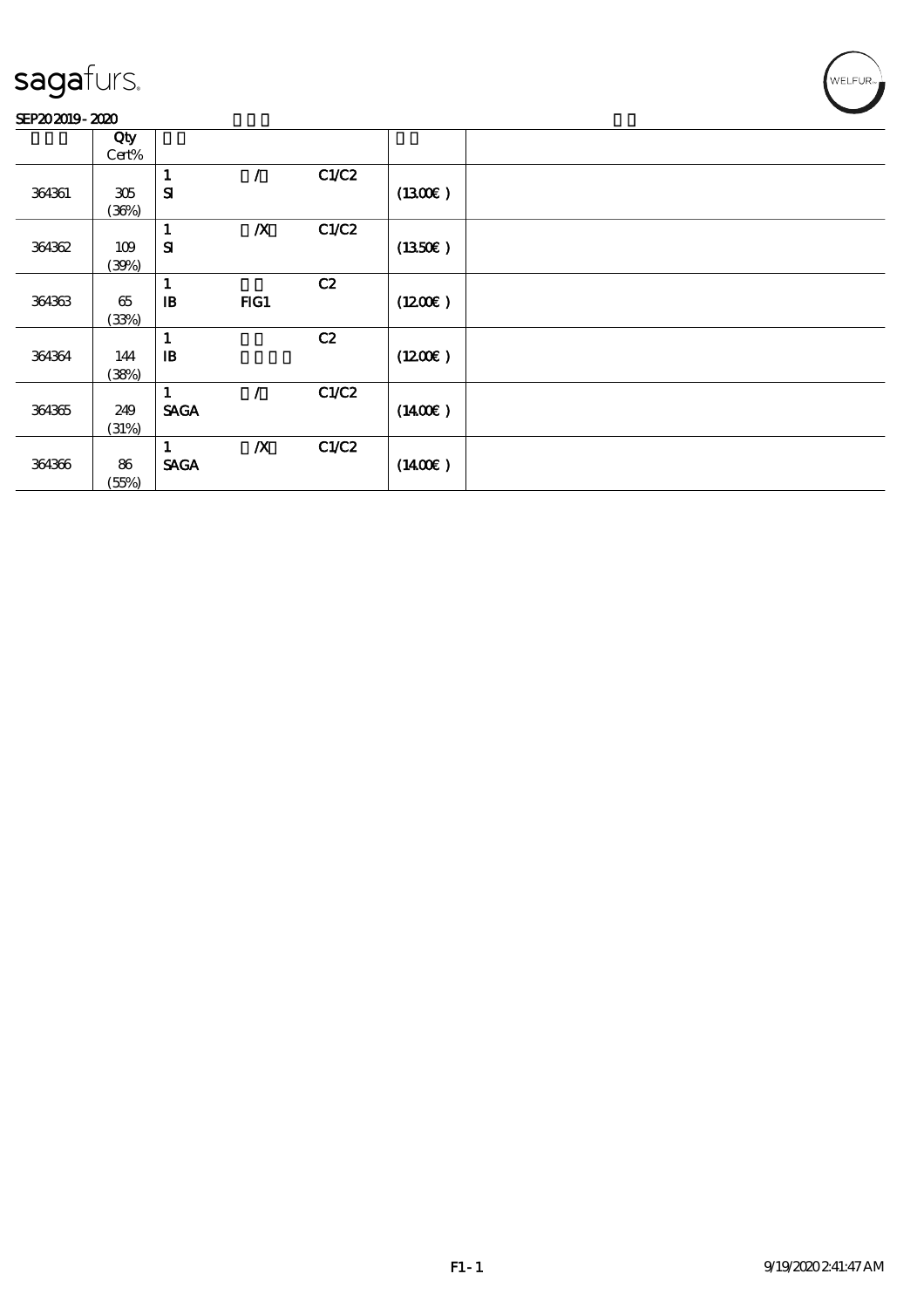#### SEP202019-2020 RHZ

|        | Qty<br>$\mbox{Cert}\%$      |                             |                  |    |                  |  |
|--------|-----------------------------|-----------------------------|------------------|----|------------------|--|
|        |                             | 3020                        |                  | C2 |                  |  |
| 364401 | ${\bf 35}$<br>(2%)          | (S)                         | MD1              |    | <b>1300€</b>     |  |
|        |                             | 5040                        | $\mathcal{F}$    | C2 |                  |  |
| 364402 | 134<br>(30%)                | (S)                         | $\mathbf{1}$     |    | 21.00E           |  |
|        |                             | 5040                        | $\mathcal{L}$    | C2 |                  |  |
| 364403 | 99<br>(43%)                 | (SI)                        | $\boldsymbol{z}$ |    | (1900)           |  |
|        |                             | 5040                        | $\mathcal{L}$    | C2 |                  |  |
| 364404 | 53<br>(28%)                 | (SI)                        | $\mathbf{3}$     |    | <b>100€</b>      |  |
|        |                             | 5040                        | $\mathcal{T}$    | C2 |                  |  |
| 364405 | 54<br>(33%)                 | (S)                         | $\mathbf{3}$     |    | 11.00E           |  |
|        |                             | 40'30                       | X /              | C2 |                  |  |
| 364406 | 125<br>(32%)                | (S)                         | $\mathbf{1}$     |    | 1500€            |  |
|        |                             | $\boldsymbol{\mathfrak{D}}$ |                  | C2 |                  |  |
| 364407 | 112<br>(40%)                | $\boldsymbol{S}$            | $\mathbf{1}$     |    | 1900€            |  |
|        |                             | $\boldsymbol{\mathfrak{D}}$ | $\boldsymbol{X}$ | C2 |                  |  |
| 364408 | 119<br>(57%)                | (S)                         | $\mathbf{1}$     |    | 1500€            |  |
|        |                             | 40'30                       | $X \, X$         | C2 |                  |  |
| 364409 | 59<br>(25%)                 | (S)                         | $\mathbf{1}$     |    | 1350€            |  |
|        |                             | 40'30                       | X /              | C2 |                  |  |
| 364410 | 61<br>(40%)                 | (SI)                        | $\boldsymbol{z}$ |    | 1200E            |  |
|        |                             | $\boldsymbol{\mathfrak{D}}$ |                  | C2 |                  |  |
| 364411 | $106$<br>(54%)              | (SI)                        | $\boldsymbol{2}$ |    | 1250E            |  |
|        |                             | $\boldsymbol{\mathfrak{D}}$ | $\boldsymbol{X}$ | C2 |                  |  |
| 364412 | 149<br>(53%)                | (SI)                        | $\pmb{2}$        |    | 1250E            |  |
|        |                             | 40 <sup>2</sup>             | $\chi$ / $\chi$  | C2 |                  |  |
| 364413 | $\boldsymbol{\pi}$<br>(30%) | (SI)                        | $\boldsymbol{z}$ |    | <b>100€</b>      |  |
|        |                             | 40'30                       | $X / \sqrt{2}$   | C2 |                  |  |
| 364414 | 44<br>(29%)                 | (SI)                        | $\mathbf{3}$     |    | 850E             |  |
|        |                             | 40'30                       | X /              | C2 |                  |  |
| 364415 | 50<br>(36%)                 | (S)                         | $\mathbf{3}$     |    | 850E             |  |
|        |                             | $\boldsymbol{\mathfrak{D}}$ |                  | C2 |                  |  |
| 364416 | 53<br>(52%)                 | (SI)                        | $\mathbf{3}$     |    | 850E             |  |
|        |                             | $\boldsymbol{\mathfrak{D}}$ |                  | C2 |                  |  |
| 364417 | 46<br>(32%)                 | $\boldsymbol{\mathrm{(S)}}$ | $\mathbf{3}$     |    | 950 <sub>E</sub> |  |
|        |                             | $\boldsymbol{\mathfrak{D}}$ | $\boldsymbol{X}$ | C2 |                  |  |
| 364418 | 111<br>(48%)                | (SI)                        | $\mathbf{3}$     |    | 850E             |  |
|        |                             | $\boldsymbol{\mathfrak{D}}$ | $\boldsymbol{X}$ | C2 |                  |  |
| 364419 | 83<br>(48%)                 | (S)                         | $\mathbf{3}$     |    | 900 <sub>E</sub> |  |
|        |                             | 40'30                       | $X \, X$         | C2 |                  |  |
| 364420 | 48<br>(25%)                 | $\mathbf{C}$                | $\mathbf{3}$     |    | 800E             |  |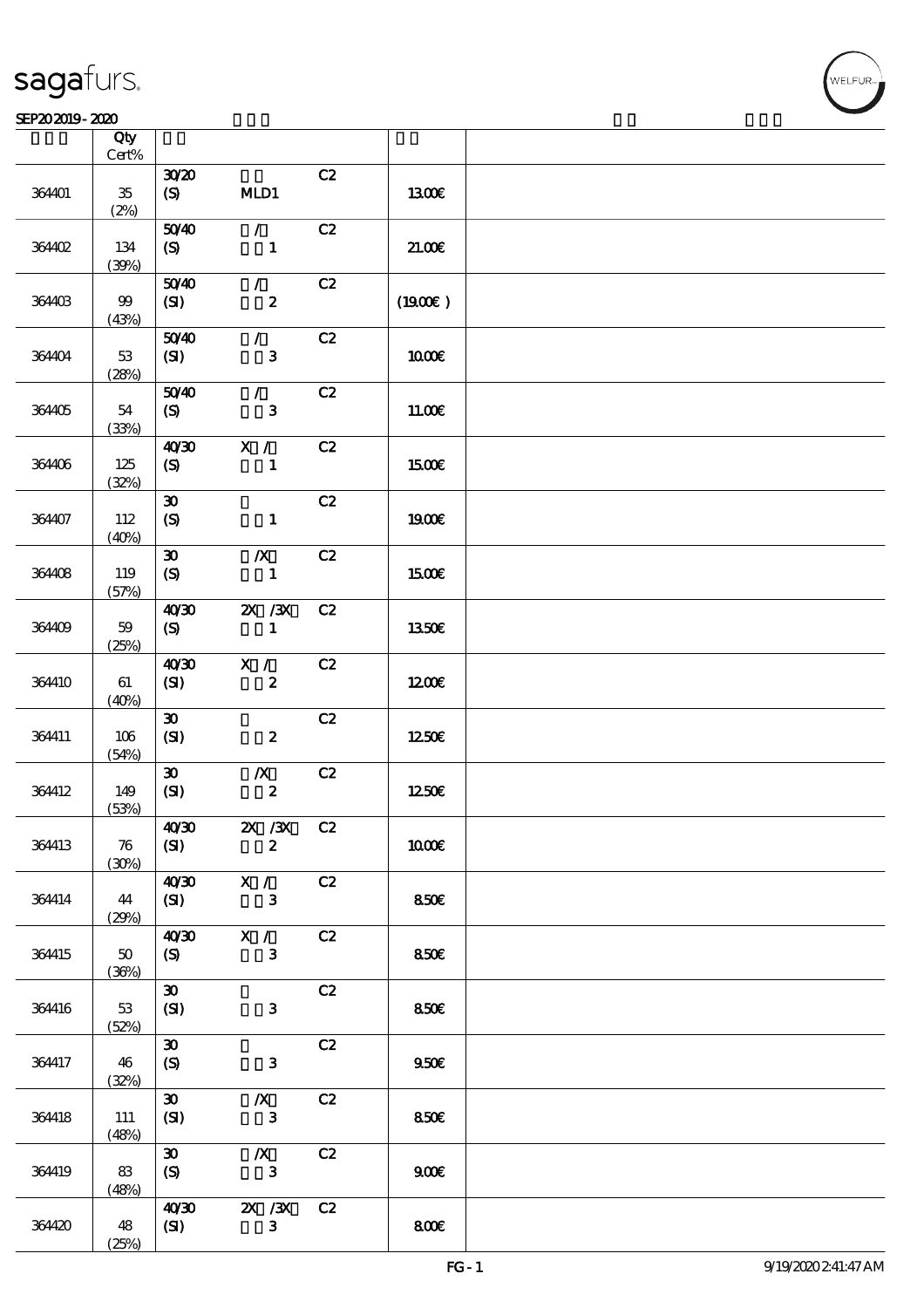#### $SEP202019 - 2020$

|        | Qty<br>$\mbox{Cert}\%$      |                             |                  |    |                  |  |
|--------|-----------------------------|-----------------------------|------------------|----|------------------|--|
|        |                             | 40'30                       |                  | C2 |                  |  |
| 364421 | 146<br>(30%)                | (SI)                        | $\boldsymbol{4}$ |    | 650E             |  |
|        |                             | $\boldsymbol{\mathfrak{D}}$ |                  | C2 |                  |  |
| 364422 | $75\,$                      | $\boldsymbol{\mathrm{(S)}}$ | $\mathbf{1}$     |    | 1500€            |  |
|        | (57%)                       |                             |                  |    |                  |  |
|        |                             | $\boldsymbol{\mathsf{20}}$  | $\pmb{X}$        | C2 |                  |  |
| 364423 | ${\bf 76}$<br>(64%)         | $\pmb{\text{(S)}}$          | $\mathbf{1}$     |    | 1250€            |  |
|        |                             | $\pmb{\mathcal{Z}}$         |                  | C2 |                  |  |
| 364424 | $\boldsymbol{\pi}$<br>(53%) | (SI)                        | $\pmb{2}$        |    | 900E             |  |
|        |                             | $\boldsymbol{\mathfrak{D}}$ | $\pmb{X}$        | C2 |                  |  |
| 364425 | 126<br>(42%)                | (SI)                        | $\pmb{2}$        |    | 900E             |  |
|        |                             | $\boldsymbol{\mathbf{z}}$   |                  | C2 |                  |  |
| 364426 | $3\!4$<br>(47%)             | (SI)                        | $\mathbf{3}$     |    | 550E             |  |
|        |                             | $\boldsymbol{\mathsf{20}}$  |                  | C2 |                  |  |
| 364427 | 40                          | $\boldsymbol{\mathrm{(S)}}$ | $\mathbf{3}$     |    | 600              |  |
|        | (45%)                       |                             |                  |    |                  |  |
|        |                             | ${\bf Z}$                   | $\pmb{X}$        | C2 |                  |  |
| 364428 | ${\bf 76}$                  | (SI)                        | ${\bf 3}$        |    | 650E             |  |
|        | (60%)                       |                             |                  |    |                  |  |
|        |                             | ${\bf Z}$                   | $\boldsymbol{X}$ | C2 |                  |  |
| 364429 | $\boldsymbol{\pi}$          | $\boldsymbol{\mathrm{(S)}}$ | ${\bf 3}$        |    | 600              |  |
|        | (45%)                       |                             |                  |    |                  |  |
|        |                             | 200                         | X /              | C2 |                  |  |
| 364430 | $98\,$<br>(29%)             | (S)                         | $\mathbf{I}$     |    | 1050€            |  |
|        |                             | 200                         | $X \, X$         | C2 |                  |  |
| 364431 | $52\,$                      | (S)                         | $\mathbf{1}$     |    | 1000E            |  |
|        | (34%)                       |                             |                  |    |                  |  |
|        |                             | 200                         | X /              | C2 |                  |  |
| 364432 | ${\bf 35}$                  | (SI)                        | $\pmb{2}$        |    | 7.00E            |  |
|        | (57%)                       |                             |                  |    |                  |  |
|        |                             | $\mathbf{o}$                | $\mathcal{L}$    | C2 |                  |  |
| 364433 | $\boldsymbol{\pi}$          | (SI)                        | $\boldsymbol{z}$ |    | 800E             |  |
|        | (41%)                       |                             |                  |    |                  |  |
|        |                             | 200                         | $Z\!X$ / $Z\!X$  | C2 |                  |  |
| 364434 | 77                          | (SI)                        | $\boldsymbol{z}$ |    | 7.50E            |  |
|        | (20%)                       |                             |                  |    |                  |  |
|        |                             | 200                         | X /              | C2 |                  |  |
| 364435 | 31                          | $\mathbf{C}$                | $\mathbf{3}$     |    | 500              |  |
|        | (41%)                       |                             |                  |    |                  |  |
|        |                             | 200                         | X /              | C2 |                  |  |
| 364436 | 40                          | (S)                         | $\mathbf{3}$     |    | 550E             |  |
|        | (50%)                       |                             |                  |    |                  |  |
|        |                             | $\mathbf{O}$                | $\mathcal{F}$    | C2 |                  |  |
| 364437 | 88                          | (SI)                        | $\mathbf{3}$     |    | 550E             |  |
|        | (42%)                       |                             |                  |    |                  |  |
|        |                             | 200                         | $X \, X$         | C2 |                  |  |
| 364438 | $\boldsymbol{\mathfrak{D}}$ | (S)                         | $\mathbf{3}$     |    | 600              |  |
|        | (40%)                       |                             |                  |    |                  |  |
|        |                             | 200                         |                  | C2 |                  |  |
| 364439 | 115                         | (SI)                        | $\boldsymbol{4}$ |    | 350 <sup>2</sup> |  |
|        | (41%)                       |                             |                  |    |                  |  |
|        |                             | $\mathbf{1}$                |                  | C2 |                  |  |
| 36440  | 50                          | (SI)                        | $\boldsymbol{z}$ |    | 500E             |  |
|        | (40%)                       |                             |                  |    |                  |  |
|        |                             |                             |                  |    |                  |  |

**NELFUR**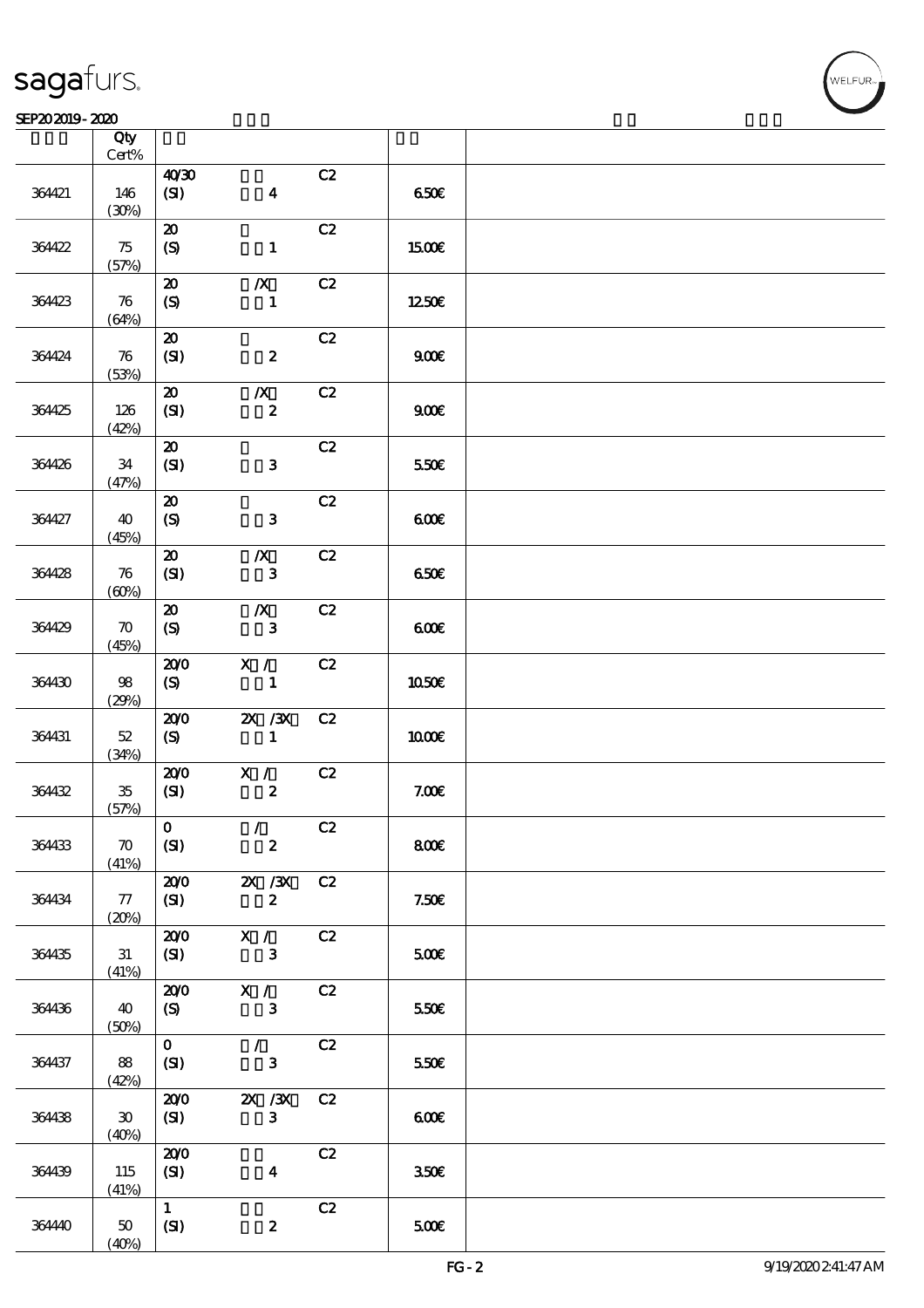#### SEP202019-2020

|        | Qty    |       |                  |    |       |  |
|--------|--------|-------|------------------|----|-------|--|
|        | Cert%  |       |                  |    |       |  |
|        |        | ш     |                  | C2 |       |  |
| 364441 | 51     | (SI)  | $\mathbf{3}$     |    | 300   |  |
|        | (30%)  |       |                  |    |       |  |
|        |        | 40'30 |                  | C2 |       |  |
| 364442 | 51     | Ш     |                  |    | 1200E |  |
|        | (31%)  |       |                  |    |       |  |
|        |        | 40'30 |                  | C2 |       |  |
| 364443 | 65     | Ш     | $\boldsymbol{z}$ |    | 1050E |  |
|        | (20%)  |       |                  |    |       |  |
|        |        | 200   |                  | C2 |       |  |
| 364444 | 40     | Ш     |                  |    | 850E  |  |
|        | (35%)  |       |                  |    |       |  |
|        |        | 200   |                  | C2 |       |  |
| 364445 | $55\,$ | Ш     | $\boldsymbol{z}$ |    | 600   |  |
|        | (27%)  |       |                  |    |       |  |

¶<br>WELFUR∝<br>'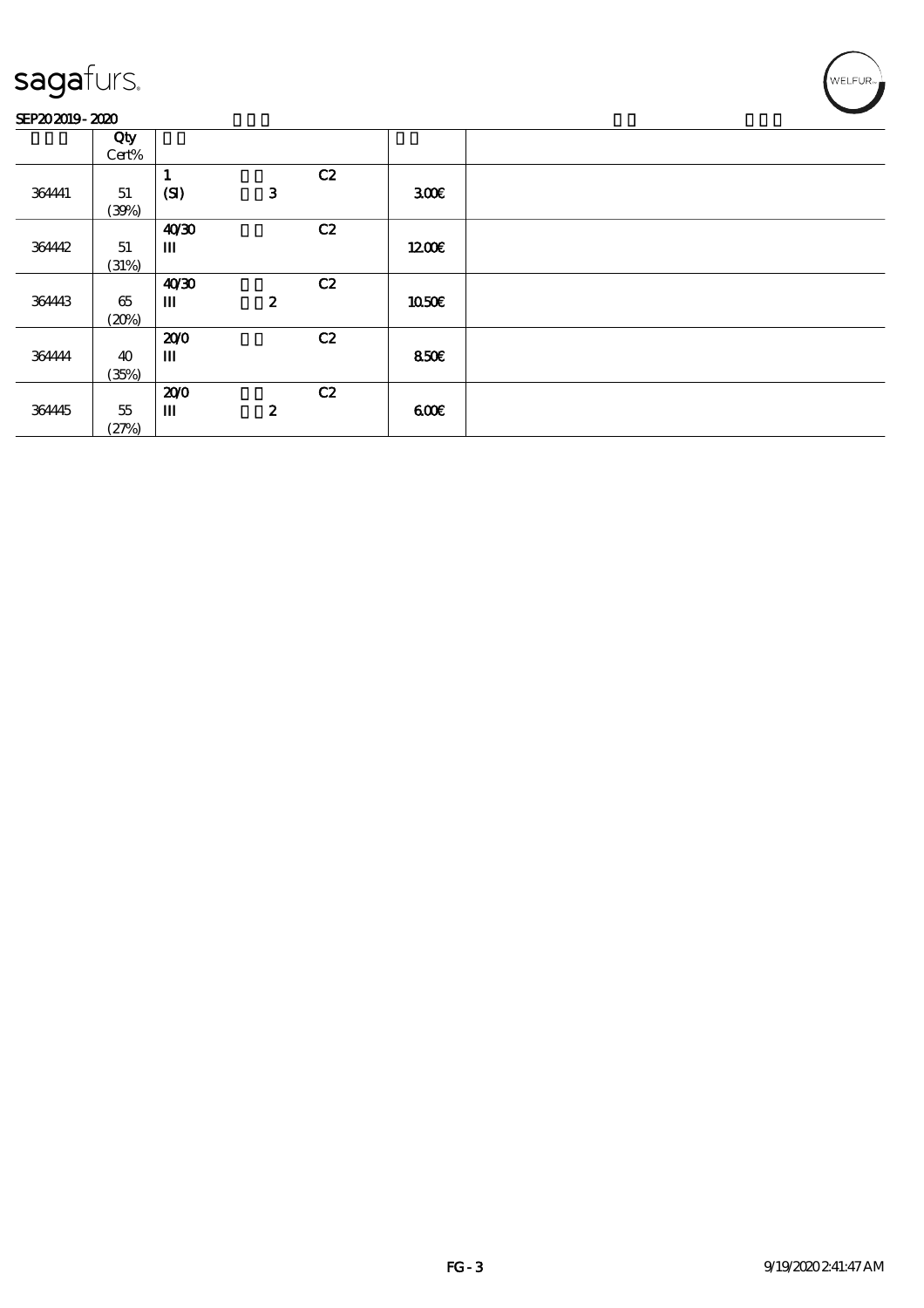#### $SEP202019 - 2020$  $\overline{\phantom{a}}$  Qty  $\overline{\phantom{a}}$

|        | Qty<br>$Cert\%$                |                             |                  |    |                     |  |
|--------|--------------------------------|-----------------------------|------------------|----|---------------------|--|
|        |                                | 5040                        |                  | C2 |                     |  |
| 364481 | $37\,$<br>(10%)                | (SI)                        |                  |    | 17.00€              |  |
|        |                                | 5040                        |                  | C2 |                     |  |
| 364482 | 19<br>(21%)                    | (SI)                        | WB1              |    | 1450€               |  |
|        |                                | 5040                        |                  | C2 |                     |  |
| 364483 | $5\!8$<br>(24%)                | $\boldsymbol{S}$            |                  |    | 1650€               |  |
|        |                                | 5040                        |                  | C2 |                     |  |
| 364484 | ${\bf 38}$<br>(7%)             | (S)                         | WB1              |    | 1550€               |  |
|        |                                | $\pmb{\mathfrak{D}}$        | X /              | C2 |                     |  |
| 364485 | 57<br>(49%)                    | (SI)                        |                  |    | 1050€               |  |
|        |                                | $\boldsymbol{\mathfrak{D}}$ | $\mathcal{L}$    | C2 |                     |  |
| 364486 | 153<br>(29%)                   | (SI)                        |                  |    | 1200E               |  |
|        |                                | $\boldsymbol{\mathfrak{D}}$ | $\mathcal{L}$    | C2 |                     |  |
| 364487 | 64<br>(43%)                    | (SI)                        | WB1              |    | 1350€               |  |
|        |                                | $\boldsymbol{\mathfrak{D}}$ | $\mathcal{L}$    | C2 |                     |  |
| 364488 | 118                            | $\boldsymbol{S}$            |                  |    | 1450€               |  |
|        | (35%)                          |                             |                  |    |                     |  |
|        |                                | $\boldsymbol{\mathfrak{D}}$ | $\mathcal{L}$    | C2 |                     |  |
| 364489 | $106\,$                        | $\boldsymbol{S}$            | WB1              |    | 1300E               |  |
|        | (20%)                          |                             |                  |    |                     |  |
|        |                                | $\pmb{\mathfrak{D}}$        | $X \, X$         | C2 |                     |  |
| 364490 | 50                             | (SI)                        |                  |    | (11.00)             |  |
|        | (30%)                          |                             |                  |    |                     |  |
|        |                                | $\pmb{\mathfrak{D}}$        | $X$ / $X$        | C2 |                     |  |
| 364491 | 42                             | (SI)                        | WB1              |    | (1000E)             |  |
|        | (23%)                          |                             |                  |    |                     |  |
|        |                                | $\pmb{\mathfrak{D}}$        | $X \, X$         | C2 |                     |  |
| 364492 | 44                             | $\boldsymbol{S}$            |                  |    | $(1450\varepsilon)$ |  |
|        | (34%)                          | $\pmb{\mathfrak{B}}$        | 2X / 3X C 2      |    |                     |  |
| 364493 | 65                             | (S)                         | WB1              |    | (1300E)             |  |
|        | (36%)                          |                             |                  |    |                     |  |
|        |                                | $\boldsymbol{\mathfrak{D}}$ | $\mathcal{L}$    | C2 |                     |  |
| 364494 | 133                            | (SI)                        |                  |    | 950E                |  |
|        | (21%)                          |                             |                  |    |                     |  |
|        |                                | $\boldsymbol{\mathfrak{D}}$ | $\mathcal{L}$    | C2 |                     |  |
| 364495 | 53                             | $\mathbf{C}$                | WB1              |    | 900                 |  |
|        | (33%)                          |                             |                  |    |                     |  |
|        |                                | $\boldsymbol{\mathsf{20}}$  | $\mathcal{L}$    | C2 |                     |  |
| 364496 | $\boldsymbol{\omega}$<br>(20%) | (S)                         |                  |    | 1300E               |  |
|        |                                | $\boldsymbol{\mathfrak{D}}$ | $\mathcal{L}$    | C2 |                     |  |
| 364497 | 77                             | (S)                         | WB1              |    | 11.00E              |  |
|        | (33%)                          |                             |                  |    |                     |  |
|        |                                | $\boldsymbol{\mathfrak{D}}$ | $\boldsymbol{X}$ | C2 |                     |  |
| 364498 | 189                            | (SI)                        |                  |    | 1000                |  |
|        | (17%)                          |                             |                  |    |                     |  |
|        |                                | $\boldsymbol{\mathfrak{D}}$ | $\boldsymbol{X}$ | C2 |                     |  |
| 364499 | 117                            | (SI)                        | WB1              |    | 850E                |  |
|        | (22%)                          |                             |                  |    |                     |  |
|        |                                | $\boldsymbol{\mathfrak{D}}$ | $\boldsymbol{X}$ | C2 |                     |  |
| 364500 | 127                            | $\boldsymbol{S}$            |                  |    | 1400E               |  |
|        | (10%)                          |                             |                  |    |                     |  |

**NELFUR**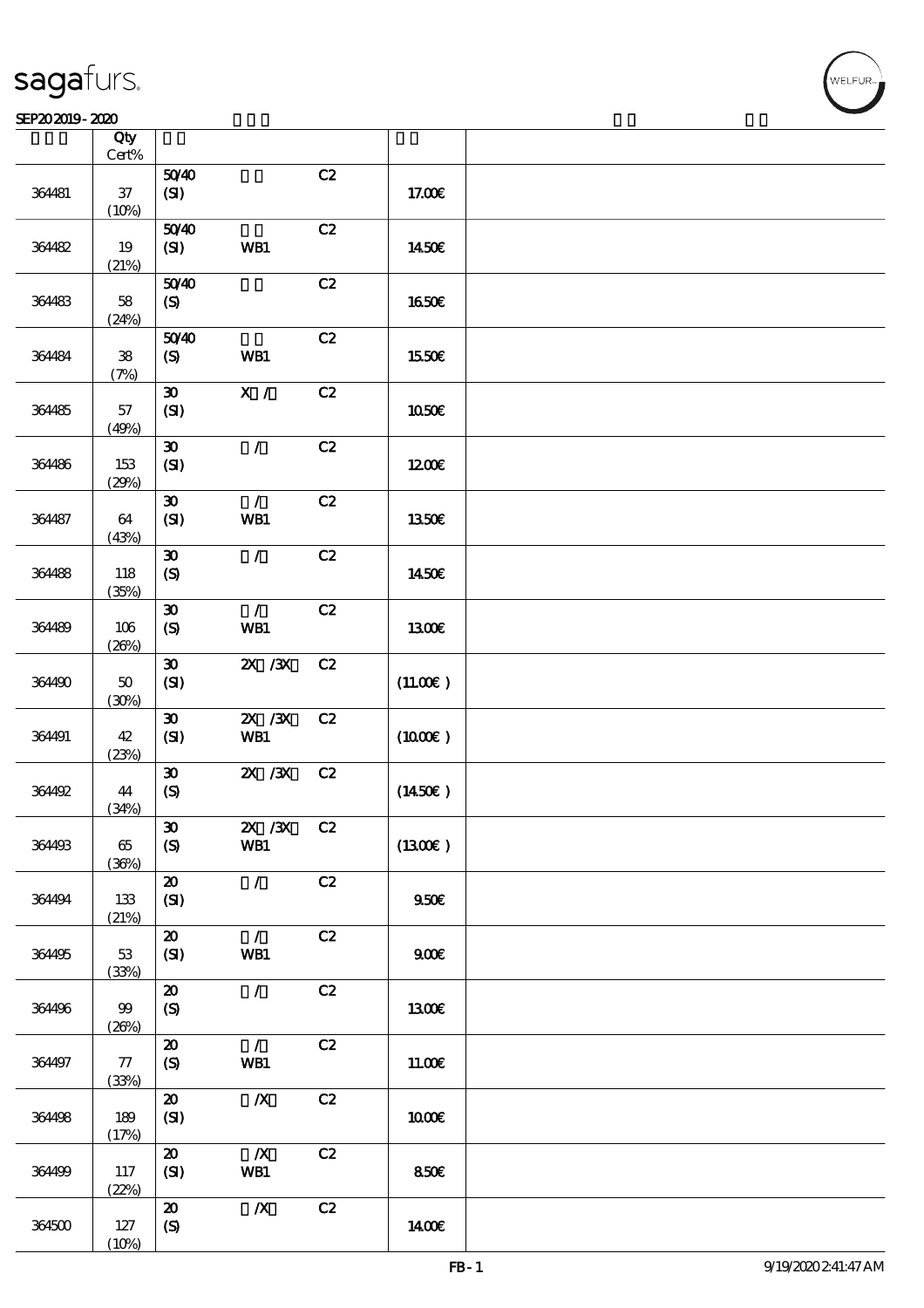#### $SEP202019 - 2020$

| SEPAJAJIY-ALAU                          |                             |                                               |                         |    |                                      |  |
|-----------------------------------------|-----------------------------|-----------------------------------------------|-------------------------|----|--------------------------------------|--|
|                                         | Qty<br>$\mbox{Cert}\%$      |                                               |                         |    |                                      |  |
| 364501                                  | 85<br>(7%)                  | $\boldsymbol{\mathbf{z}}$<br>$\boldsymbol{S}$ | $\boldsymbol{X}$<br>WB1 | C2 | 11.00E                               |  |
| 364502                                  | 112<br>(30%)                | $\boldsymbol{\mathsf{20}}$<br>(SI)            | $X \, X$                | C2 | 900E                                 |  |
| 364503                                  | 119<br>(30%)                | $\boldsymbol{\mathsf{20}}$<br>(SI)            | $X \, X$<br>WB1         | C2 | 850E                                 |  |
| 364504                                  | 98<br>(18%)                 | $\boldsymbol{\mathbf{z}}$<br>(S)              | $X \, X$                | C2 | 900E                                 |  |
| 364505                                  | 59<br>(8%)                  | $\boldsymbol{\mathfrak{D}}$<br>(S)            | $Z\!X$ / $Z\!X$<br>WB1  | C2 | 800€                                 |  |
| 364506                                  | 87<br>(27%)                 | $\mathbf{o}$<br>(SI)                          | $\mathcal{L}$           | C2 | 7.50E                                |  |
| 364507                                  | 50<br>(28%)                 | $\mathbf{O}$<br>(SI)                          | $\mathcal{L}$<br>WB1    | C2 | 650E                                 |  |
| 364508                                  | $107$<br>(8%)               | $\mathbf{O}$<br>$\boldsymbol{S}$              | $\mathcal{L}$           | C2 | 950E                                 |  |
| 364509                                  | 84<br>(13%)                 | $\mathbf{o}$<br>(S)                           | $\mathcal{L}$<br>WB1    | C2 | 900E                                 |  |
| 364510                                  | 127<br>(17%)                | $\mathbf{O}$<br>(SI)                          | $X$ / $ZX$              | C2 | (800)                                |  |
| 364511                                  | 46<br>(28%)                 | $\mathbf{O}$<br>(SI)                          | $X$ / $ZX$<br>WB1       | C2 | (650)                                |  |
| 364512                                  | 86<br>$(\Theta)$            | $\mathbf{O}$<br>(S)                           | $X$ / $ZX$              | C2 | 800€                                 |  |
| 364513                                  | 122<br>(9%)                 | $\mathbf{o}$<br>$\boldsymbol{S}$              | $X$ / $ZX$<br>WB1       | C2 | 7.00E                                |  |
| 364514                                  | 83<br>(37%)                 | $\mathbf{1}$<br>(SI)                          |                         | C2 | (800)                                |  |
| 364515                                  | 74<br>(22%)                 | $\mathbf{1}$<br>(SI)                          | WB1                     | C2 | (60E)                                |  |
|                                         |                             |                                               |                         |    |                                      |  |
| 364517                                  | 48<br>(22%)                 | 5040<br>(SI)                                  | <b>WB2</b>              | C2 | 11.00E                               |  |
| 364518                                  | 181<br>(38%)                | $\boldsymbol{\mathfrak{D}}$<br>(SI)           | WB <sub>2</sub>         | C2 | 900E                                 |  |
| * * * * * * * *<br>$* 364519$<br>$\ast$ | * * * * * *<br>265<br>(36%) | $\boldsymbol{\mathbf{z}}$<br>(S)              | WB <sub>2</sub>         | C2 | 800€                                 |  |
| $\ast$<br>$*364520$<br>* * * * * * * *  | 71<br>(36%)<br>* * * * * *  |                                               | 336Skins                |    | $\ast$<br>$7.50E$ *<br>* * * * * * * |  |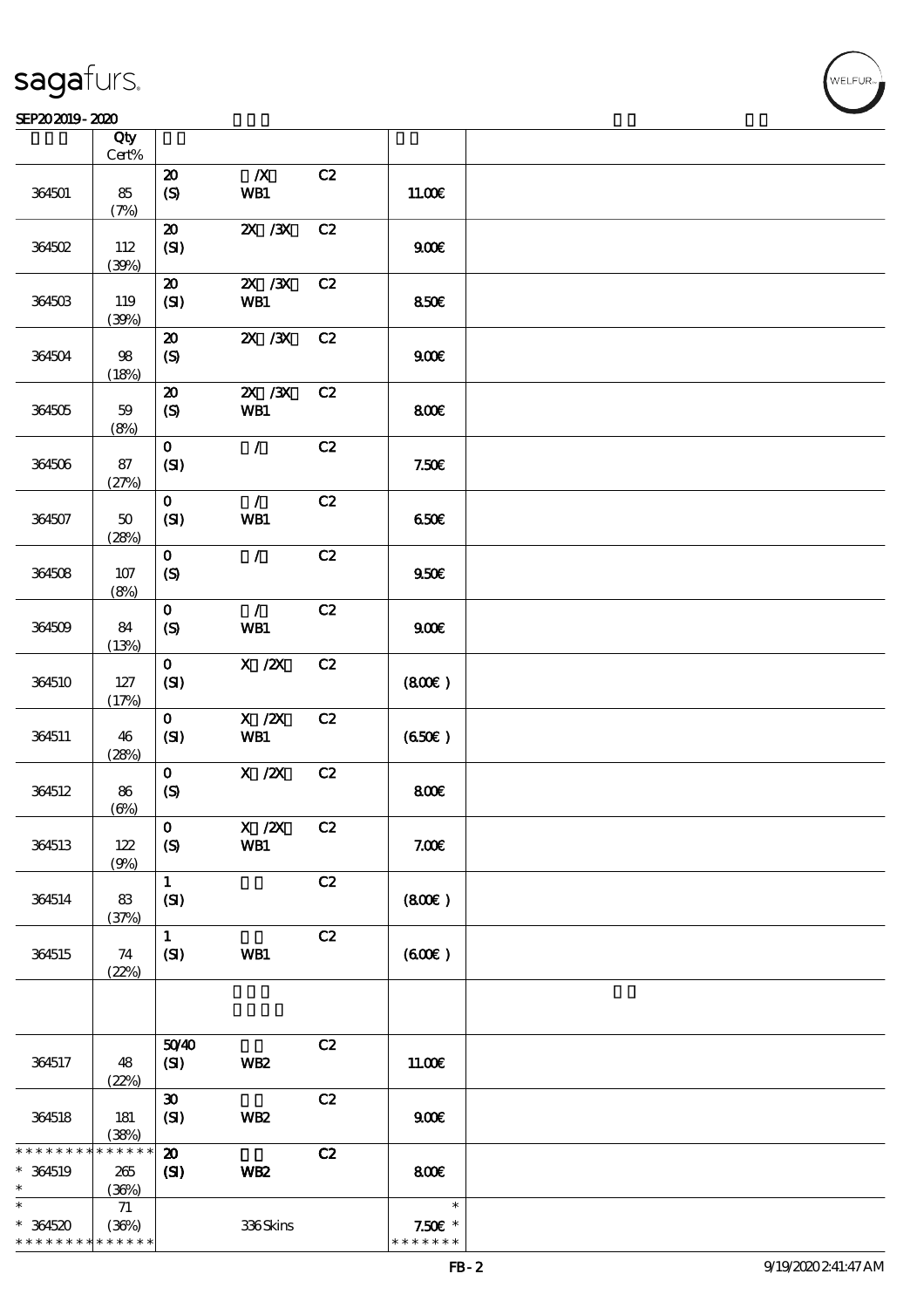#### SEP202019-2020

|        | Qty             |                             |                  |    |        |  |
|--------|-----------------|-----------------------------|------------------|----|--------|--|
|        | $\mbox{Cert\%}$ |                             |                  |    |        |  |
|        |                 | $\mathbf{O}$                |                  | C2 |        |  |
| 364521 | 155             | (SI)                        | WB <sub>2</sub>  |    | 600    |  |
|        | (16%)           |                             |                  |    |        |  |
|        |                 | $\mathbf{1}$                |                  | C2 |        |  |
| 364522 | $59\,$          | (SI)                        | <b>WB2</b>       |    | 350E   |  |
|        | (20%)           |                             |                  |    |        |  |
|        |                 | 40'30                       |                  | C2 |        |  |
| 364523 | 40              | (SI)                        | $\boldsymbol{z}$ |    | 1000E  |  |
|        | (30%)           |                             |                  |    |        |  |
|        |                 | 40'30                       |                  | C2 |        |  |
| 364524 | $66\,$          | $\boldsymbol{\mathrm{(S)}}$ | $\boldsymbol{z}$ |    | 1200E  |  |
|        | (22%)           |                             |                  |    |        |  |
|        |                 | $\boldsymbol{\mathfrak{D}}$ |                  | C2 |        |  |
| 364525 | $63\,$          | (SI)                        | $\boldsymbol{z}$ |    | 800E   |  |
|        | (36%)           |                             |                  |    |        |  |
|        |                 | $\boldsymbol{\mathfrak{D}}$ |                  | C2 |        |  |
| 364526 | $96\,$          | (S)                         | $\boldsymbol{z}$ |    | 800    |  |
|        | (20%)           |                             |                  |    |        |  |
|        |                 | $\mathbf{o}$                |                  | C2 |        |  |
| 364527 | ${\bf 77}$      | (SI)                        | $\boldsymbol{2}$ |    | 7.50E  |  |
|        | (16%)           |                             |                  |    |        |  |
|        |                 | 200                         |                  | C2 |        |  |
| 364528 | 101             | (SI)                        | $\mathbf{3}$     |    | 550E   |  |
|        | (28%)           |                             |                  |    |        |  |
|        |                 | 200                         |                  | C2 |        |  |
| 364529 | $5\!5$          | (SI)                        | ${\bf 5}$        |    | (200)  |  |
|        | (21%)           |                             |                  |    |        |  |
|        |                 | 200                         |                  | C2 |        |  |
| 364530 | $90\,$          | (SI)                        | SHE <sub>2</sub> |    | 600    |  |
|        | (20%)           |                             |                  |    |        |  |
|        |                 | 200                         |                  | C2 |        |  |
| 364531 | 44              | (SI)                        | SHE4             |    | (200E) |  |
|        | (18%)           |                             |                  |    |        |  |

**VELFUR**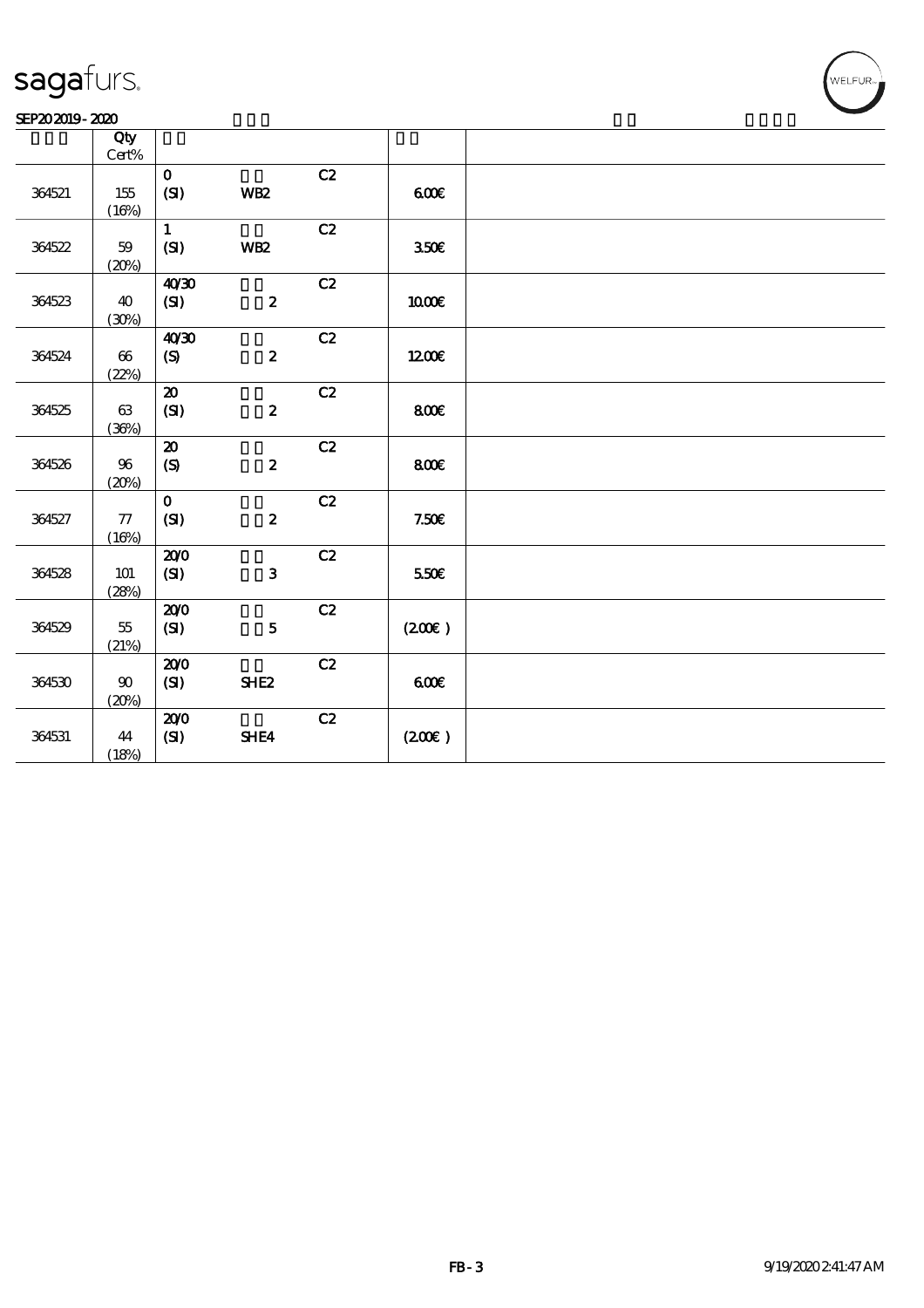| sagafurs.      |              |                                            |                  |       |         | WELFUR <sub>*</sub> |
|----------------|--------------|--------------------------------------------|------------------|-------|---------|---------------------|
| SEP202019-2020 |              |                                            |                  |       |         | Female              |
|                | Qty<br>Cert% |                                            |                  |       |         |                     |
| 464001         | 143<br>(29%) | $\boldsymbol{\mathsf{20}}$<br>${\bf s}$    |                  | C1/C2 | (17.00) |                     |
| 464002         | 126<br>(20%) | $\boldsymbol{\mathfrak{D}}$<br>${\bf s}$   | $\boldsymbol{X}$ | C1/C2 | 1650E   |                     |
| 464003         | 198<br>(12%) | $\boldsymbol{\mathbf{z}}$<br><b>SR/S</b>   |                  | C1/C2 | (1850)  |                     |
| 464004         | 130<br>(9%)  | $\boldsymbol{\mathfrak{D}}$<br><b>SR/S</b> |                  | C1/C2 | 1850E   |                     |
| 464005         | 190<br>(5%)  | $\boldsymbol{\mathfrak{D}}$<br><b>SAGA</b> | $\boldsymbol{X}$ | C1/C2 | (17.00) |                     |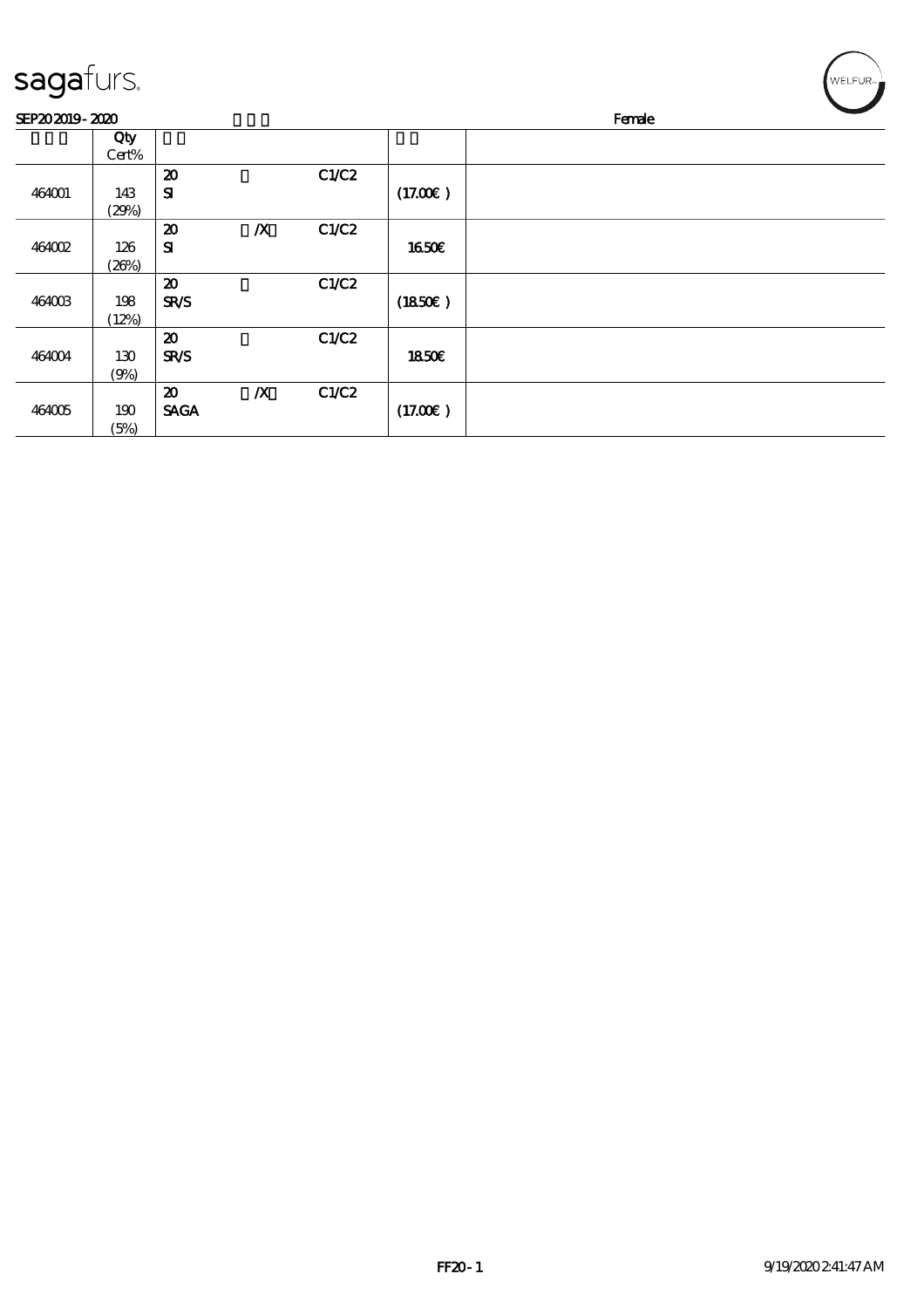| sagafurs. |  |
|-----------|--|
|           |  |

 $(52%)$ 

| SEP202019-2020 |                       |                             |                       |       |                     | Female |
|----------------|-----------------------|-----------------------------|-----------------------|-------|---------------------|--------|
|                | Qty                   |                             |                       |       |                     |        |
| 464041         | $Cert\%$<br>139       | $\mathbf O$<br>$\mathbf{S}$ | 3X /2X                | C1/C2 | (1250E)             |        |
| 464042         | (47%)<br>152          | $\mathbf{o}$<br>${\bf s}$   | $X$ $N$               | C1/C2 | (1300E)             |        |
| 464043         | (34%)<br>34           | $\mathbf O$<br>${\bf s}$    | $X$ $N$               | C3    | (1200E)             |        |
| 464044         | (20%)<br>185<br>(50%) | $\mathbf 0$<br>${\bf s}$    | $\mathbf X$           | C1/C2 | $(1400\varepsilon)$ |        |
| 464045         | 160<br>(33%)          | $\mathbf O$<br>${\bf s}$    |                       | C1/C2 | (1400E)             |        |
| 464046         | 190<br>(25%)          | 200<br>$\mathbf{S}$         |                       | C1/C2 | $(1450\epsilon)$    |        |
| 464047         | 29<br>(27%)           | $\mathbf 0$<br>$\mathbf{S}$ |                       | C3    | (1300E)             |        |
| 464048         | 105<br>(47%)          | $\mathbf O$<br>$\mathbf{S}$ | X /                   | C3    | (1250E)             |        |
| 464049         | 450<br>(48%)          | $\mathbf{o}$<br>${\bf s}$   |                       | C1/C2 | (1550E)             |        |
| 464050         | 445<br>(57%)          | 200<br>${\bf s}$            |                       | C1/C2 | (1550E)             |        |
| 464051         | 83<br>(42%)           | $\mathbf O$<br>${\bf S}$    |                       | C3    | (1450E)             |        |
| 464052         | 169<br>(21%)          | 200<br>${\bf S\!I}$         |                       | C3    | (1450E)             |        |
| 464053         | 131<br>(64%)          | $\mathbf{O}$<br>${\bf s}$   | $\boldsymbol{X}$      | C1/C2 | (1500E)             |        |
| 464054         | 25<br>(24%)           | $\mathbf{o}$<br>${\bf s}$   | $\boldsymbol{X}$      | C3    | (1350E)             |        |
| 464055         | 209<br>(51%)          | 200<br>${\bf s}$            | X / ZX                | C1/C2 | (1400E)             |        |
| 464056         | 40<br>(37%)           | 200<br>${\bf s}$            | $X$ / $ZX$            | C3    | (1300E)             |        |
| 464057         | 89<br>(80%)           | $\mathbf{O}$<br>${\bf s}$   | $\boldsymbol{\alpha}$ | C1/C2 | $(1400\epsilon)$    |        |
| 464058         | 10B<br>(16%)          | 200<br>${\bf s}$            | $X \, X$              | C1/C2 | (1350E)             |        |
| 464059         | 42<br>(38%)           | $\mathbf{o}$<br>${\bf S}$   | $X \, X$              | C3    | (11.00)             |        |
| 464060         | 182                   | $\mathbf{O}$<br>${\bf s}$   | $\mathbf{x}$          | C1/C2 | (1200E)             |        |

ELFUR-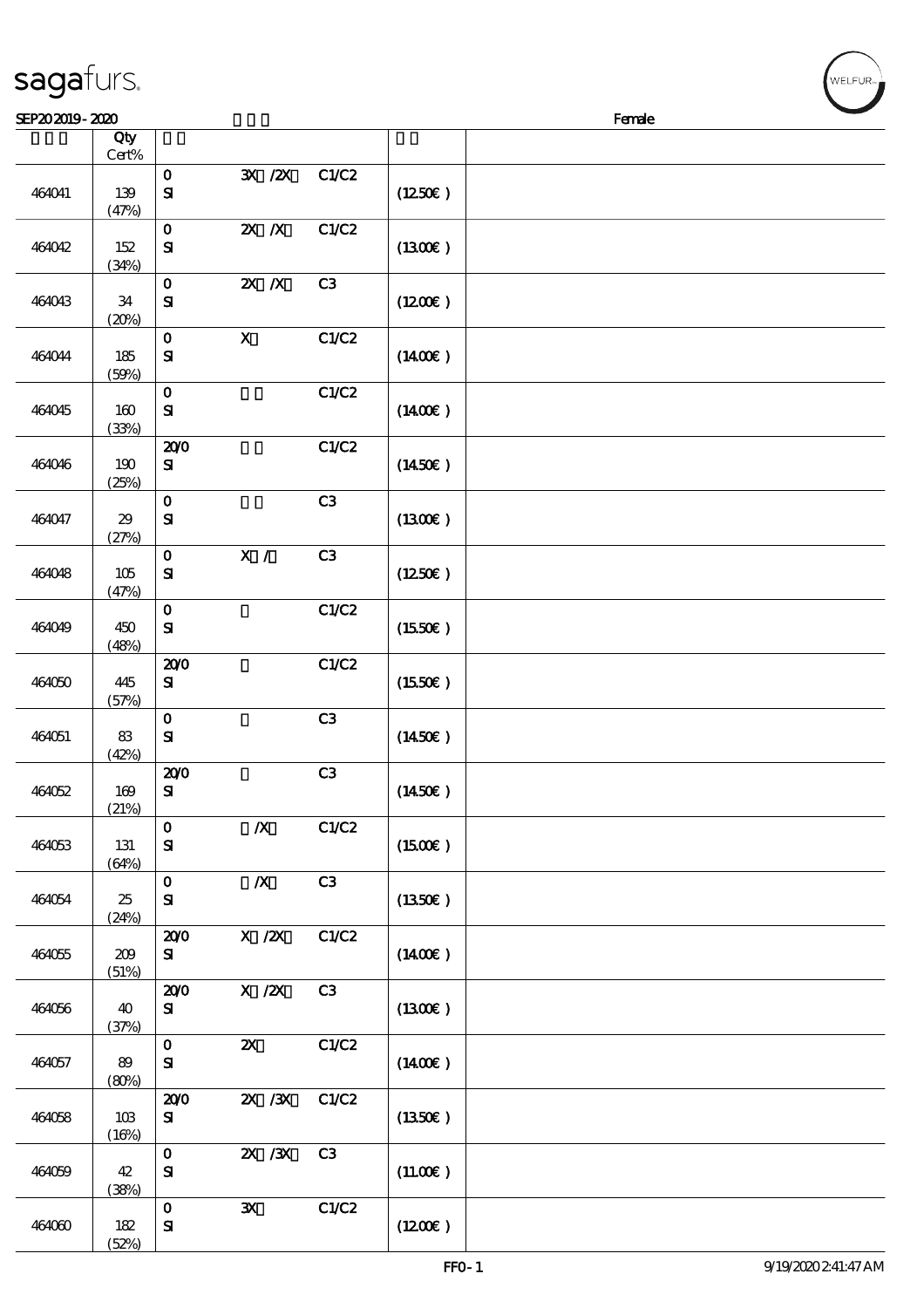|  | sagafurs. |
|--|-----------|
|  |           |

(9%)

| SEP202019-2020 |                     |                                            |                           |                |                     | Female |  |
|----------------|---------------------|--------------------------------------------|---------------------------|----------------|---------------------|--------|--|
|                | Qty<br>Cert%        |                                            |                           |                |                     |        |  |
| 464061         | ${\bf 39}$<br>(51%) | $\mathbf O$<br>$\mathbf{S}$                | $\mathbf{x}$              | C3             | (1050E)             |        |  |
| 464062         | 210<br>(34%)        | $\mathbf{o}$<br>$\, {\bf B}$               | $X$ $N$<br>FG1            | C2             | (1050)              |        |  |
| 464063         | 102<br>(35%)        | $\mathbf{o}$<br>$\mathbf{B}$               | FG1                       | C2             | (1300)              |        |  |
| 464064         | 170<br>(46%)        | $\mathbf O$<br>$\mathbf{B}$                | FG1                       | C2             | $(1400\varepsilon)$ |        |  |
| 464065         | 144<br>(41%)        | $\mathbf{o}$<br>$\, {\bf I} \! {\bf B} \,$ | $HG1$                     | C3             | (1300E)             |        |  |
| 464066         | $96\,$<br>(30%)     | $\mathbf O$<br>${\bf I\!B}$                | $\boldsymbol{X}$<br>FG1   | C <sub>3</sub> | (1300)              |        |  |
| 464067         | 352<br>(46%)        | $\mathbf O$<br>$\, {\bf B}$                | $X$ / $ZX$<br>FG1         | C2             | (1250E)             |        |  |
| 464068         | 231<br>(34%)        | $\mathbf O$<br>$\, {\bf I} \! {\bf B} \,$  | $X$ / $X$<br>FG1          | C <sub>3</sub> | (1050)              |        |  |
| 464069         | 42<br>(28%)         | $\mathbf O$<br>$\mathbf{B}$                | 3X / ZX                   | C2             | (11.00)             |        |  |
| 464070         | 262<br>(40%)        | $\mathbf O$<br>$\, {\bf I} \! {\bf B} \,$  | X /                       | C2             | (1300)              |        |  |
| 464071         | 90<br>(28%)         | $\mathbf O$<br>$\, {\bf I} \! {\bf B} \,$  |                           | C2             | $(1400\epsilon)$    |        |  |
| 464072         | 215<br>(44%)        | $\mathbf 0$<br>$\, {\bf I} \! {\bf B} \,$  | $\mathcal{L}$             | C2             | (1400E)             |        |  |
| 464073         | $37\,$<br>(24%)     | $\mathbf{O}$<br>$\mathbf{B}$               | $\boldsymbol{X}$          | C2             | $(1400\varepsilon)$ |        |  |
| 464074         | 175<br>(41%)        | $\mathbf{O}$<br>$\mathbf{B}$               | $X \, /ZX$                | C2             | $(1250\epsilon)$    |        |  |
| 464075         | ${\bf 33}$<br>(21%) | $\mathbf 0$<br>$\mathbf{B}$                | $\chi$ / $\chi$           | C2             | (11.50)             |        |  |
| 464076         | 186<br>(58%)        | $\mathbf 0$<br>П                           | X /                       | C2             | (900)               |        |  |
| 464077         | 126<br>(36%)        | $\mathbf{O}$<br><b>SR/S</b>                | $\boldsymbol{\mathsf{X}}$ | C1/C2          | 1400E               |        |  |
| 464078         | 41<br>(31%)         | $\mathbf{O}$<br><b>SR/S</b>                | $\boldsymbol{\mathsf{Z}}$ | C3             | 1350€               |        |  |
| 464079         | 294<br>(41%)        | $\mathbf{O}$<br><b>SR/S</b>                | $\boldsymbol{\mathsf{X}}$ | C1/C2          | 1450€               |        |  |
| 464080         | 161                 | $\mathbf{O}$<br><b>SAGA</b>                | $\mathbf{X}$              | C1/C2          | $(1400\epsilon)$    |        |  |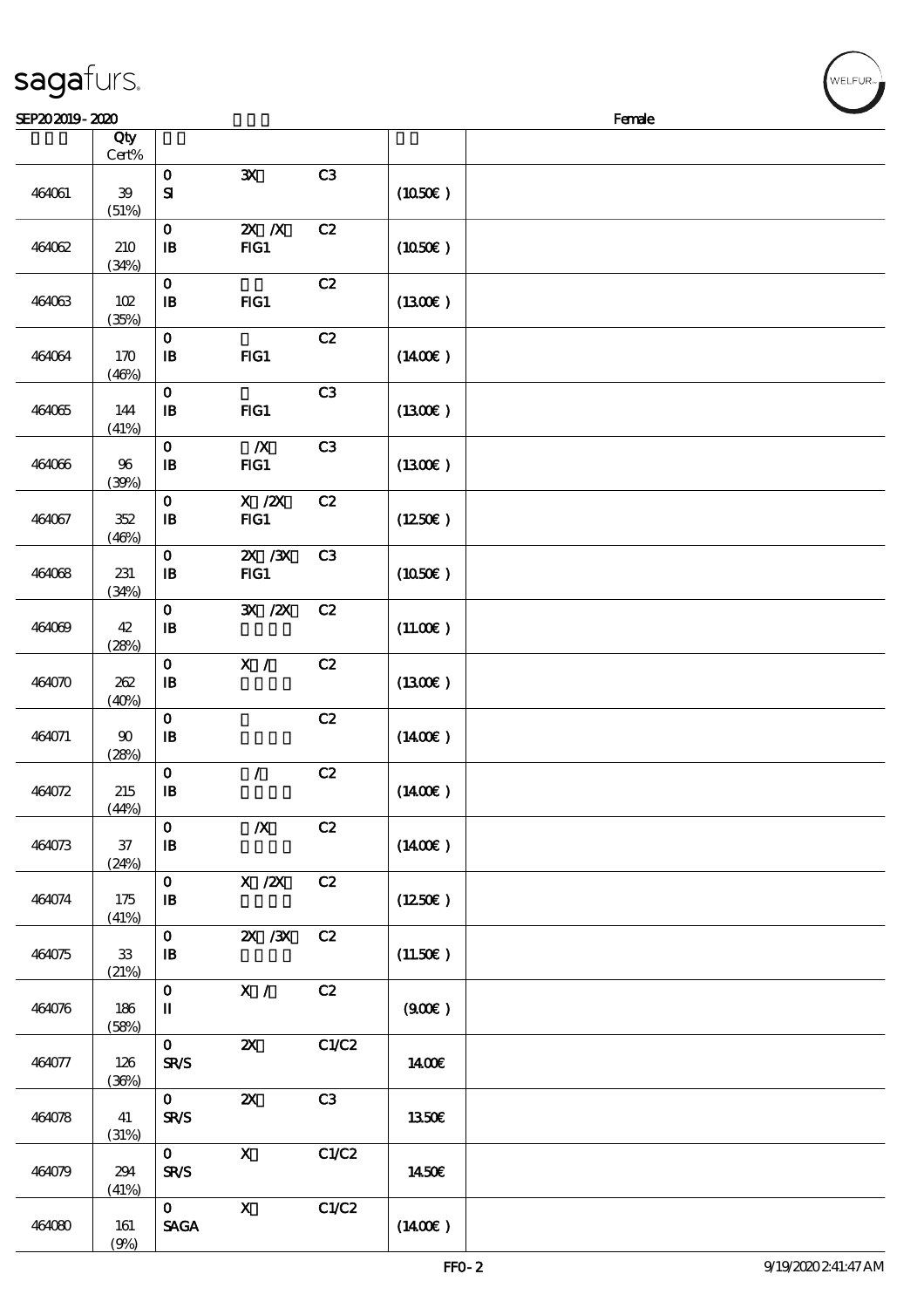| SEP202019-2020                                      |                             |                             |                           |                |                                       | $\sim$<br>Female |
|-----------------------------------------------------|-----------------------------|-----------------------------|---------------------------|----------------|---------------------------------------|------------------|
|                                                     | Qty<br>$Cert\%$             |                             |                           |                |                                       |                  |
| 464081                                              | 196<br>(37%)                | $\mathbf 0$<br><b>SR/S</b>  |                           | C3             | 1450€                                 |                  |
| * * * * * * * *<br>$* 46082$<br>$\ast$              | * * * * * *<br>445<br>(51%) | $\mathbf 0$<br><b>SAGA</b>  |                           | C1/C2          | (1650E)                               |                  |
| $\ast$<br>$* 464083$<br>* * * * * * * * * * * * * * | 287<br>(67%)                |                             | 732Skins                  |                | $\ast$<br>$(1650E)*$<br>* * * * * * * |                  |
| 464084                                              | 124<br>(37%)                | $\mathbf{O}$<br><b>SR/S</b> |                           | C3             | (1550E)                               |                  |
| 464085                                              | 442<br>(62%)                | $\mathbf{O}$<br><b>SAGA</b> |                           | C1/C2          | (1650E)                               |                  |
| 464086                                              | 105<br>(29%)                | $\mathbf{o}$<br><b>SR/S</b> |                           | C3             | (1550E)                               |                  |
| 464087                                              | 175<br>(21%)                | 200<br><b>SR/S</b>          | $\mathcal{L}$             | C3             | <b>1600€</b>                          |                  |
| 464088                                              | 264<br>(71%)                | $\mathbf{O}$<br><b>SR/S</b> | $\boldsymbol{X}$          | C1/C2          | 1600E                                 |                  |
| 464089                                              | ${\bf 38}$<br>(23%)         | $\mathbf{O}$<br><b>SR/S</b> | $\boldsymbol{X}$          | C3             | $(1400\varepsilon)$                   |                  |
| 464090                                              | 10B<br>(81%)                | $\mathbf{O}$<br><b>SR/S</b> | $\boldsymbol{\mathsf{z}}$ | C1/C2          | (1450E)                               |                  |
| 464091                                              | 122<br>(31%)                | $\mathbf{O}$<br><b>SR/S</b> | 2X / 3X                   | C3             | (1300)                                |                  |
| 464092                                              | 281<br>(31%)                | $\mathbf{o}$<br><b>SR/S</b> | $\mathbf{x}$              | C1/C2          | (1350)                                |                  |
| 464093                                              | 89<br>(37%)                 | $\mathbf{O}$<br>SR/S        | $\mathbf{x}$              | C <sub>3</sub> | (1200E)                               |                  |
| 464094                                              | 74<br>(20%)                 | $\mathbf{O}$<br>IA          | $\boldsymbol{X}$<br>SPT1  | C1/C2          | 1600E                                 |                  |
| 464095                                              | 104<br>(37%)                | $\mathbf{O}$<br>IA          | $\mathbf X$<br>FG1        | C1/C2          | 1350€                                 |                  |
| 464096                                              | 169<br>(27%)                | $\mathbf{O}$<br><b>IA</b>   | $HG1$                     | C1/C2          | 1350€                                 |                  |
| 464097                                              | 207<br>(9%)                 | 200<br>IA                   | $HG1$                     | C1/C2          | <b>1500€</b>                          |                  |
| 464098                                              | 346<br>(41%)                | $\mathbf{O}$<br>IA          | 2X /3X C1/C2<br>FG1       |                | $(1200\varepsilon)$                   |                  |
| 464099                                              | 99<br>(24%)                 | $\mathbf{O}$<br>IA          | 3X / ZX                   | C2             | 1200E                                 |                  |
| 464100                                              | 207<br>(25%)                | $\mathbf{O}$<br>IA          | X /                       | C2             | 1400E                                 |                  |

'<br>WELFUR<sub>™</sub>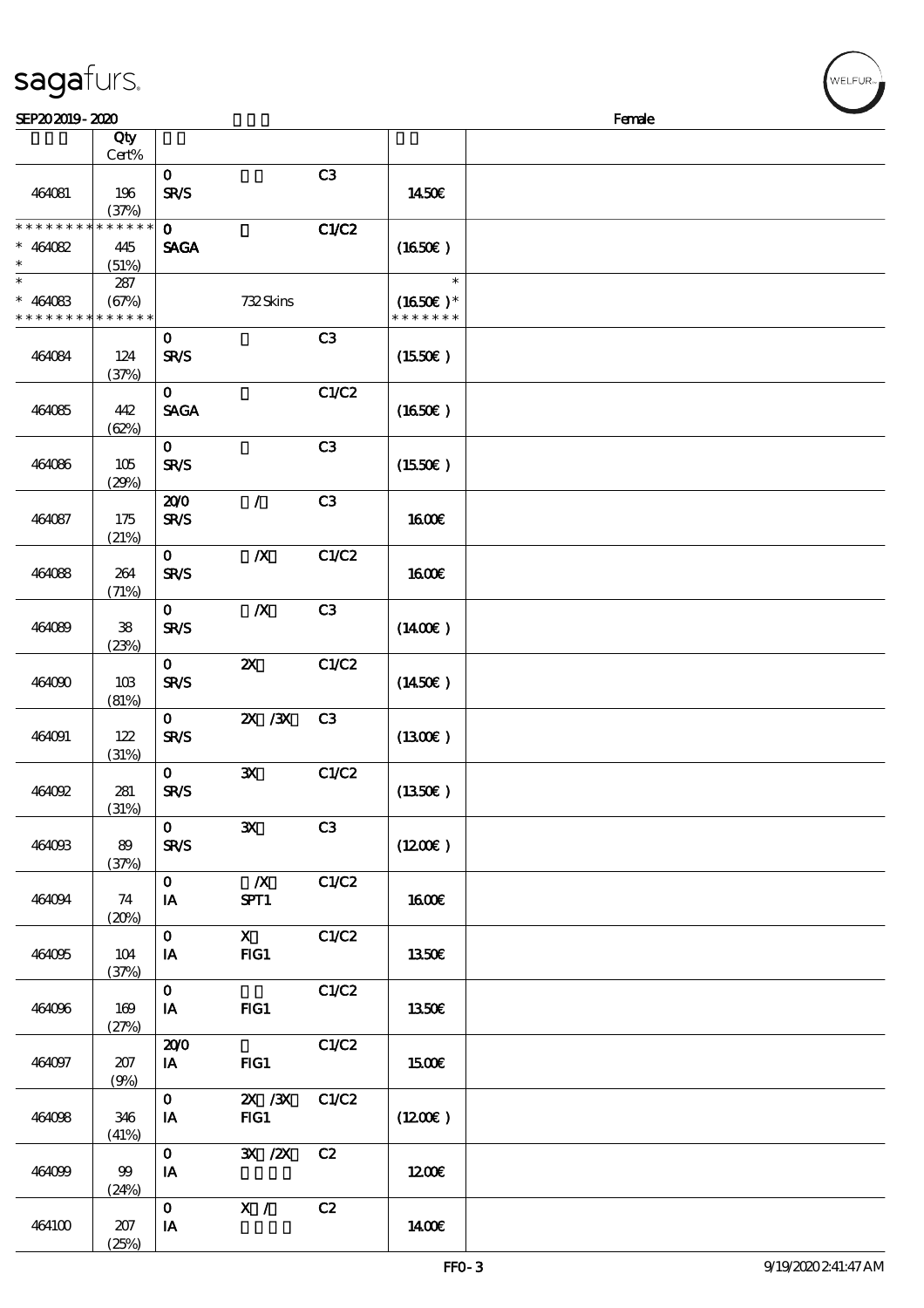| <b>saga</b> furs. |              |                            |                  |       |         | WELFUR <sub>™</sub> |
|-------------------|--------------|----------------------------|------------------|-------|---------|---------------------|
| SEP202019-2020    |              |                            |                  |       |         | Female              |
|                   | Qty<br>Cert% |                            |                  |       |         |                     |
| 464101            | 113<br>(35%) | $\mathbf 0$<br>IA          | $\boldsymbol{X}$ | C2    | 1400E   |                     |
| 464102            | 188<br>(25%) | $\mathbf 0$<br>IA          | $X$ / $ZX$       | C2    | 1300    |                     |
| 464103            | 87<br>(34%)  | $\mathbf 0$<br>IA          | 2X / 3X          | C2    | (1300)  |                     |
| 464104            | 193<br>(51%) | $\mathbf 0$<br><b>SROY</b> |                  | C1/C2 | 1550€   |                     |
| 464105            | 119<br>(49%) | $\bf{0}$<br><b>SROY</b>    |                  | C1/C2 | (17.50) |                     |
| 464106            | 137<br>(40%) | $\mathbf 0$<br><b>SROY</b> |                  | C1/C2 | (17.50) |                     |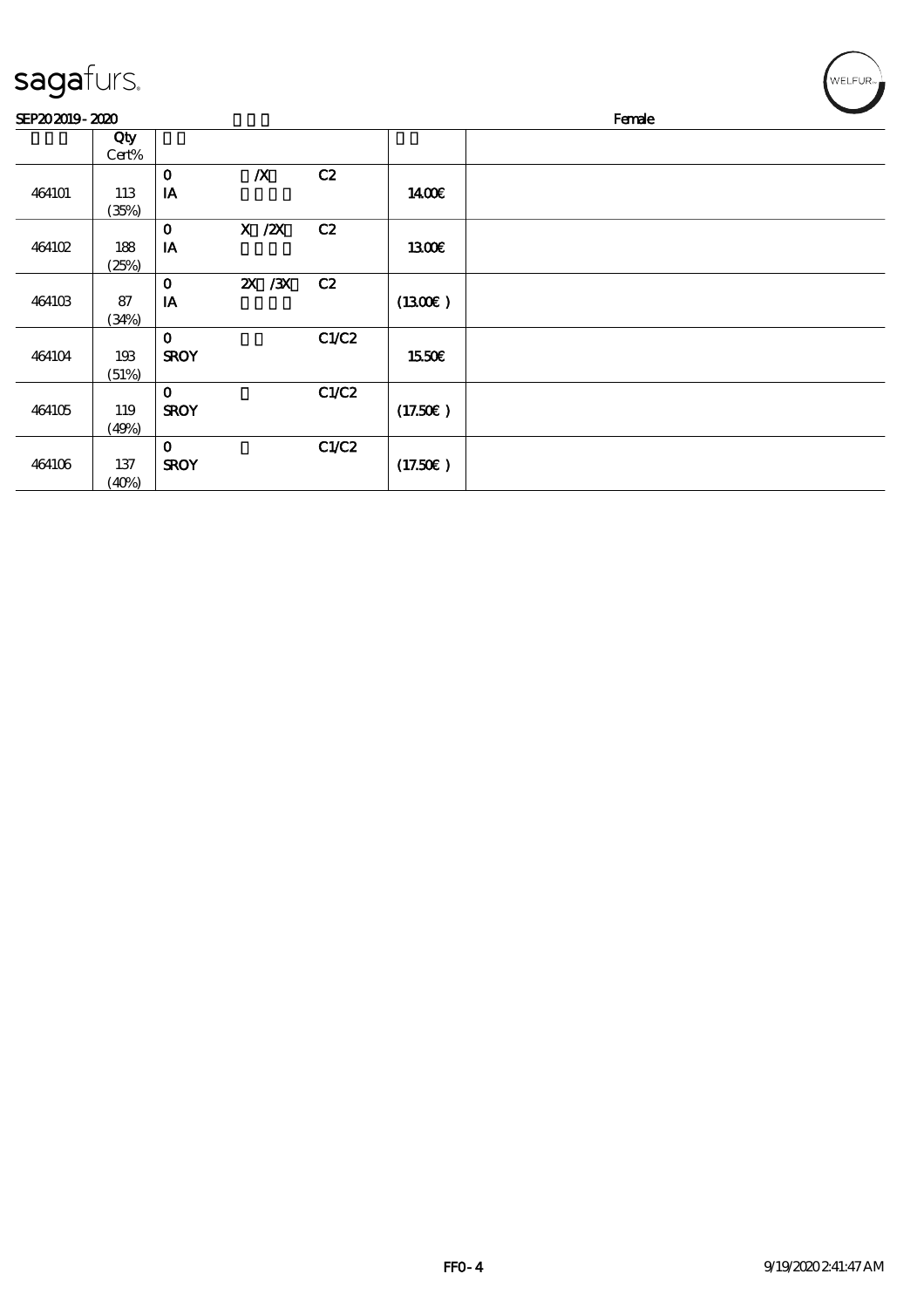| 464161                                  | 10B<br>(31%)                | O(1)<br>${\bf s}$            | $\mathbf{x}$                | C1/C2          | 1000E                                  |  |
|-----------------------------------------|-----------------------------|------------------------------|-----------------------------|----------------|----------------------------------------|--|
| 464162                                  | 302<br>(30%)                | $\mathbf{1}$<br>${\bf s}$    | $\mathbf{X}$ / $\mathbf{X}$ | C1/C2          | (1000)                                 |  |
| 464163                                  | 108<br>(42%)                | $\mathbf{1}$<br>$\mathbf{S}$ | $\boldsymbol{\mathsf{X}}$   | C1/C2          | (11.00)                                |  |
| 464164                                  | 150<br>(23%)                | $\mathbf{1}$<br>${\bf s}$    | $X$ $X$                     | C1/C2          | (11.50)                                |  |
| 464165                                  | 86<br>(24%)                 | $\mathbf{1}$<br>${\bf s}$    | $X$ $N$                     | C <sub>3</sub> | (1050)                                 |  |
| 464166                                  | 187<br>(49%)                | $\mathbf{1}$<br>${\bf S}$    | $\mathbf{X}$                | C1             | (1200E)                                |  |
| 464167                                  | 195<br>(29%)                | $\mathbf{1}$<br>$\mathbf{S}$ | $\mathbf X$                 | C1/C2          | (11.00)                                |  |
| * * * * * * * *<br>$* 464168$<br>$\ast$ | * * * * * *<br>505<br>(31%) | $\mathbf{1}$<br>${\bf s}$    | $\boldsymbol{\mathrm{X}}$   | C2             | (11.00)                                |  |
| $\ast$<br>$* 464169$<br>* * * * * * * * | 133<br>(30%)<br>* * * * * * |                              | 638Skins                    |                | $\ast$<br>$(11.00)$ *<br>* * * * * * * |  |
| 464170                                  | 149<br>(57%)                | $\mathbf{1}$<br>${\bf S}$    | $\mathbf X$                 | C3             | (1050)                                 |  |
| 464171                                  | 293<br>(43%)                | $\mathbf{1}$<br>${\bf s}$    |                             | C1             | (1250E)                                |  |
| 464172                                  | 231<br>(27%)                | $\mathbf{1}$<br>$\mathbf{S}$ |                             | C1/C2          | (1250E)                                |  |
| 464173                                  | 344<br>(36%)                | $\mathbf{1}$<br>${\bf s}$    |                             | $\mathbf{C2}$  | (1200)                                 |  |
| 464174                                  | 83<br>(30%)                 | $\mathbf{1}$<br>${\bf s}$    |                             | C <sub>3</sub> | (1200E)                                |  |
| 464175                                  | 516<br>(66%)                | $\mathbf 1$<br>$\mathbf{S}$  |                             | C1             | (1400E)                                |  |
| 464176                                  | 351<br>(32%)                | $\mathbf{1}$<br>${\bf S}$    |                             | C1/C2          | (1350E)                                |  |
| 464177                                  | 82<br>(30%)                 | $\mathbf{1}$<br>${\bf s}$    |                             | C2             | (1300)                                 |  |
| 464178                                  | 135<br>(41%)                | $\mathbf{1}$<br>${\bf s}$    |                             | C3             | (1250)                                 |  |
| * * * * * * *<br>$* 464179$             | * * * * * *<br>$505\,$      | $\mathbf{1}$<br>${\bf s}$    |                             | C1/C2          | $(1400\varepsilon)$                    |  |
|                                         |                             |                              |                             |                |                                        |  |

Cert%

说明 价格

\*\*

\*  $*$  464180 \* \* \* \* \* \*

\* \* \* \* \* \* \*

(58%)

68

(36%) 573 Skins

\*\*

 $\ast$ 

 $(1400\varepsilon)$ 

\* \* \* \* \* \*  $(1400\varepsilon)*$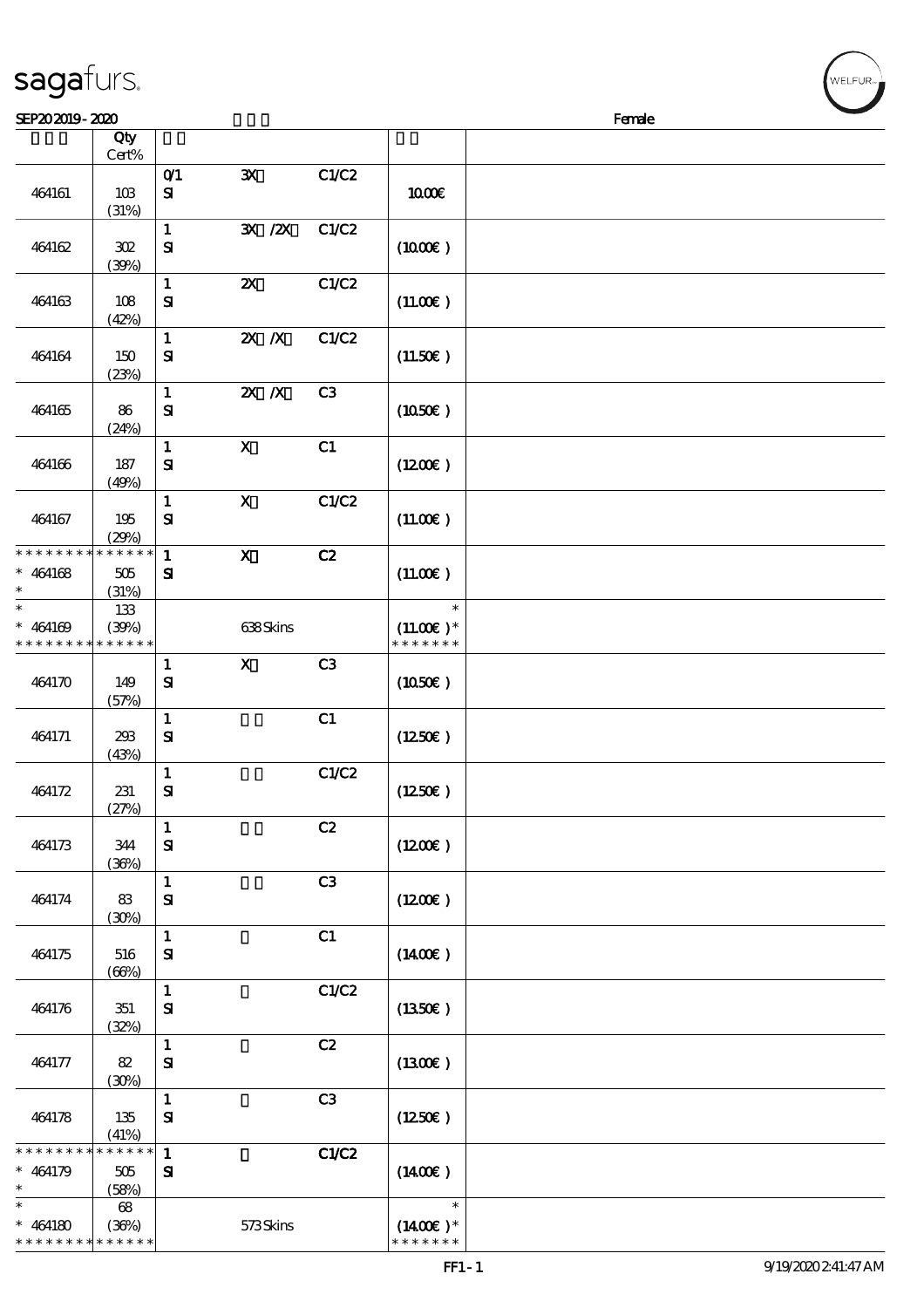|        | Cert%            |                                                                  |                           |                |                     |  |
|--------|------------------|------------------------------------------------------------------|---------------------------|----------------|---------------------|--|
| 464181 | 136<br>(49%)     | $\mathbf 1$<br>${\bf S}$                                         |                           | C3             | (1250E)             |  |
| 464182 | 154<br>(17%)     | $\mathbf{1}$<br>${\bf s}$                                        | $\mathbf{x}$              | C1/C2          | (1200E)             |  |
| 464183 | 44<br>(20%)      | $\mathbf{1}$<br>${\bf s}$                                        | $\mathbf{x}$              | C3             | (11.50)             |  |
| 464184 | 177<br>(61%)     | $\mathbf{1}$<br>${\bf s}$                                        | X / ZX                    | C1/C2          | (1200E)             |  |
| 464185 | 262<br>(30%)     | $\mathbf{1}$<br>${\bf s}$                                        | $\boldsymbol{\mathsf{Z}}$ | C1/C2          | (11.00)             |  |
| 464186 | 152<br>(31%)     | $\mathbf{1}$<br>${\bf S\!I}$                                     | $X$ / $ZX$                | C3             | (1050)              |  |
| 464187 | 225<br>(20%)     | $\mathbf{1}$<br>${\bf s}$                                        | $X \, X$                  | C1/C2          | (1000)              |  |
| 464188 | 261<br>(51%)     | $\mathbf{1}$<br>${\bf s}$                                        | $\mathbf{x}$              | C1/C2          | (1050)              |  |
| 464189 | 43<br>(27%)      | $\mathbf{1}$<br>${\bf s}$                                        | $2X$ $/3X$                | C3             | $(1000\varepsilon)$ |  |
| 464190 | 47<br>(17%)      | $\mathbf{1}$<br>$\mathbf{B}$                                     | $\mathcal{L}$<br>SPT1     | C2             | (1200E)             |  |
| 464191 | 107<br>(36%)     | $\mathbf{1}$<br>$\, {\bf B}$                                     | $X$ $N$<br>FG1            | C3             | (900)               |  |
| 464192 | 349<br>(38%)     | $\mathbf{1}$<br>$\mathbf{B}$                                     | $\mathbf{X}$ /<br>FG1     | C2             | (11.00)             |  |
| 464193 | $178\,$<br>(42%) | $\mathbf{1}$<br>${\bf I\!B}$                                     | FG1                       | C <sub>3</sub> | (1050)              |  |
| 464194 | 345<br>(30%)     | $\mathbf{1}$<br>${\bf I\!B}$                                     | FG1                       | C2             | (11.50)             |  |
| 464195 | 423<br>(49%)     | $\mathbf{1}$<br>$\, {\bf I} \! {\bf B} \,$                       | FG1                       | C3             | $(1250\varepsilon)$ |  |
| 464196 | 206<br>(24%)     | $\mathbf{1}$<br>$\mathbf{B}$                                     | $\mathcal{T}$<br>FG1      | C1/C2          | (1250E)             |  |
| 464197 | 345<br>(48%)     | $O$ <sup><math>\prime</math></sup><br>$\, {\bf I} \! {\bf B} \,$ | FG1                       | C2             | (1300)              |  |

 $\overline{\phantom{a}}$ 

#### sagafurs.

464198 256

464199 48

464200 164

(55%)

 $(29%)$ 

 $(67%)$ 

 $\overline{1}$  C3

 $\frac{1}{1}$  X C<sub>2</sub><br>
IB HG<sub>1</sub>

 $\overline{1}$  X C3

IB FIG1  $|(11.00\epsilon)|$ 

 $IB$  FIG1 (1050 $\varepsilon$ )

IB FIG1  $|(10.00\epsilon)|$ 

 $\sqrt{Qty}$ 

说明 价格

**NELFUR**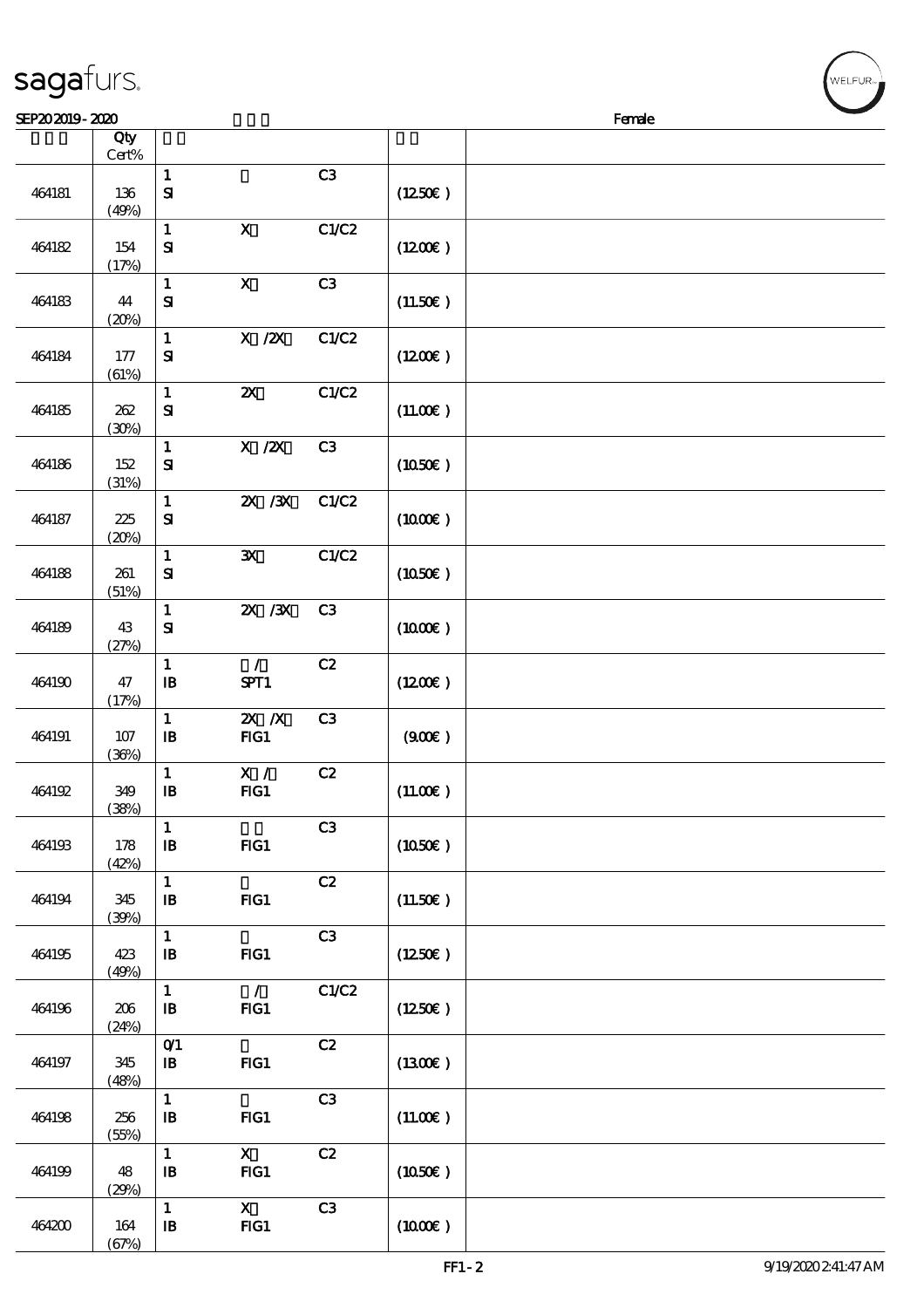| SEP202019-2020                                                   |              |                              |                                |       |                                       | Female |
|------------------------------------------------------------------|--------------|------------------------------|--------------------------------|-------|---------------------------------------|--------|
|                                                                  | Qty<br>Cert% |                              |                                |       |                                       |        |
| * * * * * * * * * * * * * *<br>$* 464201$<br>$\ast$              | 485<br>(47%) | $\mathbf{1}$<br>$\mathbf{B}$ | $X$ / $ZX$<br>$HG1$            | C2    | (1050)                                |        |
| $\ast$<br>$* 464202$<br>* * * * * * * * <mark>* * * * * *</mark> | 80<br>(55%)  |                              | 565Skins                       |       | $\ast$<br>$(1050)$ *<br>* * * * * * * |        |
| 464203                                                           | 139<br>(50%) | $\mathbf{1}$<br>$\mathbf{B}$ | $\boldsymbol{\alpha}$<br>$HG1$ | C3    | (1000E)                               |        |
| 464204                                                           | 465<br>(49%) | $\mathbf{1}$<br>$\mathbf{B}$ | $\mathbf{x}$<br>FG1            | C3    | (900)                                 |        |
| 464205                                                           | 25<br>(28%)  | $\mathbf{1}$<br>$\mathbf{B}$ | 3X / 2X                        | C2    | (1000E)                               |        |
| 464206                                                           | 215<br>(43%) | $\mathbf{1}$<br>$\mathbf{B}$ | X /                            | C2    | (11.00)                               |        |
| 464207                                                           | 105<br>(50%) | $\mathbf{1}$<br>$\mathbf{B}$ |                                | C2    | (1250)                                |        |
| 464208                                                           | 140<br>(22%) | $\mathbf{1}$<br>$\mathbf{B}$ | $\mathcal{L}$                  | C2    | (1200E)                               |        |
| 464209                                                           | 50<br>(54%)  | $\mathbf{1}$<br>$\mathbf{B}$ | $\pmb{X}$                      | C2    | (1200E)                               |        |
| 464210                                                           | 128<br>(32%) | $\mathbf{1}$<br>$\mathbf{B}$ | $X$ / $ZX$                     | C2    | (1050)                                |        |
| 464211                                                           | 83<br>(38%)  | $\mathbf{1}$<br>$\mathbf{B}$ | $X \, X$                       | C2    | $(1050\epsilon)$                      |        |
| 464212                                                           | 270<br>(44%) | $\mathbf{1}$<br>П            | X /                            | C2    | 7.506                                 |        |
| 464213                                                           | 290<br>(51%) | $\mathbf{1}$<br>$\mathbf{I}$ | $\mathcal{L}$                  | C2    | 800€                                  |        |
| 464214                                                           | 202<br>(47%) | $\mathbf{1}$<br>П            | X / ZX                         | C1/C2 | (800)                                 |        |
| 464215                                                           | 244<br>(62%) | $\mathbf{1}$<br>п            | $X$ / $ZX$                     | C2    | 7.506                                 |        |
| 464216                                                           | 83<br>(32%)  | O(1)<br><b>SR/S</b>          | $\mathbf{x}$                   | C1/C2 | 1400E                                 |        |
| 464217                                                           | 406<br>(35%) | $\mathbf{1}$<br><b>SR/S</b>  | $\boldsymbol{\mathsf{Z}}$      | C1/C2 | 1200                                  |        |
| 464218                                                           | 289<br>(24%) | $\mathbf{1}$<br><b>SR/S</b>  | $\boldsymbol{\mathsf{Z}}$      | C3    | 11.50E                                |        |
| 464219                                                           | 343<br>(23%) | $1 -$<br><b>SAGA</b>         | $\mathbf{X}$                   | C1/C2 | (11.50)                               |        |
| 464220                                                           | 241<br>(42%) | 1<br><b>SR/S</b>             | $\boldsymbol{\mathrm{X}}$      | C3    | 11.00E                                |        |

WELFUR<sub>"</sub>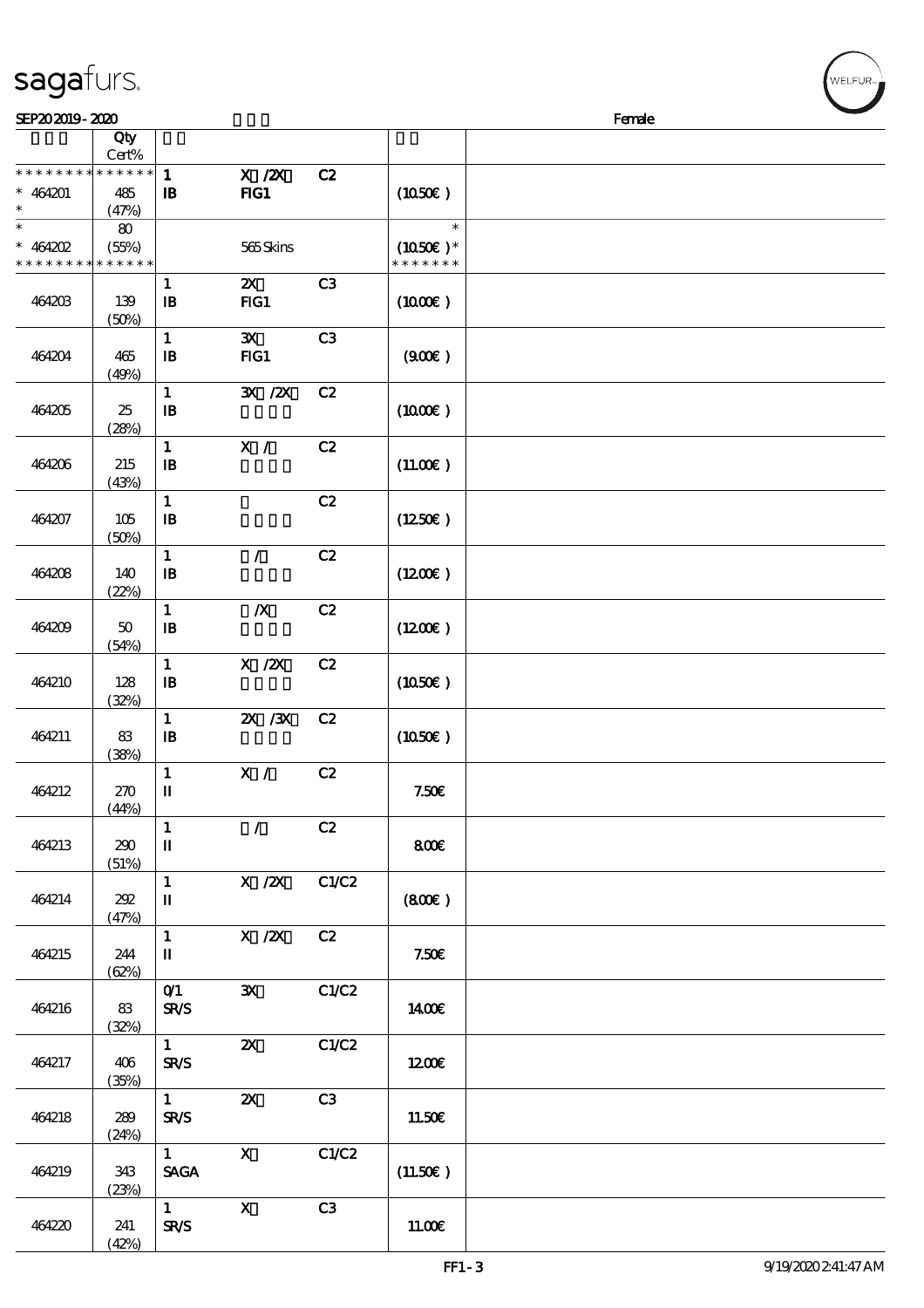|                                                     | Qty<br>Cert%               |                                              |                           |       |                                       |  |
|-----------------------------------------------------|----------------------------|----------------------------------------------|---------------------------|-------|---------------------------------------|--|
|                                                     |                            | $\mathbf{1}$                                 |                           | C1    |                                       |  |
| 464221                                              | 253<br>(58%)               | <b>SR/S</b>                                  |                           |       | $(1400\varepsilon)$                   |  |
| 464222                                              | 359<br>(23%)               | $\mathbf{1}$<br><b>SAGA</b>                  |                           | C1/C2 | (1350E)                               |  |
| 464223                                              | 476<br>(50%)               | $\mathbf{1}$<br><b>SAGA</b>                  |                           | C2    | (1350E)                               |  |
| 464224                                              | 201<br>(38%)               | $\mathbf{1}$<br><b>SAGA</b>                  |                           | C3    | (1250E)                               |  |
| * * * * * * * * * * * * * *<br>$* 464225$<br>$\ast$ | 485<br>(53%)               | $\mathbf{1}$<br><b>SAGA</b>                  |                           | C2    | $(1400\varepsilon)$                   |  |
| $\ast$<br>$* 464226$<br>* * * * * * * *             | 81<br>(38%)<br>* * * * * * |                                              | 566Skins                  |       | $\ast$<br>$(1400E)*$<br>* * * * * * * |  |
| 464227                                              | 128<br>(30%)               | $\mathbf{1}$<br><b>SAGA</b>                  |                           | C3    | $(1400\varepsilon)$                   |  |
| 464228                                              | 256<br>(33%)               | $\mathbf{1}$<br><b>SR/S</b>                  |                           | C3    | $(1400\varepsilon)$                   |  |
| 464229                                              | 193<br>(38%)               | $\mathbf{1}$<br><b>SR/S</b>                  |                           | C3    | (1350E)                               |  |
| 464230                                              | 363<br>(75%)               | $\mathbf{1}$<br><b>SAGA</b>                  | $\mathbf x$               | C1/C2 | $(1400\varepsilon)$                   |  |
| 464231                                              | 48<br>(31%)                | $\mathbf{1}$<br><b>SR/S</b>                  | $\mathbf{X}$              | C3    | (1200E)                               |  |
| 464232                                              | 131<br>(71%)               | $\mathbf{1}$<br><b>SR/S</b>                  | $\boldsymbol{\mathsf{z}}$ | C1/C2 | (1300E)                               |  |
| 464233                                              | 34<br>(44%)                | $\mathbf{1}$<br><b>SR/S</b>                  | $\mathbf{x}$              | C3    | (11.50)                               |  |
| 464234                                              | 397<br>(28%)               | $1 -$<br><b>SR/S</b>                         | 2X / 3X C1/C2             |       | (1200E)                               |  |
| 464235                                              | 443<br>(18%)               | $1 \quad \blacksquare$<br><b>SAGA</b>        | <b>2X / 3X</b>            | C1/C2 | (11.50)                               |  |
| 464236                                              | 236<br>(58%)               | $\mathbf{1}$<br>$\ensuremath{\mathsf{SAGA}}$ | $\mathbf{x}$              | C1/C2 | (11.00)                               |  |
| 464237                                              | 147<br>(42%)               | 1<br><b>SR/S</b>                             | $\mathbf{x}$              | C3    | $(1000\varepsilon)$                   |  |
| 464238                                              | 123<br>(29%)               | $\mathbf{1}$<br>IA                           | $X$ $N$<br>SPT1           | C1/C2 | 11.50E                                |  |
| 464239                                              | 85<br>(34%)                | $\mathbf{1}$<br>IA                           | SPT1                      | C1/C2 | (1300E)                               |  |
| 464240                                              | 102<br>(32%)               | $\mathbf{1}$<br>IA                           | SPT1                      | C1/C2 | 1300E                                 |  |

 $SFP202019 - 2020$ 

sagafurs.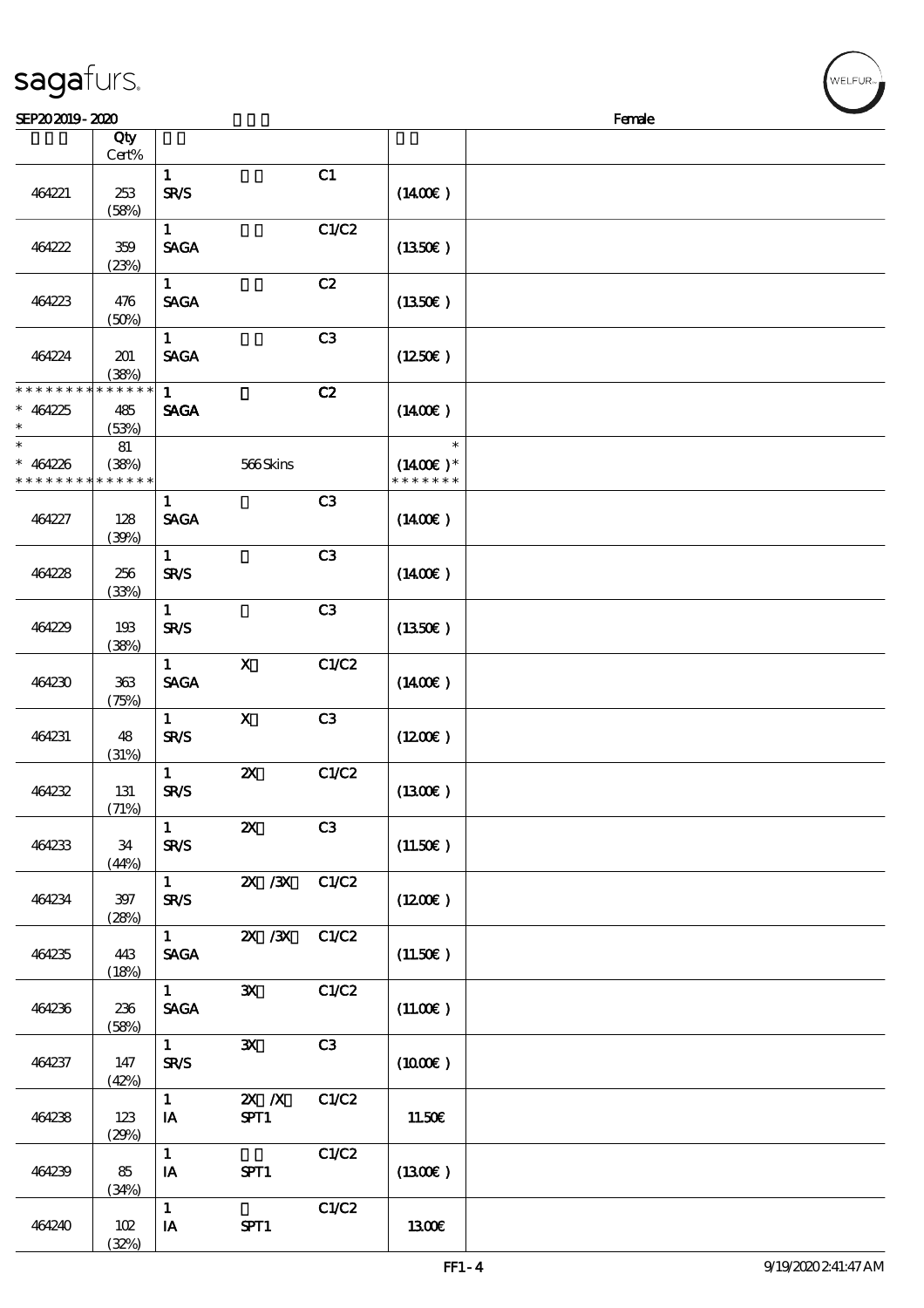| sagaturs. |  |
|-----------|--|
|           |  |

| SEP202019-2020                           |       |                         |                           |              |                     | Female |  |
|------------------------------------------|-------|-------------------------|---------------------------|--------------|---------------------|--------|--|
|                                          | Qty   |                         |                           |              |                     |        |  |
|                                          | Cert% |                         |                           |              |                     |        |  |
|                                          |       | $\mathbf{1}$            | $\boldsymbol{X}$          | C1/C2        |                     |        |  |
| 464241                                   | 80    | IA                      | SPT1                      |              | 1300                |        |  |
|                                          | (33%) |                         |                           |              |                     |        |  |
|                                          |       | $\mathbf{1}$            | 3X / 2X                   | C1/C2        |                     |        |  |
| 464242                                   | 161   | IA                      | FG1                       |              | 900                 |        |  |
|                                          | (29%) |                         |                           |              |                     |        |  |
|                                          |       | $\mathbf{1}$            | $\mathbf{X}$              | C1/C2        |                     |        |  |
| 464243                                   | 268   | IA                      | $FIG1$                    |              | (1050)              |        |  |
|                                          | (38%) |                         |                           |              |                     |        |  |
|                                          |       | $\mathbf{1}$            |                           | C1/C2        |                     |        |  |
| 464244                                   | 356   | IA                      | FG1                       |              | (11.50)             |        |  |
|                                          | (44%) |                         |                           |              |                     |        |  |
|                                          |       | $\mathbf{1}$            | $\mathbf{X}$              | C1/C2        |                     |        |  |
| 464245                                   | 333   | IA                      | $HG1$                     |              | (1200)              |        |  |
|                                          | (51%) |                         |                           |              |                     |        |  |
| * * * * * * * * * * * * * *              |       | $\mathbf{1}$            | $X$ / $ZX$                | <b>C1/C2</b> |                     |        |  |
| $* 464246$                               | 485   | IA                      | $HG1$                     |              | (11.00)             |        |  |
| $\ast$                                   | (56%) |                         |                           |              |                     |        |  |
| $\ast$                                   |       |                         |                           |              | $\ast$              |        |  |
| $* 464247$                               | 460   |                         | $\boldsymbol{2}$          |              | $(11.00)$ *         |        |  |
| $\ast$                                   | (53%) |                         |                           |              | $\ast$              |        |  |
| $\overline{\phantom{1}}$                 | 347   |                         |                           |              | $\ast$              |        |  |
| $* 464248$                               | (46%) |                         | 1292Skins                 |              | $(11.00)$ *         |        |  |
| * * * * * * * * <mark>* * * * * *</mark> |       |                         |                           |              | * * * * * * *       |        |  |
| * * * * * * * * * * * * * * *            |       | $\mathbf{1}$            | $\mathbf{x}$              | C1/C2        |                     |        |  |
| $* 464249$                               | 485   | IA                      | $HG1$                     |              | 900                 |        |  |
| $\ast$                                   | (34%) |                         |                           |              |                     |        |  |
| $\ast$                                   | 297   |                         |                           |              | $\ast$              |        |  |
| $* 464250$                               | (29%) |                         | 782Skins                  |              | $900$ $*$           |        |  |
| * * * * * * * * <mark>* * * * * *</mark> |       |                         |                           |              | * * * * * * *       |        |  |
|                                          |       | $\mathbf{1}$            | 3X / 2X                   | C2           |                     |        |  |
| 464251                                   | 100   | IA                      |                           |              | 1000E               |        |  |
|                                          | (32%) |                         |                           |              |                     |        |  |
|                                          |       | $\mathbf{1}$            | X /                       | C2           |                     |        |  |
| 464252                                   | 145   | IA                      |                           |              | (1250E)             |        |  |
|                                          | (24%) |                         |                           |              |                     |        |  |
|                                          |       | $\mathbf{1}$            |                           | C2           |                     |        |  |
| 464253                                   | 251   | $\mathbf{I} \mathbf{A}$ |                           |              | $(1400\varepsilon)$ |        |  |
|                                          | (41%) |                         |                           |              |                     |        |  |
|                                          |       | $\mathbf{1}$            | $\mathcal{L}$             | C2           |                     |        |  |
| 464254                                   | 330   | IA                      |                           |              | $(1400\varepsilon)$ |        |  |
|                                          | (51%) |                         |                           |              |                     |        |  |
|                                          |       | $\mathbf{1}$            | $\mathcal{L}$             | C2           |                     |        |  |
| 464255                                   | 264   | IA                      |                           |              | $(1400\varepsilon)$ |        |  |
|                                          | (25%) |                         |                           |              |                     |        |  |
|                                          |       | $\mathbf{1}$            | $\boldsymbol{X}$          | C2           |                     |        |  |
| 464256                                   | 177   | IA                      |                           |              | (1300)              |        |  |
|                                          | (41%) | $\mathbf{1}$            | X / ZX                    | C2           |                     |        |  |
| 464257                                   | 154   | IA                      |                           |              | (1200E)             |        |  |
|                                          | (29%) |                         |                           |              |                     |        |  |
|                                          |       | $\mathbf{1}$            | $X \, X$                  | C2           |                     |        |  |
| 464258                                   | 81    | IA                      |                           |              | (11.00)             |        |  |
|                                          | (38%) |                         |                           |              |                     |        |  |
|                                          |       | $\mathbf{1}$            | $\boldsymbol{\mathsf{Z}}$ | C1/C2        |                     |        |  |
| 464259                                   | 115   | <b>SROY</b>             |                           |              | (1300E)             |        |  |
|                                          | (71%) |                         |                           |              |                     |        |  |
|                                          |       | 1                       | $\mathbf{X}$              | C1/C2        |                     |        |  |
| 464260                                   | 146   | <b>SROY</b>             |                           |              | $(1400\varepsilon)$ |        |  |
|                                          | (30%) |                         |                           |              |                     |        |  |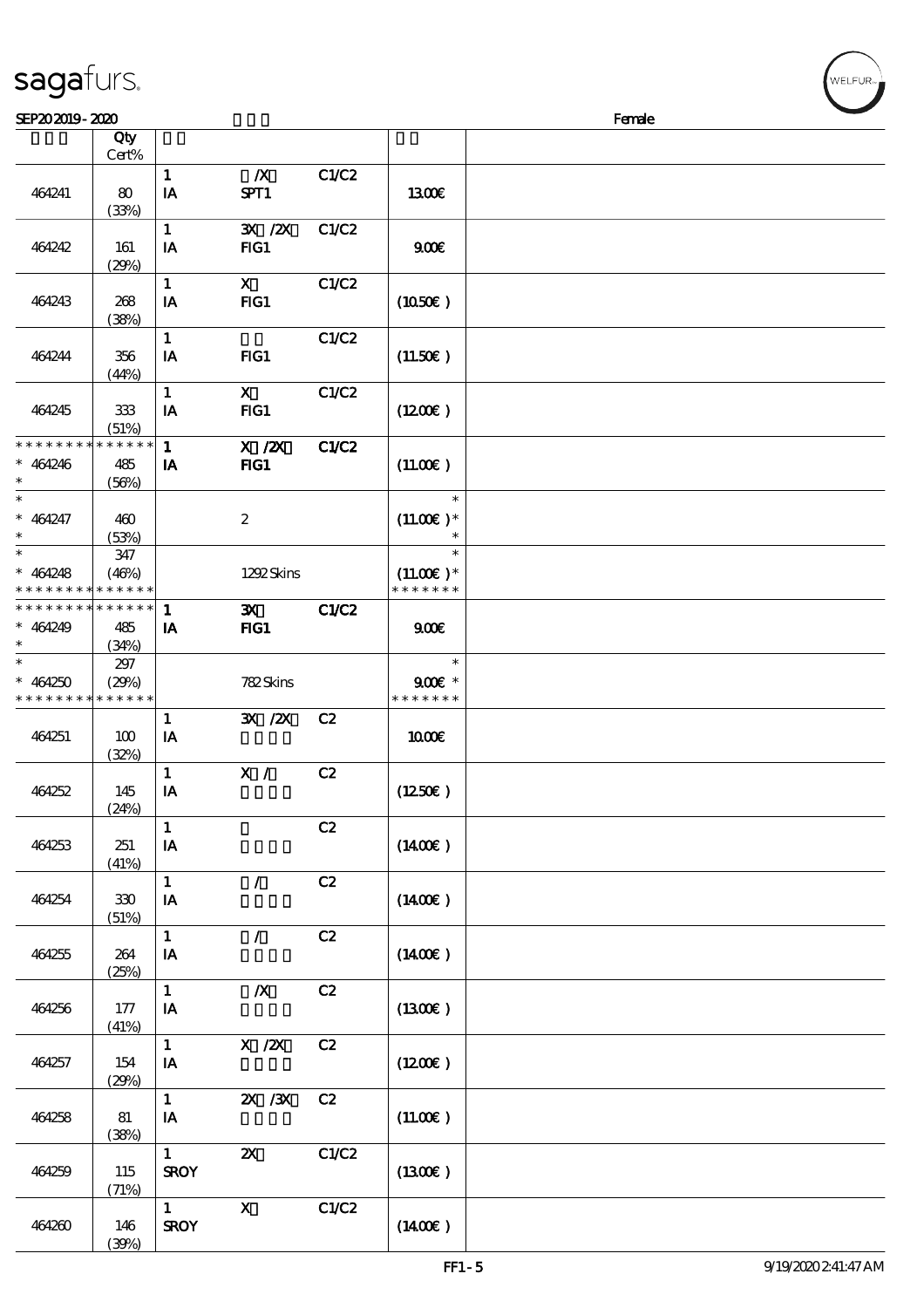| sagafurs.      |                     |                             |                  |                |                     |  |  |  | WELFUR <sub>™</sub> |
|----------------|---------------------|-----------------------------|------------------|----------------|---------------------|--|--|--|---------------------|
| SEP202019-2020 |                     |                             |                  |                | Female              |  |  |  |                     |
|                | Qty<br>Cert%        |                             |                  |                |                     |  |  |  |                     |
| 464261         | 148<br>(17%)        | $\mathbf{1}$<br><b>SROY</b> |                  | C1/C2          | $(1400\varepsilon)$ |  |  |  |                     |
| 464262         | 108<br>(37%)        | $\mathbf{1}$<br><b>SROY</b> |                  | C <sub>3</sub> | (1350)              |  |  |  |                     |
| 464263         | $475$<br>(53%)      | 1<br><b>SROY</b>            |                  | C1/C2          | 1500E               |  |  |  |                     |
| 464264         | $9\!5$<br>(40%)     | $\mathbf{1}$<br><b>SROY</b> |                  | C3             | $(1450\varepsilon)$ |  |  |  |                     |
| 464265         | 190<br>(68%)        | 1<br><b>SROY</b>            |                  | C1/C2          | (1550E)             |  |  |  |                     |
| 464266         | ${\bf 90}$<br>(45%) | $\mathbf{1}$<br><b>SROY</b> | $\boldsymbol{X}$ | C1/C2          | $(1450\varepsilon)$ |  |  |  |                     |
| 464267         | 194<br>(73%)        | $\mathbf{1}$<br><b>SROY</b> | $\mathbf X$      | C1/C2          | (1450E)             |  |  |  |                     |
| 464268         | ${\bf 88}$<br>(62%) | $\mathbf{1}$<br><b>SROY</b> | ${\bf x}$        | C1/C2          | (1200E)             |  |  |  |                     |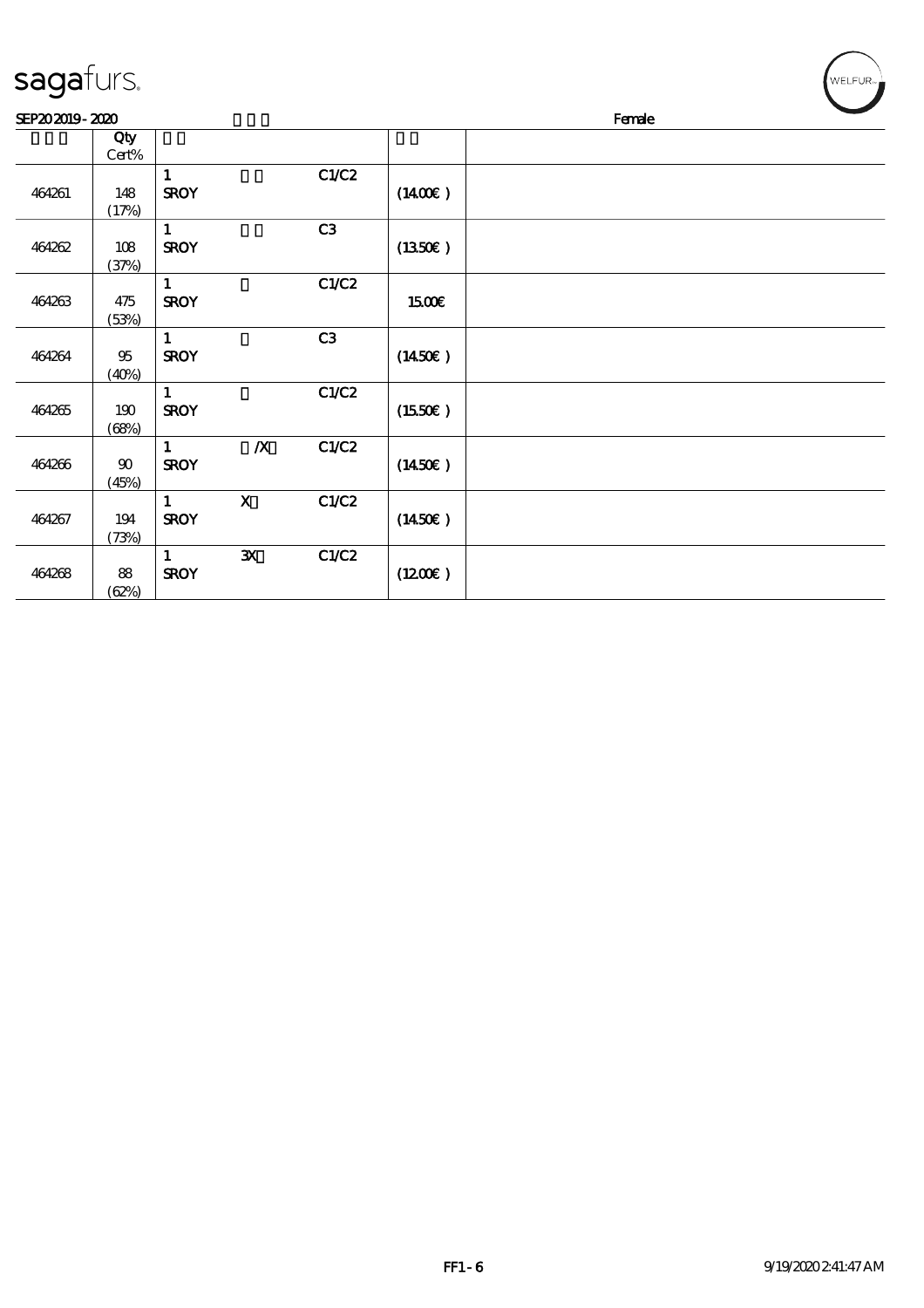|        | Qty<br>$\mbox{Cert}\%$               |                                                |                       |       |                     |  |
|--------|--------------------------------------|------------------------------------------------|-----------------------|-------|---------------------|--|
| 464301 | 76<br>(60%)                          | $\boldsymbol{z}$<br>$\mathbf{S}$               | $X$ $X$               | C2    | (800)               |  |
| 464302 | 208<br>(51%)                         | $\pmb{2}$<br>$\mathbf{S}$                      |                       | C1/C2 | (1000)              |  |
| 464303 | 44<br>(34%)                          | $\boldsymbol{2}$<br>${\bf S\!I}$               |                       | C3    | (900)               |  |
| 464304 | 267<br>(34%)                         | $\boldsymbol{2}$<br>$\mathbf{S}\mathbf{I}$     |                       | C1    | (11.00)             |  |
| 464305 | 176<br>(34%)                         | $\pmb{2}$<br>${\bf S}$                         |                       | C1/C2 | (1000E)             |  |
| 464306 | 184<br>(49%)                         | $\boldsymbol{2}$<br>${\bf S}$                  |                       | C3    | (950)               |  |
| 464307 | 224<br>(48%)                         | $\pmb{2}$<br>${\bf S\!I}$                      |                       | C1/C2 | (11.00)             |  |
| 464308 | 106<br>(49%)                         | $\pmb{2}$<br>$\mathbf{S}$                      |                       | C3    | (1000E)             |  |
| 464309 | 78<br>(30%)                          | $\pmb{2}$<br>$\mathbf{S}$                      | $\mathcal{L}$         | C3    | $(1000\varepsilon)$ |  |
| 464310 | 186<br>(25%)                         | $\pmb{2}$<br>$\mathbf{S}\mathbf{I}$            | $\pmb{X}$             | C1/C2 | $(1000\varepsilon)$ |  |
| 464311 | 143<br>(30%)                         | $\pmb{2}$<br>${\bf S}$                         | X / ZX                | C1/C2 | (950)               |  |
| 464312 | 47<br>(10%)                          | $\pmb{2}$<br>$\mathbf{S}$                      | X / ZX                | C3    | (800)               |  |
| 464313 | 133<br>(20%)                         | $\boldsymbol{z}$<br>${\bf S}$                  | 2X / 3X C1/C2         |       | (7.50)              |  |
| 464314 | $97$<br>(19%)                        | $\boldsymbol{z}$<br>${\bf S\!I}$               | $\mathbf{x}$          | C1/C2 | (7.50)              |  |
| 464315 | 43<br>(23%)                          | $\boldsymbol{z}$<br>$\mathbf{S}$               | $\mathbf{x}$          | C2    | (7.50)              |  |
| 464316 | $\boldsymbol{\mathfrak{D}}$<br>(16%) | $\boldsymbol{z}$<br>$\, {\bf I} \! {\bf B} \,$ | $\mathcal{L}$<br>SPT1 | C1/C2 | 850E                |  |
| 464317 | ${\bf 38}$<br>(50%)                  | $\boldsymbol{z}$<br>$\mathbf{B}$               | $X$ $N$<br>FG1        | C2    | (7.00)              |  |
| 464318 | 179<br>(32%)                         | $\boldsymbol{z}$<br>$\, {\bf I}\!{\bf B}$      | X /<br>FG1            | C2    | (850)               |  |
| 464319 | 62<br>(35%)                          | $\boldsymbol{z}$<br>$\, {\bf I} \! {\bf B} \,$ | FG1                   | C2    | (900)               |  |
| 464320 | 217<br>(36%)                         | $\boldsymbol{z}$<br>${\bf I\!B}$               | FG1                   | C2    | (1000)              |  |

 $SEP202019 - 2020$ 

### sagafurs.

**NELFUR**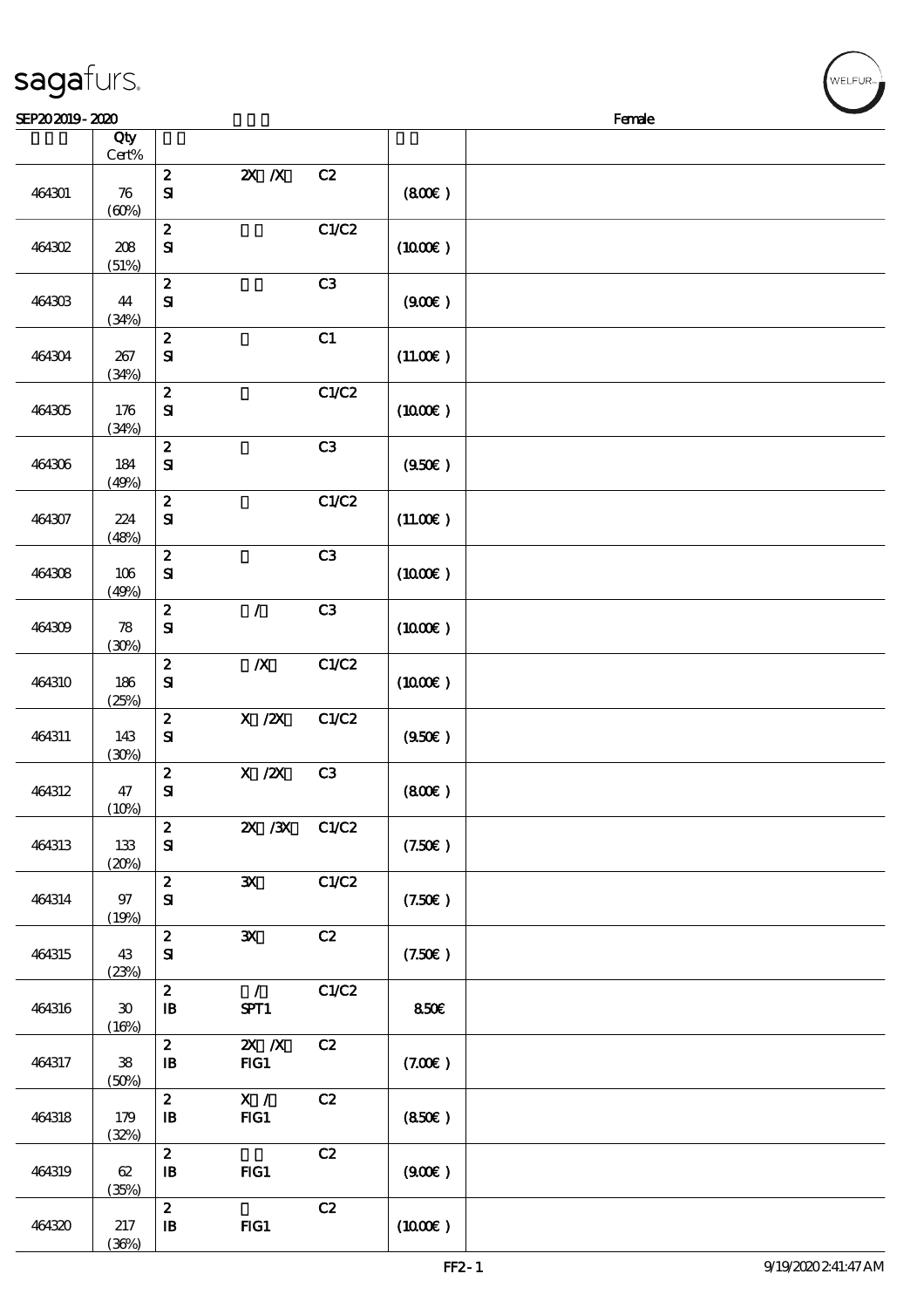| SEP202019-2020  |                  |                                                |                           |       |          | Female |
|-----------------|------------------|------------------------------------------------|---------------------------|-------|----------|--------|
|                 | Qty<br>$Cert\%$  |                                                |                           |       |          |        |
| 464321          | $203\,$<br>(47%) | $\boldsymbol{2}$<br>${\bf I\!B}$               | FG1                       | C2    | (950)    |        |
| 464322          | 156<br>(48%)     | $\pmb{2}$<br>$\, {\bf I} \! {\bf B} \,$        | $\mathbf{X}$<br>$HG1$     | C2    | (900)    |        |
| 464323          | 115<br>(53%)     | $\boldsymbol{z}$<br>$\, {\bf B}$               | $X$ / $ZX$<br>FG1         | C2    | (850)    |        |
| 464324          | $203\,$<br>(31%) | $\boldsymbol{z}$<br>${\bf I\!B}$               | $ZX$ $ZX$<br>FG1          | C2    | (7.00)   |        |
| 464325          | 148<br>(20%)     | $\pmb{2}$<br>$\, {\bf B}$                      | $\mathbf{x}$<br>FG1       | C2    | (7.00)   |        |
| 464326          | 249<br>(22%)     | $\boldsymbol{2}$<br>$\mathbf{B}$               | X /                       | C2    | (900)    |        |
| 464327          | $99$<br>(30%)    | $\pmb{2}$<br>$\, {\bf I} \! {\bf B} \,$        |                           | C2    | (1050E)  |        |
| 464328          | 213<br>(41%)     | $\boldsymbol{2}$<br>$\, {\bf I} \! {\bf B} \,$ | $\mathcal{L}$             | C2    | (1050)   |        |
| 464329          | 80<br>(36%)      | $\boldsymbol{2}$<br>$\mathbf{B}$               | $\boldsymbol{X}$          | C2    | (1000E)  |        |
| 464330          | 169<br>(36%)     | $\pmb{2}$<br>$\, {\bf I} \! {\bf B} \,$        | $X$ / $ZX$                | C2    | (850)    |        |
| 464331          | 88<br>(32%)      | $\boldsymbol{2}$<br>$\mathbf{B}$               | $X \, X$                  | C2    | (7.50)   |        |
| 464332          | 429<br>(48%)     | $\boldsymbol{2}$<br>$\mathbf u$                | $\mathcal{L}$             | C2    | 7.00E    |        |
| 464333          | 291<br>(34%)     | $\mathbf{z}$<br><b>SR/S</b>                    | $\boldsymbol{\mathsf{z}}$ | C1/C2 | 950E     |        |
| 464334          | 102<br>(23%)     | $\mathbf{z}$<br><b>SR/S</b>                    | $\boldsymbol{\mathsf{z}}$ | C3    | 7.50E    |        |
| 464335          | 221<br>(47%)     | $\mathbf{z}$<br><b>SR/S</b>                    | $\mathbf x$               | C1/C2 | (1000)   |        |
| 464336          | 140<br>(20%)     | $\boldsymbol{z}$<br><b>SR/S</b>                | $\boldsymbol{\mathrm{X}}$ | C3    | 850€     |        |
| 464337          | 50B<br>(44%)     | $\mathbf{z}$<br>$\operatorname{\mathsf{SAGA}}$ |                           | C1/C2 | (11.00E) |        |
| 464338          | $233\,$<br>(66%) | $\mathbf{z}$<br><b>SR/S</b>                    |                           | C1/C2 | (1050)   |        |
| 464339          | 197<br>(44%)     | $\mathbf{2}$<br><b>SR/S</b>                    |                           | C3    | (950)    |        |
| * * * * * * * * | * * * * * *      | $\mathbf{z}$                                   |                           | C1    |          |        |

 $(1250\varepsilon)$ 

SAGA

\*\*

464340 485

(51%)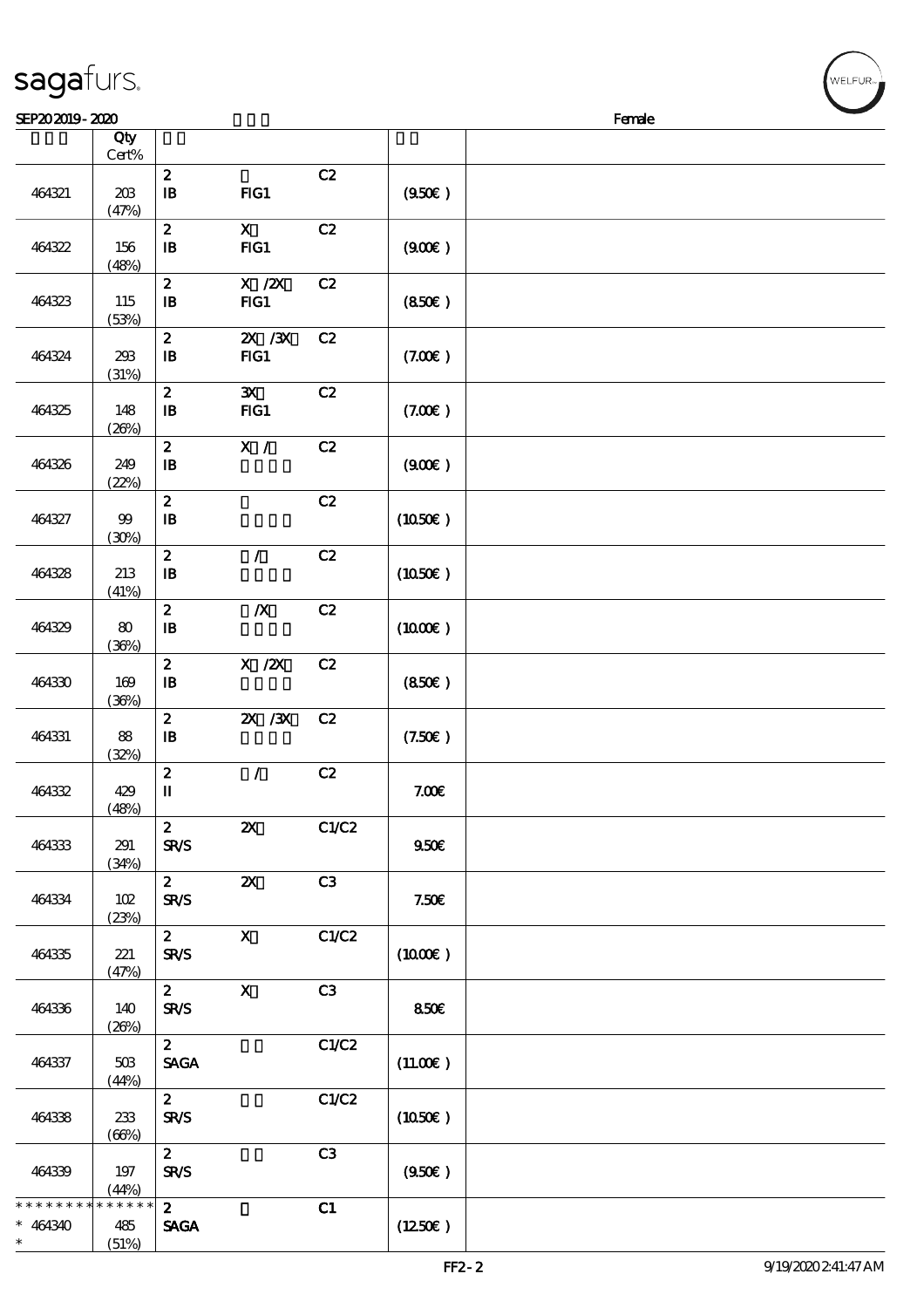|                               | Qty<br>Cert%         |                                 |                           |       |                             |  |
|-------------------------------|----------------------|---------------------------------|---------------------------|-------|-----------------------------|--|
| $\ast$                        | 161                  | $\boldsymbol{z}$                |                           | C1    | $\ast$                      |  |
| $* 464341$<br>* * * * * * * * | (50%)<br>* * * * * * | <b>SAGA</b>                     |                           |       | $(1250E)*$<br>* * * * * * * |  |
| 464342                        | 345<br>(42%)         | $\boldsymbol{z}$<br><b>SAGA</b> |                           | C2    | (1200)                      |  |
| 464343                        | 173<br>(20%)         | $\boldsymbol{z}$<br><b>SR/S</b> |                           | C3    | (1050)                      |  |
| 464344                        | 478<br>(58%)         | $\boldsymbol{z}$<br><b>SAGA</b> |                           | C1/C2 | (1250E)                     |  |
| 464345                        | 166<br>(30%)         | $\boldsymbol{z}$<br><b>SR/S</b> |                           | C1/C2 | (1250E)                     |  |
| 464346                        | 110<br>(50%)         | $\mathbf{z}$<br><b>SR/S</b>     |                           | C3    | (1050)                      |  |
| 464347                        | 141<br>(62%)         | $\boldsymbol{z}$<br><b>SR/S</b> | $\mathbf x$               | C1/C2 | (11.00)                     |  |
| 464348                        | 94<br>(38%)          | $\boldsymbol{z}$<br><b>SR/S</b> | $\mathbf{X}$              | C1/C2 | (11.00)                     |  |
| 464349                        | 48<br>(54%)          | $\boldsymbol{z}$<br><b>SR/S</b> | X / ZX                    | C3    | (900)                       |  |
| 464350                        | 49<br>(28%)          | $\boldsymbol{z}$<br><b>SR/S</b> | $\boldsymbol{\mathsf{z}}$ | C3    | (900)                       |  |
| 464351                        | 325<br>(25%)         | $\mathbf{z}$<br><b>SR/S</b>     | $X \, X$                  | C1/C2 | $(1000\varepsilon)$         |  |
| 464352                        | 262<br>(45%)         | $\mathbf{2}$<br><b>SAGA</b>     | $\mathbf{x}$              | C1/C2 | (900)                       |  |
| 464353                        | 181<br>(55%)         | $\mathbf{z}$<br><b>SR/S</b>     | $\mathbf{x}$              | C1/C2 | (900)                       |  |
| 464354                        | 38<br>(36%)          | $\mathbf{2}$<br><b>SR/S</b>     | $\mathbf{x}$              | C3    | (7.50)                      |  |
| 464355                        | 78<br>(38%)          | $\boldsymbol{z}$<br>IA          | $\mathbf{X}$ /<br>SPT1    | C1/C2 | 950E                        |  |
| 464356                        | 50<br>(32%)          | $\boldsymbol{z}$<br>IA          | $\boldsymbol{X}$<br>SPT1  | C1/C2 | 1000E                       |  |
| 464357                        | 40<br>(37%)          | $\mathbf{z}$<br>$I$ A           | $\mathbf{x}$<br>FG1       | C1/C2 | (7.50)                      |  |
| 464358                        | $232\,$<br>(20%)     | $\mathbf{z}$<br>IA              | $X$ $X$<br>FG1            | C1/C2 | 800€                        |  |
| 464359                        | 228<br>(31%)         | $\mathbf{z}$<br>IA              | $HG1$                     | C1/C2 | (950)                       |  |
| 464360                        | $300\,$              | $\mathbf{z}$<br>IA              | FG1                       | C1/C2 | (1000)                      |  |

 $SEP202019 - 2020$ 

## sagafurs.

(53%)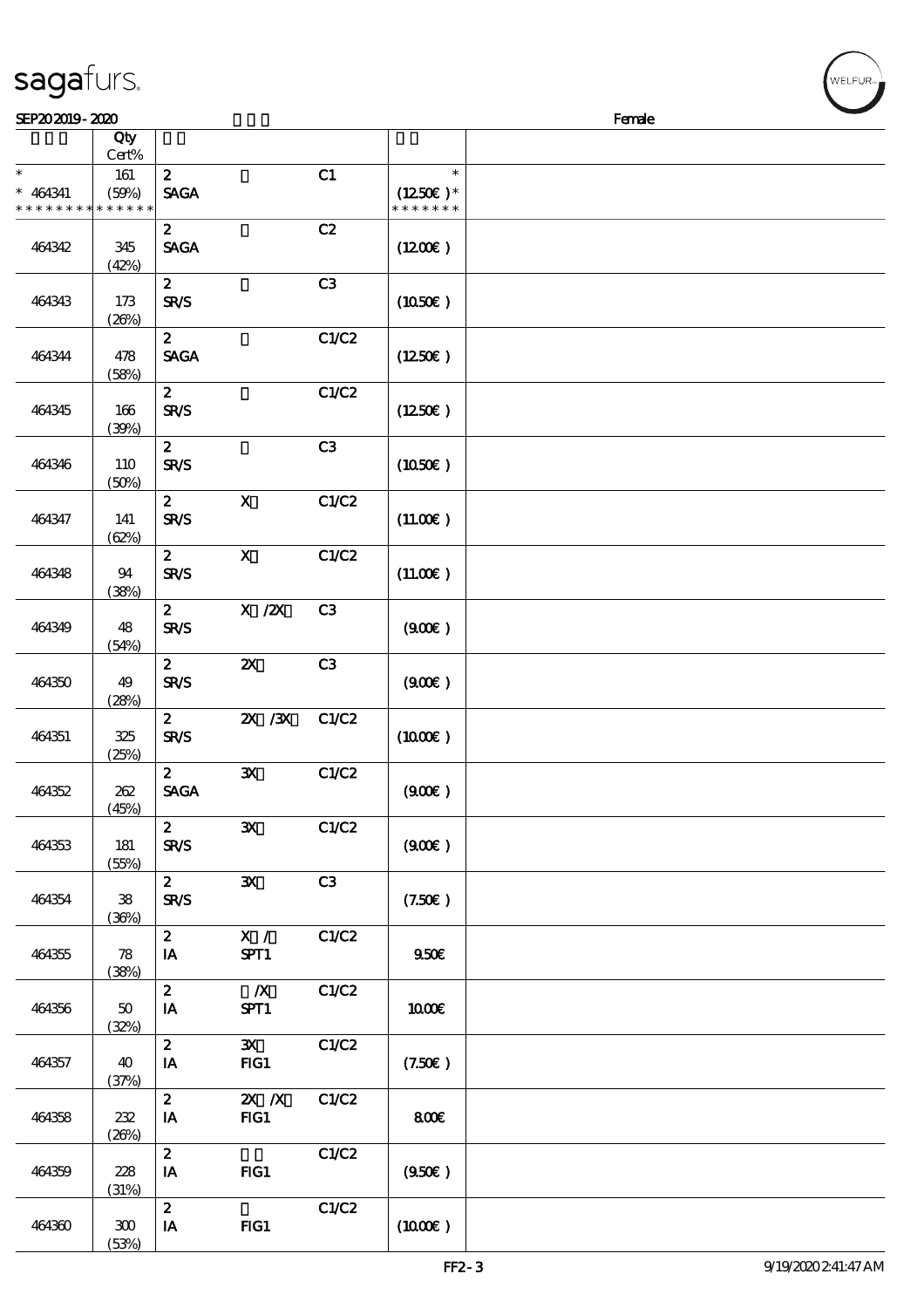| SEP202019-2020                           |                       |                  |                           |              |                     | Female |  |
|------------------------------------------|-----------------------|------------------|---------------------------|--------------|---------------------|--------|--|
|                                          | Qty                   |                  |                           |              |                     |        |  |
|                                          | Cert%                 |                  |                           |              |                     |        |  |
|                                          |                       | $\boldsymbol{z}$ |                           | C1/C2        |                     |        |  |
| 464361                                   | 299                   | IA               | FG1                       |              | (1000)              |        |  |
|                                          | (57%)                 |                  |                           |              |                     |        |  |
|                                          |                       |                  |                           |              |                     |        |  |
|                                          |                       | $\boldsymbol{z}$ | $\mathbf{X}$              | C1/C2        |                     |        |  |
| 464362                                   | 319                   | IA               | $HG1$                     |              | (900)               |        |  |
|                                          | (57%)                 |                  |                           |              |                     |        |  |
| * * * * * * * * * * * * * *              |                       | $\boldsymbol{z}$ | $X$ / $ZX$                | C1/C2        |                     |        |  |
| $* 464363$                               | 465                   | IA               | FIG1                      |              | (850)               |        |  |
| $\ast$                                   | (52%)                 |                  |                           |              |                     |        |  |
| $\ast$                                   | $92\,$                |                  |                           |              | $\ast$              |        |  |
| $* 464364$                               | (42%)                 |                  | 557Skins                  |              | $(850)$ *           |        |  |
| * * * * * * * * <mark>* * * * * *</mark> |                       |                  |                           |              | * * * * * * *       |        |  |
| * * * * * * * * * * * * * *              |                       | $\boldsymbol{z}$ | ZX / XX                   | <b>C1/C2</b> |                     |        |  |
|                                          |                       |                  |                           |              |                     |        |  |
| $* 464365$                               | 485                   | IA               | FIG1                      |              | (800)               |        |  |
| $\ast$                                   | (38%)                 |                  |                           |              |                     |        |  |
|                                          | 74                    |                  |                           |              | $\ast$              |        |  |
| $* 464366$                               | (48%)                 |                  | 559Skins                  |              | $(800\varepsilon)*$ |        |  |
| * * * * * * * * * * * * * *              |                       |                  |                           |              | * * * * * * *       |        |  |
| * * * * * * * * * * * * * *              |                       | $\boldsymbol{2}$ | $\mathbf{x}$              | C1/C2        |                     |        |  |
| $* 464367$                               | 485                   | IA               | $HG1$                     |              | (7.00)              |        |  |
| $\ast$                                   | (38%)                 |                  |                           |              |                     |        |  |
| $\ast$                                   | 203                   |                  |                           |              | $\ast$              |        |  |
| $* 464368$                               | (42%)                 |                  | 688Skins                  |              | $(7.00)$ *          |        |  |
| * * * * * * * * * * * * * *              |                       |                  |                           |              | * * * * * * *       |        |  |
|                                          |                       |                  |                           |              |                     |        |  |
|                                          |                       | $\boldsymbol{z}$ | $\mathbf{x}$              | C2           |                     |        |  |
| 464369                                   | 29                    | IA               |                           |              | 650                 |        |  |
|                                          | (24%)                 |                  |                           |              |                     |        |  |
|                                          |                       | $\boldsymbol{z}$ | $\boldsymbol{\mathsf{Z}}$ | C2           |                     |        |  |
| 464370                                   | $\boldsymbol{\omega}$ | IA               |                           |              | (7.50)              |        |  |
|                                          | (15%)                 |                  |                           |              |                     |        |  |
|                                          |                       | $\boldsymbol{z}$ | X /                       | C2           |                     |        |  |
| 464371                                   | 134                   | IA               |                           |              | (950)               |        |  |
|                                          | (27%)                 |                  |                           |              |                     |        |  |
|                                          |                       | $\boldsymbol{z}$ |                           | C2           |                     |        |  |
| 464372                                   |                       | IA               |                           |              | (1050)              |        |  |
|                                          | 142                   |                  |                           |              |                     |        |  |
|                                          | (35%)                 |                  |                           |              |                     |        |  |
|                                          |                       | $\boldsymbol{z}$ | $\mathcal{L}$             | C2           |                     |        |  |
| 464373                                   | 143                   | IA               |                           |              | (1050)              |        |  |
|                                          | (34%)                 |                  |                           |              |                     |        |  |
|                                          |                       | $\mathbf{2}$     | $\boldsymbol{X}$          | C2           |                     |        |  |
| 464374                                   | 139                   | IA               |                           |              | (950)               |        |  |
|                                          | (41%)                 |                  |                           |              |                     |        |  |
|                                          |                       | $\mathbf{z}$     | $X$ / $ZX$                | C2           |                     |        |  |
| 464375                                   | 113                   | IA               |                           |              | (900)               |        |  |
|                                          | (21%)                 |                  |                           |              |                     |        |  |
|                                          |                       | $\mathbf{z}$     | $\chi$ / $\chi$           | C2           |                     |        |  |
|                                          | 197                   | IA               |                           |              | (850)               |        |  |
| 464376                                   |                       |                  |                           |              |                     |        |  |
|                                          | (29%)                 |                  |                           |              |                     |        |  |
|                                          |                       | $\mathbf{2}$     | $X$ $N$                   | C1/C2        |                     |        |  |
| 464377                                   | 283                   | <b>SROY</b>      |                           |              | 950E                |        |  |
|                                          | (20%)                 |                  |                           |              |                     |        |  |
|                                          |                       | $2^{\circ}$      |                           | C1/C2        |                     |        |  |
| 464378                                   | 97                    | <b>SROY</b>      |                           |              | (1050)              |        |  |
|                                          | (48%)                 |                  |                           |              |                     |        |  |
|                                          |                       | 2 <sup>7</sup>   |                           | C1/C2        |                     |        |  |
| 464379                                   | 102                   | <b>SROY</b>      |                           |              | (1300)              |        |  |
|                                          | (54%)                 |                  |                           |              |                     |        |  |
|                                          |                       | $\mathbf{2}$     |                           | C1/C2        |                     |        |  |
| 464380                                   | 136                   | <b>SROY</b>      |                           |              | (1350E)             |        |  |
|                                          |                       |                  |                           |              |                     |        |  |
|                                          | (68%)                 |                  |                           |              |                     |        |  |

ELFUR-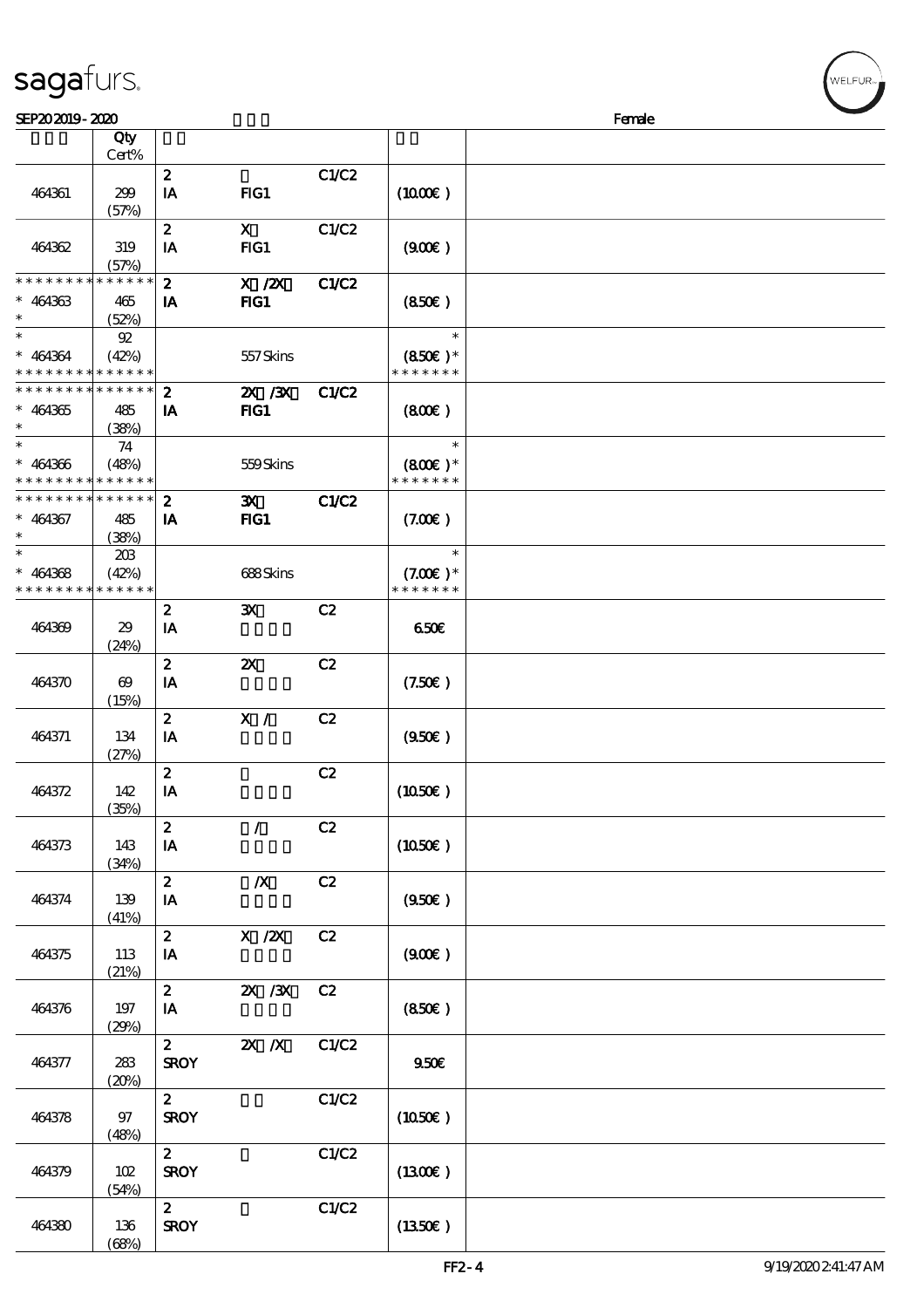| sagaturs.      |              |                  |              |       |        |        | WELFUR <sub>™</sub> |
|----------------|--------------|------------------|--------------|-------|--------|--------|---------------------|
| SEP202019-2020 |              |                  |              |       |        | Female |                     |
|                | Qty<br>Cert% |                  |              |       |        |        |                     |
| 464381         | 114<br>(33%) | 2<br><b>SROY</b> | $\mathbf{x}$ | C1/C2 | (1000) |        |                     |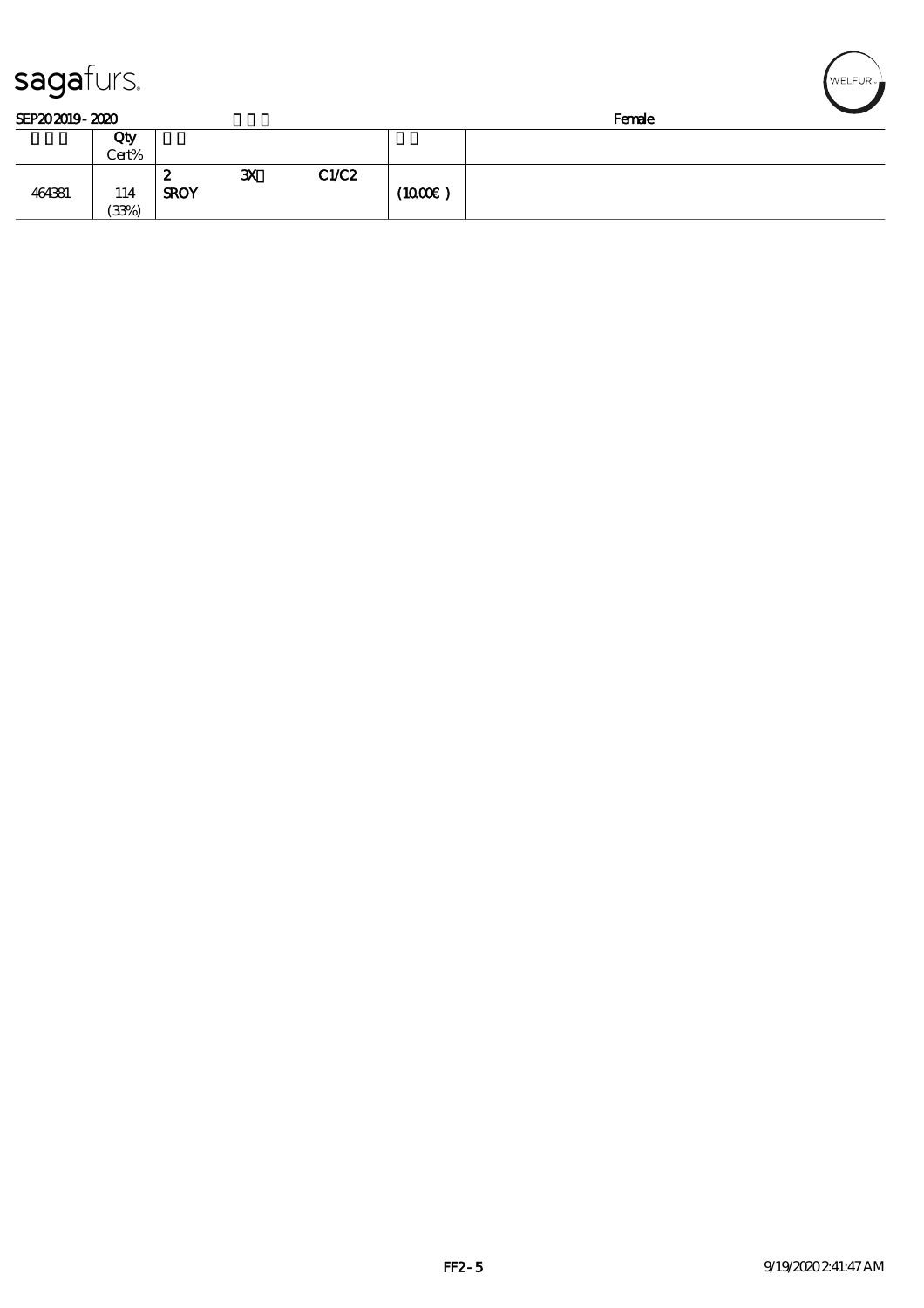| sagafurs. |  |
|-----------|--|
|           |  |

| Jaya⊦∪⊦ ⊃⊱     |        |
|----------------|--------|
| SEP202019-2020 | Female |

|        | Qty<br>$Cert\%$     |                                              |                                                                                |       |        |  |
|--------|---------------------|----------------------------------------------|--------------------------------------------------------------------------------|-------|--------|--|
|        |                     | 2/3                                          | $\mathbf{x}$                                                                   | C1/C2 |        |  |
| 464421 | $2\!2$<br>(63%)     | ${\bf S}$                                    |                                                                                |       | 450€   |  |
| 464422 | ${\bf 33}$<br>(51%) | $\mathbf{3}$<br>${\bf S}$                    | $X$ $X$                                                                        | C2    | (550)  |  |
| 464423 | 102<br>(30%)        | $\mathbf{3}$<br>$\mathbf{S}$                 | X /                                                                            | C1/C2 | (650)  |  |
| 464424 | 84<br>(29%)         | $\mathbf{3}$<br>$\mathbf{S}$                 | X /                                                                            | C3    | (60E)  |  |
| 464425 | 45<br>(44%)         | $\mathbf{3}$<br>$\mathbf{S}$                 |                                                                                | C2    | (7.00) |  |
| 464426 | 47<br>(57%)         | $\mathbf{3}$<br>$\mathbf{S}$                 |                                                                                | C2    | (800)  |  |
| 464427 | 132<br>(30%)        | $\mathbf{3}$<br>$\bf S\!I$                   | $\mathcal{L}$                                                                  | C1/C2 | (800)  |  |
| 464428 | 132<br>(42%)        | $\mathbf{3}$<br>$\mathbf{S}$                 | $\mathcal{L}$                                                                  | C3    | (7.00) |  |
| 464429 | 47<br>(57%)         | $\mathbf{3}$<br>$\mathbf{S}$                 | $\pmb{X}$                                                                      | C2    | (7.00) |  |
| 464430 | 94<br>(46%)         | $\mathbf{3}$<br>$S\!S\!I$                    | $\boldsymbol{\mathrm{X}}$ / $\boldsymbol{\mathrm{Z}}\!\boldsymbol{\mathrm{X}}$ | C2    | (7.00) |  |
| 464431 | 138<br>(41%)        | $\mathbf{3}$<br>${\bf s}$                    | X / ZX                                                                         | C2    | (7.00) |  |
| 464432 | 31<br>(22%)         | $\mathbf{3}$<br>$\mathbf{S}$                 | $X \, X$                                                                       | C2    | (550)  |  |
| 464433 | 154<br>(24%)        | $ 3\rangle$<br>$S\!S\!I$                     | $\mathbf{x}$                                                                   | C2    | (550)  |  |
| 464434 | 79<br>(18%)         | 3 <sup>7</sup><br>$\mathbf{B}$               | X /<br>FG1                                                                     | C2    | 500E   |  |
| 464435 | 46<br>(28%)         | $\mathbf{3}$<br>$\mathbf{B}$                 | FG1                                                                            | C2    | 600    |  |
| 464436 | 64<br>(46%)         | $\mathbf{3}$<br>$\mathbf{B}$                 | $\mathcal{L}$<br>$HG1$                                                         | C1/C2 | 600    |  |
| 464437 | 50<br>(22%)         | $\mathbf{3}$<br>$\mathbf{B}$                 | $\mathcal{L}$<br>FG1                                                           | C2    | 600    |  |
| 464438 | 122<br>(22%)        | 3 <sup>1</sup><br>$\mathbf{B}$               | $\boldsymbol{X}$<br>FG1                                                        | C2    | 500E   |  |
| 464439 | 84<br>(20%)         | 3 <sup>1</sup><br>$\mathbf{B}$               | X / ZX<br>FG1                                                                  | C1/C2 | 500    |  |
| 464440 | 171<br>(28%)        | 3 <sup>1</sup><br>$\, {\bf I} \! {\bf B} \,$ | $X \, /ZX$<br>FG1                                                              | C2    | 500E   |  |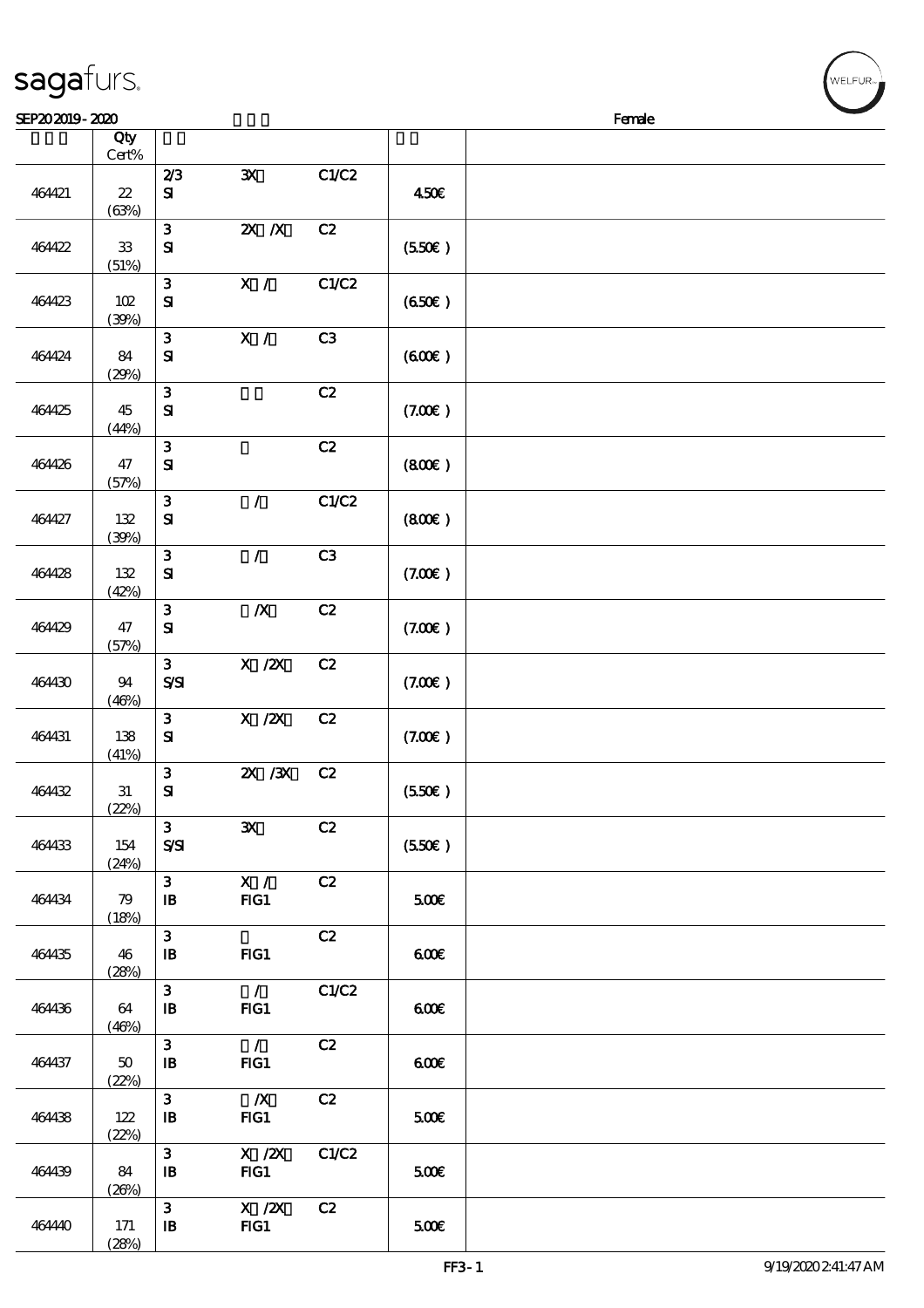| sagafurs. |
|-----------|
|           |

| sagarurs.      |       |   |              |        |        |
|----------------|-------|---|--------------|--------|--------|
| SEP202019-2020 |       |   |              |        | Female |
|                | Qty   |   |              |        |        |
|                | Cert% |   |              |        |        |
|                |       | c | $\mathbf{v}$ | $\sim$ |        |

|        | Cert%        |                                                  |                  |               |                     |  |
|--------|--------------|--------------------------------------------------|------------------|---------------|---------------------|--|
| 464441 | 133<br>(20%) | 3 <sup>1</sup><br>$\, {\bf I} \! {\bf B} \,$     | X /              | C2            | (550)               |  |
| 464442 | 139<br>(37%) | $\mathbf{3}$<br>$\, {\bf I} \! {\bf B} \,$       | $\mathcal{F}$    | C2            | (800)               |  |
| 464443 | 112<br>(35%) | $\mathbf{3}$<br>$\mathbf B$                      | $X$ / $ZX$       | C2            | (600)               |  |
| 464444 | 114<br>(28%) | $\mathbf{3}$<br>$\, {\bf I} \! {\bf B} \,$       |                  | $\mathbf{C2}$ | (550)               |  |
| 464445 | 95<br>(8%)   | $\mathbf{3}$<br>$\rm I\hspace{-.1em}I$           | X /              | C2            | (550)               |  |
| 464446 | 139<br>(20%) | 3<br>$\mathbf I$                                 | $\mathcal{L}$    | C2            | (7.50)              |  |
| 464447 | 100<br>(30%) | $\mathbf{3}$<br>П                                | $X$ / $ZX$       | C2            | (500)               |  |
| 464448 | 98<br>(43%)  | 2/3<br>$\mathbf{I}$                              |                  | C2            | (650)               |  |
| 464449 | 106<br>(18%) | 3 <sup>1</sup><br><b>SR/S</b>                    | $X$ $N$          | C2            | (60E)               |  |
| 464450 | 118<br>(34%) | 3 <sup>1</sup><br><b>SAGA</b>                    | X /              | C1/C2         | (7.50)              |  |
| 464451 | 94<br>(22%)  | 3 <sup>1</sup><br>$\operatorname{\mathsf{SAGA}}$ | X /              | C3            | (60E)               |  |
| 464452 | 81<br>(19%)  | 3 <sup>1</sup><br><b>SR/S</b>                    |                  | C2            | 650E                |  |
| 464453 | 10B<br>(27%) | 3 <sup>1</sup><br><b>SR/S</b>                    |                  | C1/C2         | $(1000\varepsilon)$ |  |
| 464454 | 28<br>(17%)  | 3 <sup>7</sup><br><b>SR/S</b>                    |                  | C3            | (850)               |  |
| 464455 | 233<br>(33%) | 3 <sup>1</sup><br><b>SAGA</b>                    | $\mathcal{L}$    | C1/C2         | (950)               |  |
| 464456 | 226<br>(28%) | 3 <sup>1</sup><br>$\ensuremath{\mathsf{SAGA}}$   | $\mathcal{L}$    | C3            | (800)               |  |
| 464457 | 88<br>(40%)  | 3 <sup>1</sup><br><b>SR/S</b>                    | $\boldsymbol{X}$ | C2            | (900)               |  |
| 464458 | 156<br>(20%) | 3 <sup>7</sup><br><b>SAGA</b>                    | $X$ / $ZX$       | C1/C2         | (7.50)              |  |
| 464459 | 126<br>(29%) | 3 <sup>7</sup><br><b>SAGA</b>                    | X / ZX           | C3            | (60E)               |  |
| 464460 | 80<br>(23%)  | 3 <sub>1</sub><br><b>SR/S</b>                    | $X \, X$         | C2            | (650)               |  |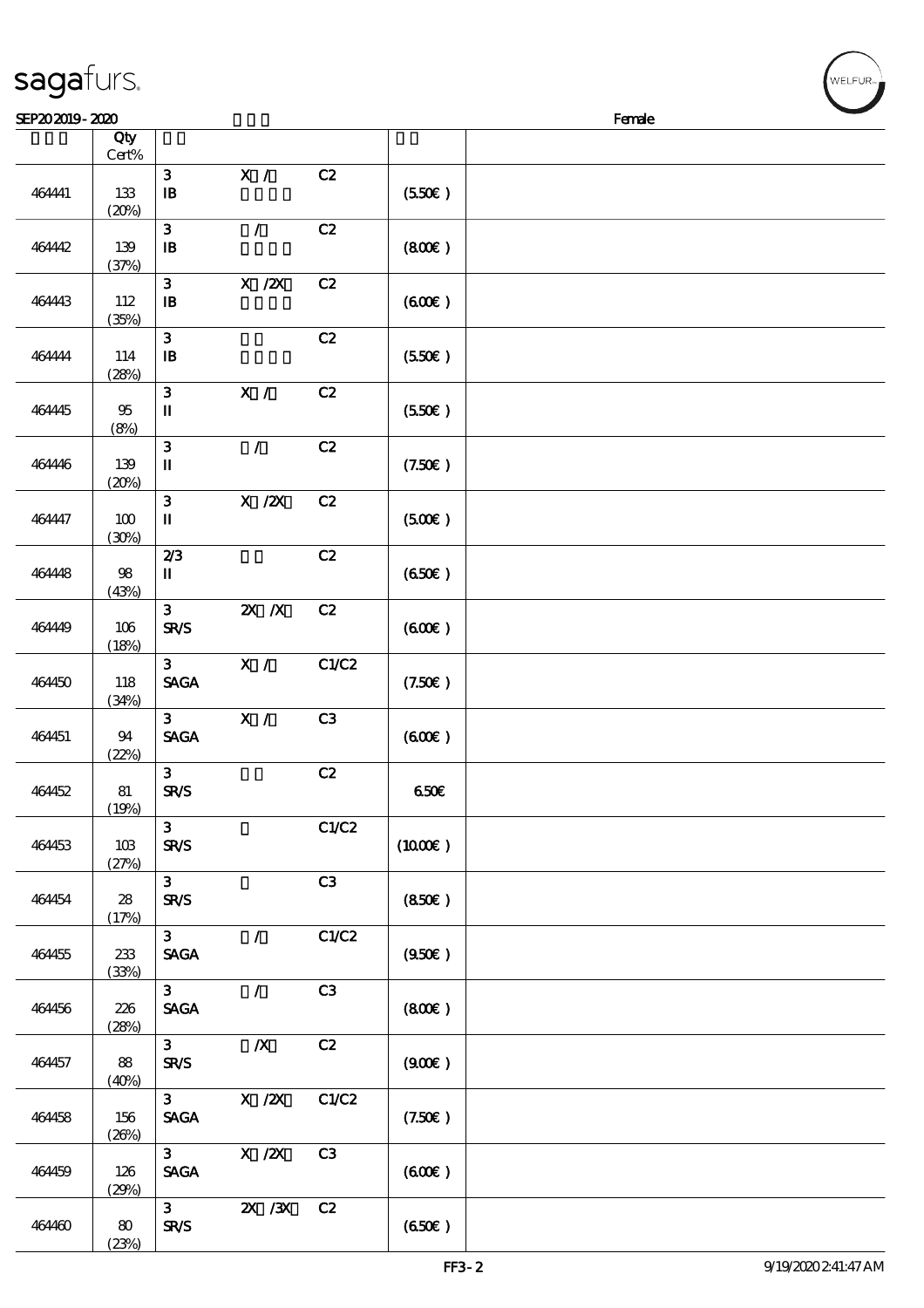| sagaturs.                |       |  |  |  |  |
|--------------------------|-------|--|--|--|--|
| SEP202019-2020<br>Female |       |  |  |  |  |
|                          | Qty   |  |  |  |  |
|                          | Cert% |  |  |  |  |
|                          |       |  |  |  |  |

|        | Qty      |                |                  |       |        |  |
|--------|----------|----------------|------------------|-------|--------|--|
|        | $Cert\%$ |                |                  |       |        |  |
|        |          | $\mathbf{3}$   | X /              | C1/C2 |        |  |
| 464461 | 110      | IA             | FG1              |       | 550€   |  |
|        | (25%)    |                |                  |       |        |  |
|        |          | $\overline{3}$ | $\mathcal{L}$    | C1/C2 |        |  |
| 464462 | 148      | IA             | $HG1$            |       | 7.00E  |  |
|        | (41%)    |                |                  |       |        |  |
|        |          | 3              | $\boldsymbol{X}$ | C1/C2 |        |  |
| 464463 | 120      | $I$ A          | FG1              |       | (7.00) |  |
|        | (36%)    |                |                  |       |        |  |
|        |          | $\mathbf{3}$   | $X$ / $ZX$       | C1/C2 |        |  |
| 464464 | 172      | IA             | FG1              |       | (600)  |  |
|        | (34%)    |                |                  |       |        |  |
|        |          | 3              | $\mathbf{X}$ /   | C2    |        |  |
| 464465 | 145      | IA             |                  |       | (650)  |  |
|        | (21%)    |                |                  |       |        |  |
|        |          | $\mathbf{3}$   |                  | C2    |        |  |
| 464466 | 56       | $\mathbf{IA}$  |                  |       | (900)  |  |
|        | (19%)    |                |                  |       |        |  |
|        |          | $\mathbf{3}$   | $\mathcal{L}$    | C2    |        |  |
| 464467 | 46       | IA             |                  |       | (900)  |  |
|        | (23%)    |                |                  |       |        |  |
|        |          | 3              | $\boldsymbol{X}$ | C2    |        |  |
| 464468 | 96       | IA             |                  |       | (800)  |  |
|        | (23%)    |                |                  |       |        |  |
|        |          | $\mathbf{3}$   | $X$ / $ZX$       | C2    |        |  |
| 464469 | $135\,$  | $\mathbf{IA}$  |                  |       | (7.00) |  |
|        | (21%)    |                |                  |       |        |  |
|        |          |                |                  |       |        |  |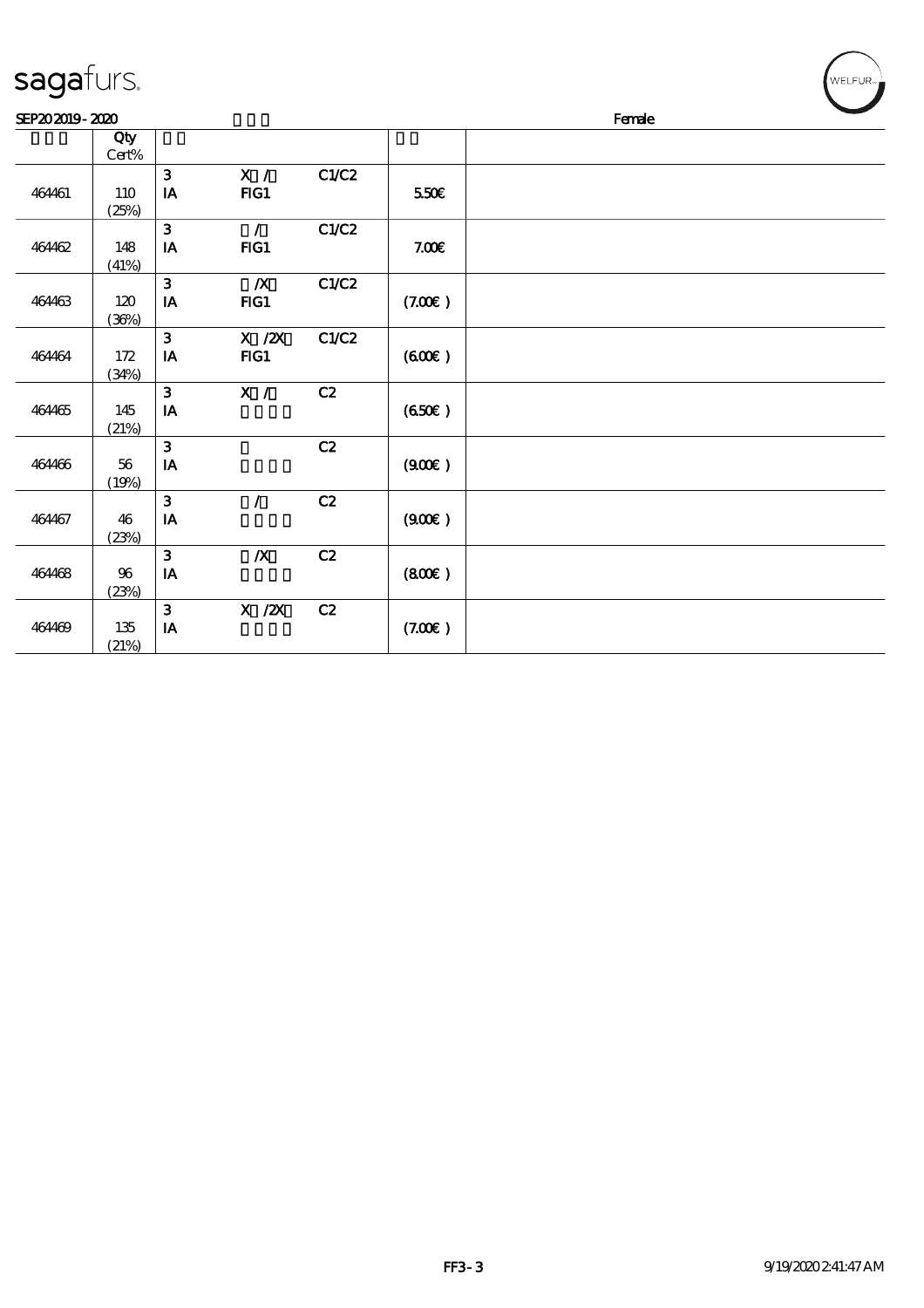(33%)

| SEP202019-2020 |                    |                                             |                                             |    |        | Female |
|----------------|--------------------|---------------------------------------------|---------------------------------------------|----|--------|--------|
|                | Qty                |                                             |                                             |    |        |        |
|                | Cert%              |                                             |                                             |    |        |        |
| 464501         | 131<br>(35%)       | $\mathbf{O}$<br>(S)                         | X /<br>$\mathbf{1}$                         | C2 | 1200   |        |
| 464502         | 133<br>(30%)       | $\mathbf{O}$<br>(S)                         | $\mathbf{1}$                                | C2 | 1300E  |        |
| 464503         | 96<br>(33%)        | $O$ $1$<br>$\boldsymbol{S}$                 | $\mathbf{X}$ / $\mathbf{X}$<br>$\mathbf{1}$ | C2 | 800E   |        |
| 464504         | 222<br>(34%)       | $\mathbf{1}$<br>$\boldsymbol{S}$            | X /<br>$\mathbf{1}$                         | C2 | 950E   |        |
| 464505         | 295<br>(42%)       | $\mathbf{1}$<br>$\boldsymbol{\mathrm{(S)}}$ | $\mathbf{1}$                                | C2 | 11.50€ |        |
| 464506         | 238<br>(42%)       | $O$ $1$<br>$\boldsymbol{\mathrm{(S)}}$      | $\boldsymbol{X}$<br>$\mathbf{1}$            | C2 | 11.50E |        |
| 464507         | 154<br>(29%)       | $O$ $1$<br>$\boldsymbol{\mathrm{(S)}}$      | $X \, X$<br>$\mathbf{1}$                    | C2 | 850E   |        |
| 464508         | 29<br>(34%)        | $O$ $1$<br>(SI)                             | 3X /2X<br>$\boldsymbol{z}$                  | C2 | 600    |        |
| 464509         | 138<br>(41%)       | $O$ $1$<br>(SI)                             | X /<br>$\boldsymbol{z}$                     | C2 | 7.00E  |        |
| 464510         | 113<br>(48%)       | O(1)<br>(SI)                                | $\boldsymbol{z}$                            | C2 | 7.00E  |        |
| 464511         | 162<br>(53%)       | $O$ <sup><math>1</math></sup><br>(SI)       | $\boldsymbol{X}$<br>$\boldsymbol{z}$        | C2 | 7.00E  |        |
| 464512         | 142<br>(38%)       | O(1)<br>(SI)                                | $X \, X$<br>$\boldsymbol{z}$                | C2 | 60E    |        |
| 464513         | 42<br>(28%)        | O(1)<br>(S)                                 | 3X /2X C2<br>3 <sup>1</sup>                 |    | 500    |        |
| 464514         | $\bf{80}$<br>(48%) | O(1)<br>(SI)                                | X / C2<br>$\mathbf{3}$                      |    | 500    |        |
| 464515         | 122<br>(27%)       | O(1)<br>(S)                                 | X / C2<br>$\mathbf{3}$                      |    | 550€   |        |
| 464516         | 22<br>(77%)        | O(1)<br>(SI)                                | $\mathbf{3}$                                | C2 | 500    |        |
| 464517         | 79<br>(44%)        | O(1)<br>$\boldsymbol{S}$                    | $\mathbf{3}$                                | C2 | 550€   |        |
| 464518         | 44<br>(68%)        | O(1)<br>(SI)                                | $\boldsymbol{X}$<br>$\mathbf{3}$            | C2 | 550€   |        |
| 464519         | 10B<br>(35%)       | O(1)<br>(S)                                 | $\boldsymbol{X}$<br>$\mathbf{3}$            | C2 | 550€   |        |
| 464520         | 45                 | O(1)<br>(SI)                                | 2X / 3X<br>$\mathbf{3}$                     | C2 | 500E   |        |

VELFUR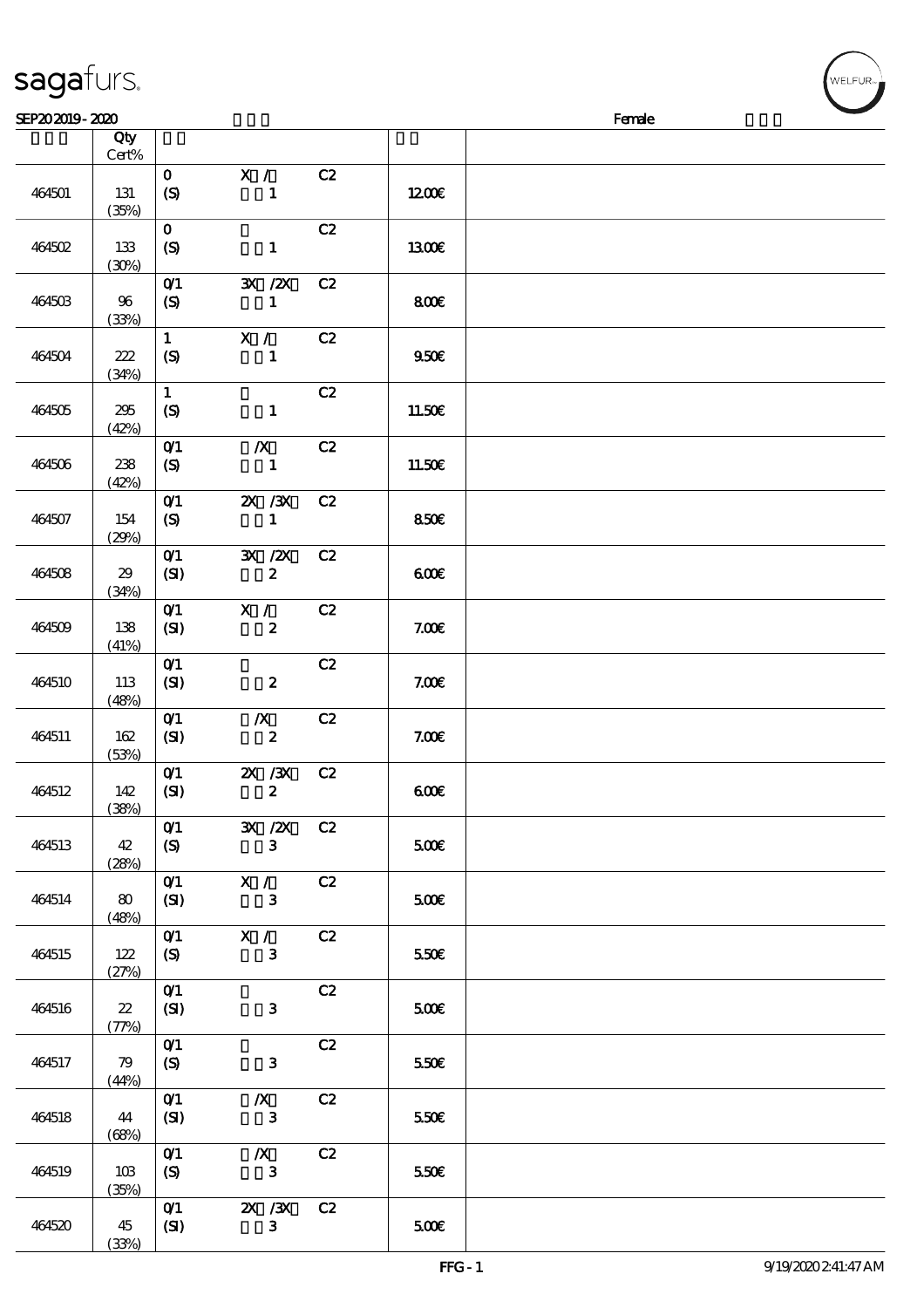| SEP202019-2020 |                             |                  |                              |    |                  | Female |
|----------------|-----------------------------|------------------|------------------------------|----|------------------|--------|
|                | Qty                         |                  |                              |    |                  |        |
|                | Cert%                       | O(1)             | $\chi$ / $\chi$              | C2 |                  |        |
| 464521         | 80<br>(28%)                 | (S)              | 3                            |    | 550€             |        |
|                |                             | O(1)             |                              | C2 |                  |        |
| 464522         | 152<br>(41%)                | (SI)             | $\boldsymbol{4}$             |    | 300€             |        |
|                |                             | 1/2              |                              | C2 |                  |        |
| 464523         | 101<br>(39%)                | $\mathbf{I}$     | $\boldsymbol{z}$             |    | 350 <sup>2</sup> |        |
|                |                             | 2/3              | X /                          | C2 |                  |        |
| 464524         | 107<br>(23%)                | $\boldsymbol{S}$ | $\mathbf{1}$                 |    | 500€             |        |
|                |                             | 2/3              |                              | C2 |                  |        |
| 464525         | 85<br>(47%)                 | $\boldsymbol{S}$ | $\mathbf{1}$                 |    | 600              |        |
|                |                             | 2/3              | $\boldsymbol{X}$             | C2 |                  |        |
| 464526         | 94<br>(47%)                 | (S)              | $\mathbf{1}$                 |    | 600              |        |
|                |                             | 2/3              | $ZX$ / $ZX$                  | C2 |                  |        |
| 464527         | $\boldsymbol{\pi}$<br>(47%) | (S)              | $\mathbf{1}$                 |    | 550E             |        |
|                |                             | 2/3              | X /                          | C2 |                  |        |
| 464528         | 49<br>(36%)                 | (SI)             | $\boldsymbol{z}$             |    | 400              |        |
|                |                             | 2/3              |                              | C2 |                  |        |
| 464529         | 55<br>(43%)                 | (SI)             | $\boldsymbol{z}$             |    | 500              |        |
|                |                             | 2/3              | $\boldsymbol{X}$             | C2 |                  |        |
| 464530         | 40<br>(67%)                 | (SI)             | $\boldsymbol{z}$             |    | 450€             |        |
|                |                             | 2/3              | $X \, X$<br>$\boldsymbol{2}$ | C2 |                  |        |
| 464531         | ${\bf 36}$<br>(33%)         | (SI)             |                              |    | 450€             |        |
|                |                             | 2/3              | X /                          | C2 |                  |        |

464539 97

464540 284

 $(47%)$ 

 $(35%)$ 

 $\begin{array}{c|cc}\n 2/3 & C2 \\
 \hline\n \text{(S)} & 4\n \end{array}$ 

 $\overline{01}$   $\overline{C2}$ 

 $\overline{\mathbf{u}}$  7.00€

| 464522 | 152<br>(41%)                | O(1)<br>(SI)            | $\boldsymbol{4}$                     | C2            | 300E             |  |
|--------|-----------------------------|-------------------------|--------------------------------------|---------------|------------------|--|
| 464523 | <b>101</b><br>(30%)         | 1/2<br>$\mathbf{I}$     | $\boldsymbol{z}$                     | C2            | 350 <sup>2</sup> |  |
| 464524 | 107<br>(23%)                | 2/3<br>(S)              | X /<br>$\mathbf{1}$                  | C2            | 500E             |  |
| 464525 | 85<br>(47%)                 | 2/3<br>(S)              | $\mathbf{1}$                         | C2            | 600              |  |
| 464526 | 94<br>(47%)                 | 2/3<br>$\boldsymbol{S}$ | $\boldsymbol{X}$<br>$\mathbf{1}$     | C2            | 600              |  |
| 464527 | $\boldsymbol{\pi}$<br>(47%) | 2/3<br>(S)              | $ZX$ $ZX$<br>$\mathbf{1}$            | C2            | 550€             |  |
| 464528 | 49<br>(36%)                 | 2/3<br>(SI)             | X /<br>$\boldsymbol{z}$              | C2            | 400€             |  |
| 464529 | 55<br>(43%)                 | 2/3<br>(SI)             | $\boldsymbol{z}$                     | C2            | 500              |  |
| 464530 | 40<br>(67%)                 | 2/3<br>(SI)             | $\boldsymbol{X}$<br>$\boldsymbol{z}$ | C2            | 450€             |  |
| 464531 | $36\,$<br>(33%)             | 2/3<br>(SI)             | $X \, X$<br>$\boldsymbol{z}$         | C2            | 450E             |  |
| 464532 | 42<br>(38%)                 | 2/3<br>(SI)             | X /<br>$\mathbf{3}$                  | C2            | 300E             |  |
| 464533 | 80<br>(28%)                 | 2/3<br>(S)              | X /<br>$\mathbf{3}$                  | C2            | 350€             |  |
| 464534 | 25<br>(56%)                 | 2/3<br>(SI)             | $\mathbf{3}$                         | C2            | 350 <sub>E</sub> |  |
| 464535 | 62<br>(37%)                 | 2/3<br>(S)              | 3                                    | C2            | 400€             |  |
| 464536 | $2\!3$<br>(30%)             | 2/3<br>(SI)             | $\boldsymbol{X}$<br>$\mathbf{3}$     | C2            | 350€             |  |
| 464537 | $2\!2$<br>(50%)             | 2/3<br>(S)              | $\boldsymbol{X}$<br>${\bf 3}$        | C2            | 350 <sup>2</sup> |  |
| 464538 | 45<br>(48%)                 | 2/3<br>(S)              | $ZX$ / $ZX$<br>$\mathbf{3}$          | $\mathbf{C2}$ | 250E             |  |

 $200E$ 

.<br>WELFUR<sub>™</sub>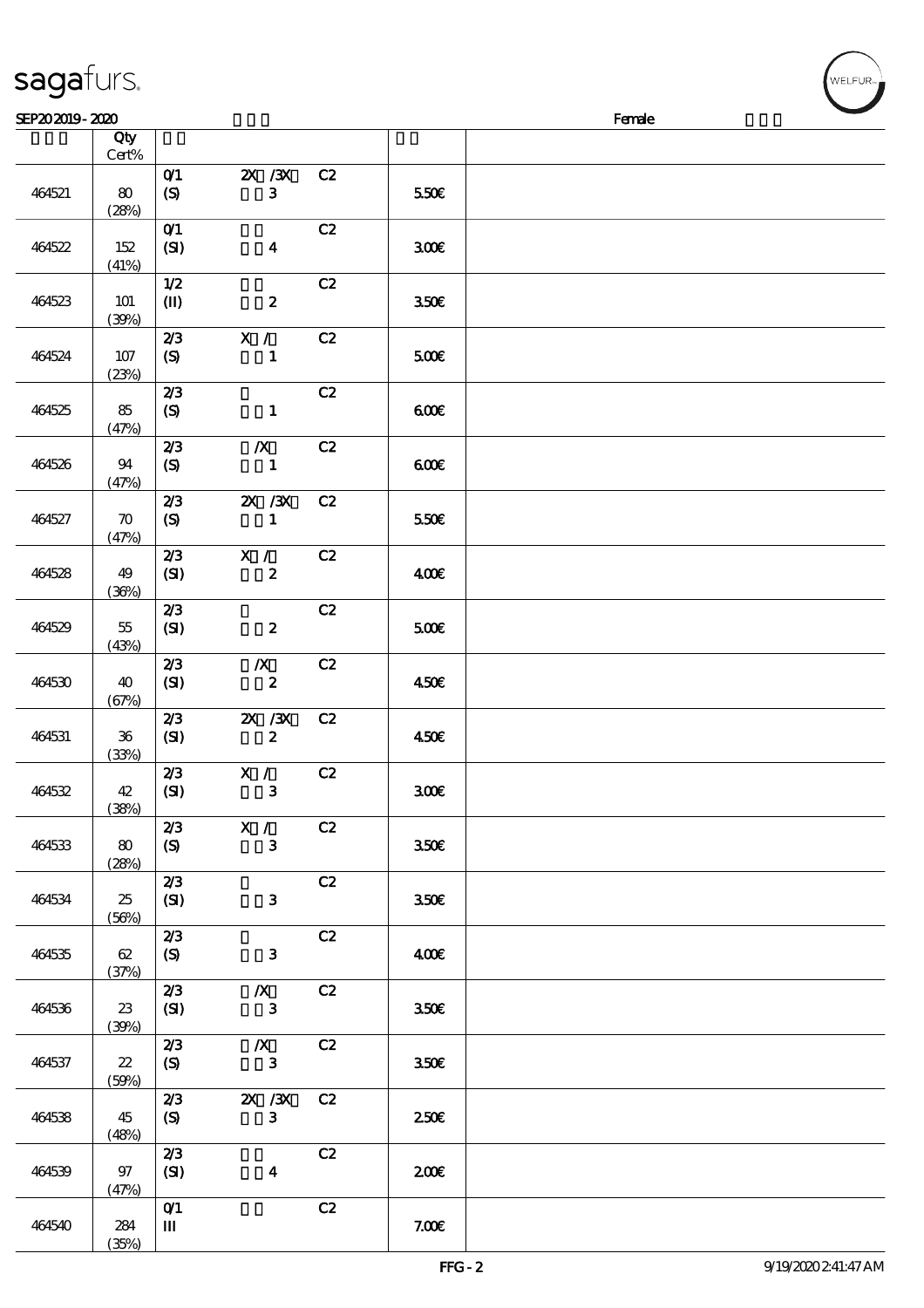| SEP202019-2020 |        |      |                  |    |                  | Female |  |  |
|----------------|--------|------|------------------|----|------------------|--------|--|--|
|                | Qty    |      |                  |    |                  |        |  |  |
|                | Cert%  |      |                  |    |                  |        |  |  |
|                |        | O(1) |                  | C2 |                  |        |  |  |
| 464541         | 118    | Ш    | $\boldsymbol{z}$ |    | 550€             |        |  |  |
|                | (56%)  |      |                  |    |                  |        |  |  |
|                |        | 1/2  |                  | C2 |                  |        |  |  |
| 464542         | $39\,$ | Ш    | 4                |    | 200              |        |  |  |
|                | (33%)  |      |                  |    |                  |        |  |  |
|                |        | 2/3  |                  | C2 |                  |        |  |  |
| 464543         | 169    | Ш    |                  |    | 450€             |        |  |  |
|                | (33%)  |      |                  |    |                  |        |  |  |
|                |        | 2/3  |                  | C2 |                  |        |  |  |
| 464544         | $96\,$ | Ш    | $\boldsymbol{z}$ |    | 350 <sup>2</sup> |        |  |  |
|                | (35%)  |      |                  |    |                  |        |  |  |